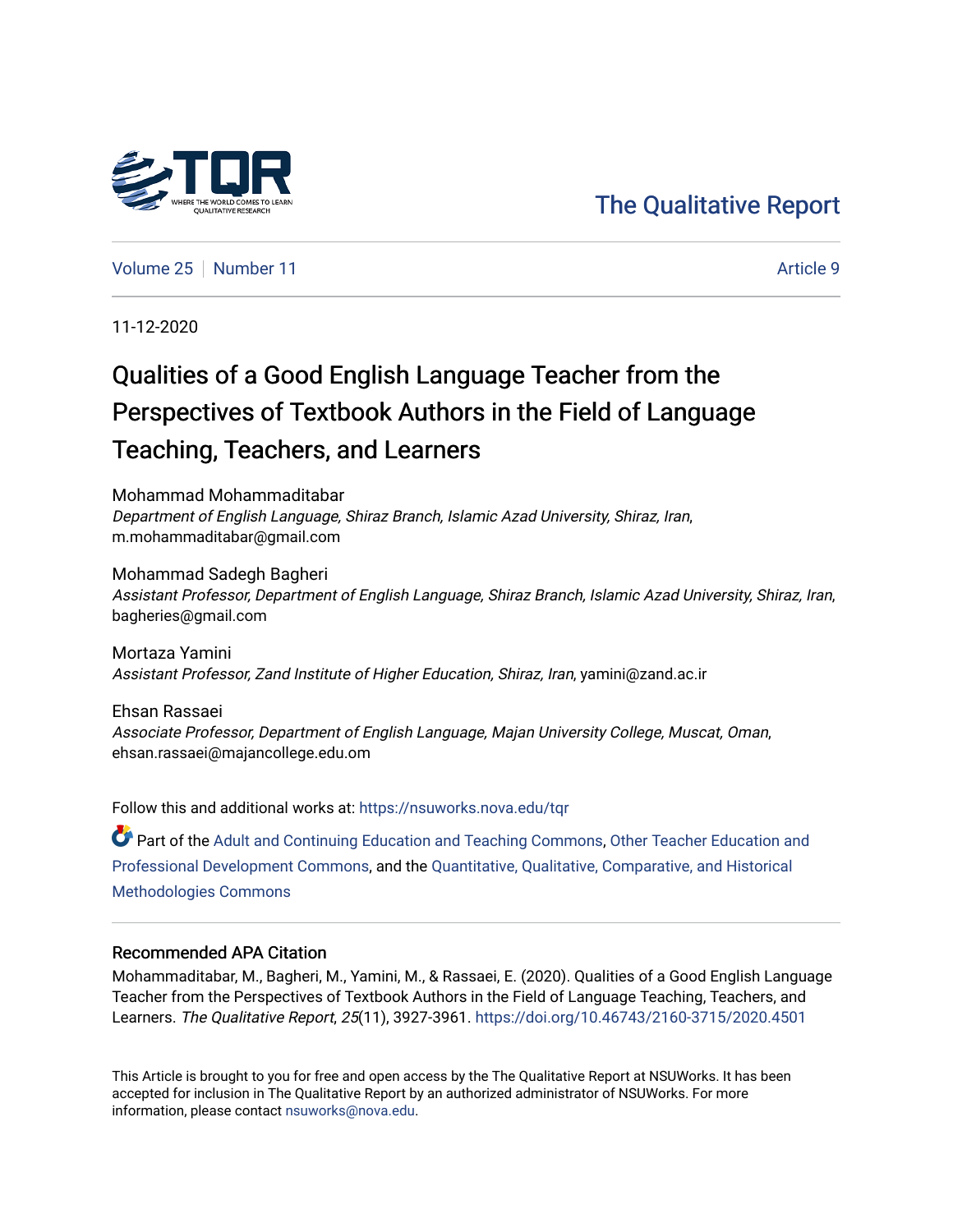# **Qualitative Research Graduate Certificate** Indulge in Culture Exclusively Online . 18 Credits



**LEARN MORE** 

## Qualities of a Good English Language Teacher from the Perspectives of Textbook Authors in the Field of Language Teaching, Teachers, and Learners

## Abstract

Researchers in the field of language teaching have long been fascinated by the qualities of good teachers. Such qualities have rarely been approached qualitatively from different angles in a single study. Thus, this research aimed to unearth the qualities in question by employing a qualitative multimethod approach. To this end, 23 randomly selected standard language teaching textbooks were analyzed by two coders using qualitative content analysis. The judiciously adopted codes from the analysis were employed to design and carry out semi-structured interviews with nine effective language teachers as well as ten good learners nominated via purposeful sampling. The data gleaned from the semi-interviews were once again analyzed through qualitative content analysis. The collective initial coding of the three datasets resulted in thirteen themes: knowledge of pedagogy, rapport, critical thinking, empathy, rhetoric, knowledge of subject matter, enthusiasm, respect, humor, consciousness, fairness, authenticity, and physical attributes. Conducting a second-level coding, we uncovered two broad themes, namely personality and professionalism with the former being significantly weightier collectively. The application of Chi-Square at this point showed that the associations between the three datasets were meaningful. The findings of the semi-structured interviews of participant teachers and students corroborated those of authors in the field of language teaching. Also, rapport and pedagogy were respectively viewed as the most salient attributes associated with good language teachers by the interviewed informants. The study holds clear implications for interested researchers, language teachers, and teacher educators.

### Keywords

English Language Teaching Textbooks, Language Learners, Teachers' Qualities, Language Teachers, Perspectives, Qualitative Multimethod Approach

### Creative Commons License



This work is licensed under a [Creative Commons Attribution-Noncommercial-Share Alike 4.0 International](https://creativecommons.org/licenses/by-nc-sa/4.0/)  [License](https://creativecommons.org/licenses/by-nc-sa/4.0/).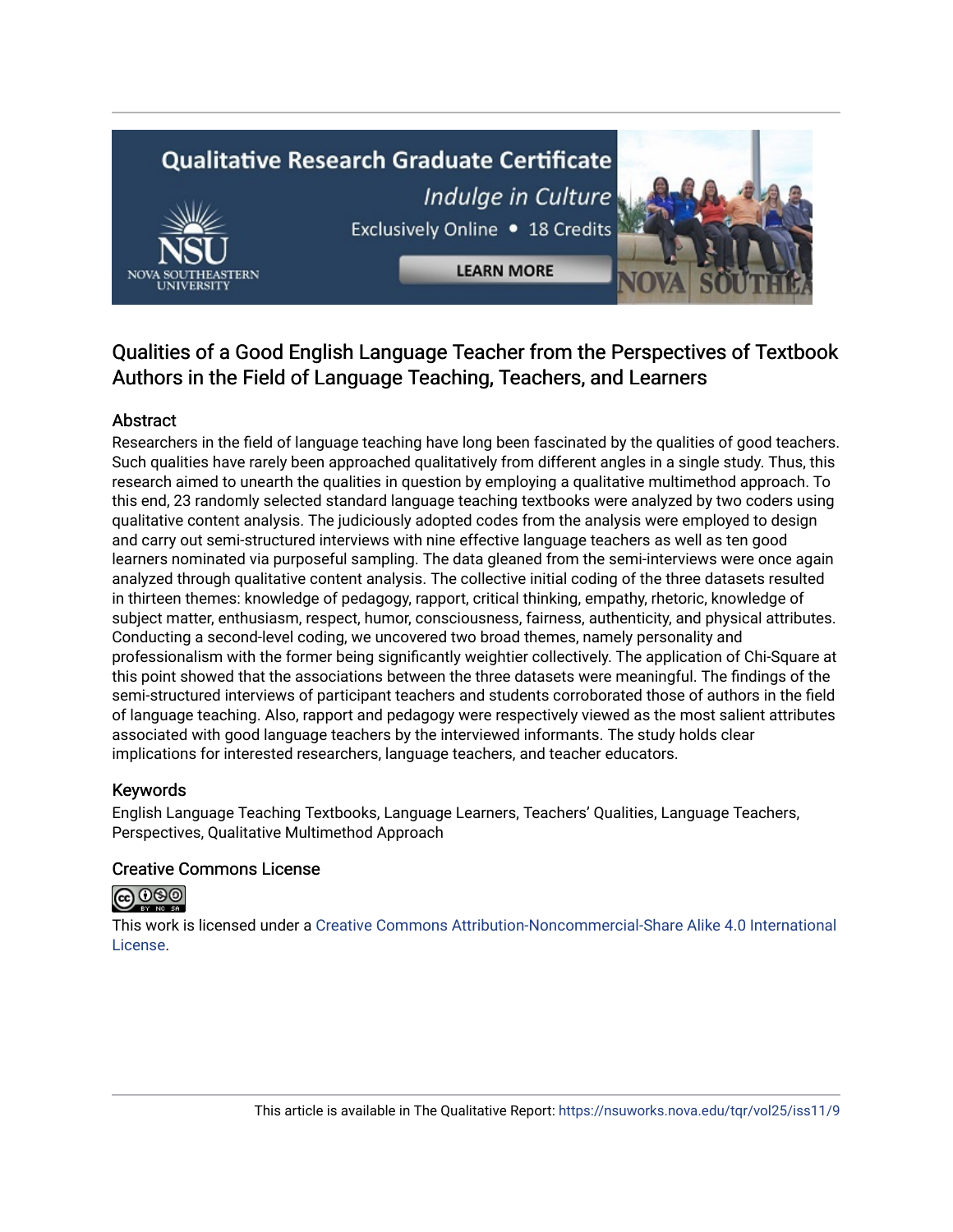

## **Qualities of a Good English Language Teacher from the Perspectives of Textbook Authors in the Field of Language Teaching, Teachers, and Learners**

Mohammad Mohammaditabar and Mohammad Sadegh Bagheri Department of English Language, Islamic Azad University, Shiraz, Iran

> Mortaza Yamini Zand Institute of Higher Education, Shiraz, Iran

Ehsan Rassaei Majan University College, Muscat, Oman

*Researchers in the field of language teaching have long been fascinated by the qualities of good teachers. Such qualities have rarely been approached qualitatively from different angles in a single study. Thus, this research aimed to unearth the qualities in question by employing a qualitative multimethod approach. To this end, 23 randomly selected standard language teaching textbooks were analyzed by two coders using qualitative content analysis. The judiciously adopted codes from the analysis were employed to design and carry out semi-structured interviews with nine effective language teachers as well as ten good learners nominated via purposeful sampling. The data gleaned from the semi-interviews were once again analyzed through qualitative content analysis. The collective initial coding of the three datasets resulted in thirteen themes: knowledge of pedagogy, rapport, critical thinking, empathy, rhetoric, knowledge of subject matter, enthusiasm, respect, humor, consciousness, fairness, authenticity, and physical attributes. Conducting a second-level coding, we uncovered two broad themes, namely personality and professionalism with the former being significantly weightier collectively. The application of Chi-Square at this point showed that the associations between the three datasets were meaningful. The findings of the semi-structured interviews of participant teachers and students corroborated those of authors in the field of language teaching. Also, rapport and pedagogy were respectively viewed as the most salient attributes associated with good language teachers by the interviewed informants. The study holds clear implications for interested researchers, language teachers, and teacher educators. Keywords: English Language Teaching Textbooks, Language Learners, Teachers' Qualities, Language Teachers, Perspectives, Qualitative Multimethod Approach* 

### **Introduction**

Teacher development has served to disseminate ideas for developing an image of a language teacher. It is a process wherein four conceptualizations, namely skill learning, cognitive process, personal construction, and reflective practice have been identified (Richards & Farrell, 2005, pp. 6-7). These areas have been the center of attention in most teacher-related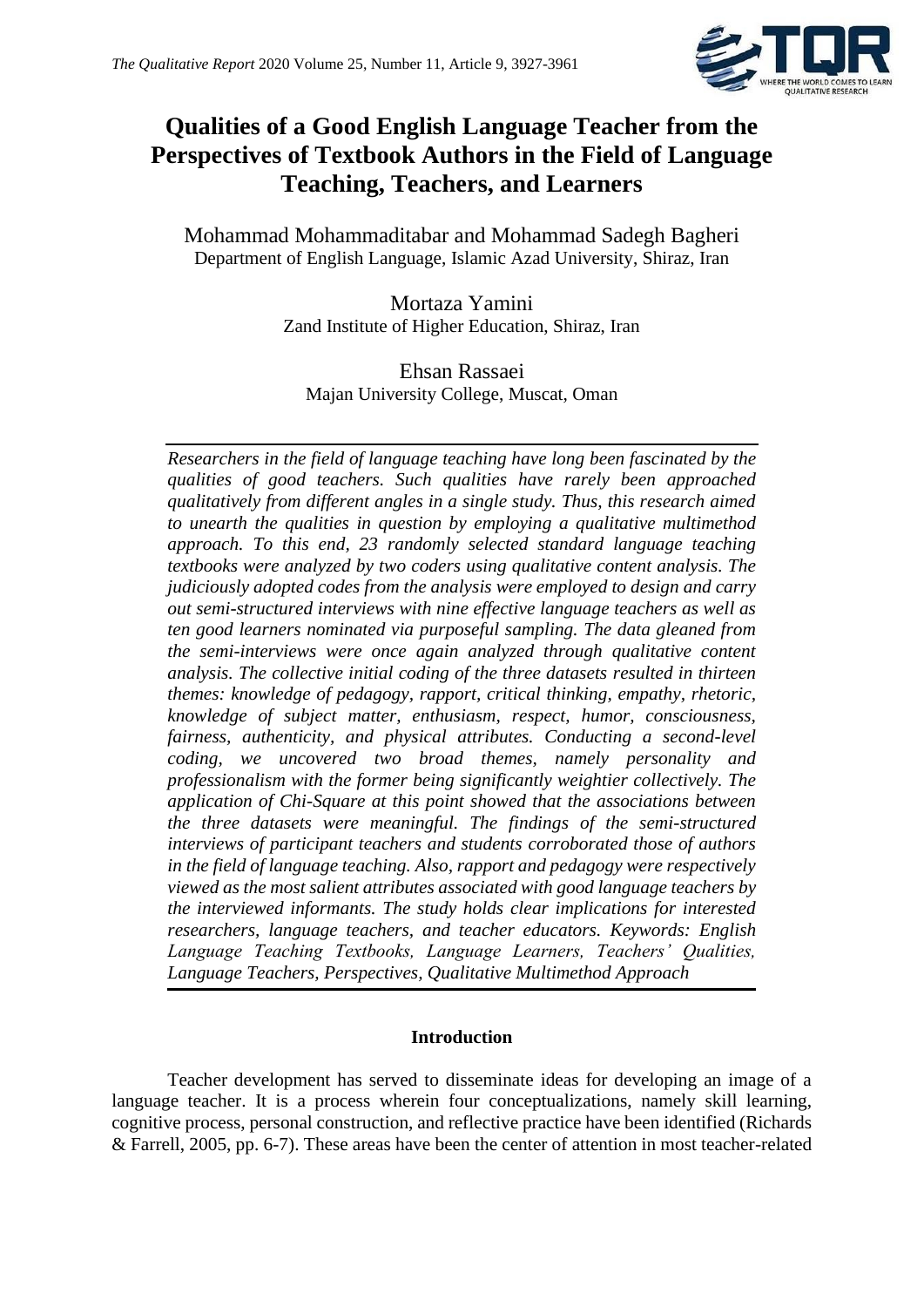resources, and materials developers have extensively touched upon them in English Language Teaching (ELT) textbooks so as to present the image of an effective teacher.

The image in question has been researched extensively; however, the wealth of studies documented on it has majorly employed quantitative approach with a self-report questionnaire at their heart. In fact, only a few research projects have ever addressed the issue from a qualitative perspective to find out whether similar or different characteristics from those derived from quantitative studies might be unearthed. The dominance of quantitative research method has greatly made it hard for qualitative researchers to steer away from a set of recursive keywords, which are believed to be the characteristics of an effective teacher. Gillham (2000, p. 123) admits that in the data gathering phase of a study, "no single method has been so much abused" than questionnaires. The principle drawback of questionnaires is that the items must be adequately easy to be understood by the subjects; this, as Moser and Kalton (1971) believe, is unfitting for delving profoundly into a phenomenon.

Additionally, a series of haphazard keywords gleaned from research studies conducted in the past have yet to produce a satisfying list of features associated with a good language teacher across varied educational backgrounds (e.g., universities, junior/senior high schools, or language institutes).

Also, there is a wide range of studies on teacher characteristics in mainstream education, but relatively, far fewer studies have focused on the characteristics of a good teacher of English as a foreign language (EFL) in the field of language teaching across relevant educational settings.

Moreover, it may be too hard to find a comprehensive research project into the characteristics of an effective language teacher, which brings together data from three sources for analysis using a qualitative methodology in a single research venture. The reasons for this lack can be because of either the tameless nature of qualitative research or the collective awareness that teachers' minds may not be easily researchable.

These highlight the need to explore the qualities of an effective teacher qualitatively and in a triangulated fashion this time based on ideas and opinions either implicitly or explicitly expressed in ELT textbooks authored by expert teachers, and interviews with effective teachers and good language learners in the hope of finding a meeting point among the three sources.

The concern discussed above is the gap in the literature worth filling. Thus, this study intends to delve into such qualities represented as constructs in the minds of those involved in the classroom setting using a rarely employed research methodology: qualitative approach. Specifically, the current study is guided by the following research questions:

- 1. What are the qualities of an effective language teacher from the perspective of textbook authors in the field of language teaching?
- 2. What are the qualities of an effective language teacher from the perspective of good language teachers?
- 3. What are the qualities of an effective language teacher from the perspective of good language learners?
- 4. What are the qualities of an effective language teacher from the collective perspectives of textbook authors in the field of language teaching, good language teachers, and good language learners?
- 5. Is there a meaningful association between textbook authors in the field of language teaching, language teachers, and language learners' perspectives?

The results of the study conduce to researchers interested in discovering the qualities of an effective teacher or formulating the theory of Universal Teacher in significant ways. Firstly, researchers are likely to realize that investigating the minds of exceptionally great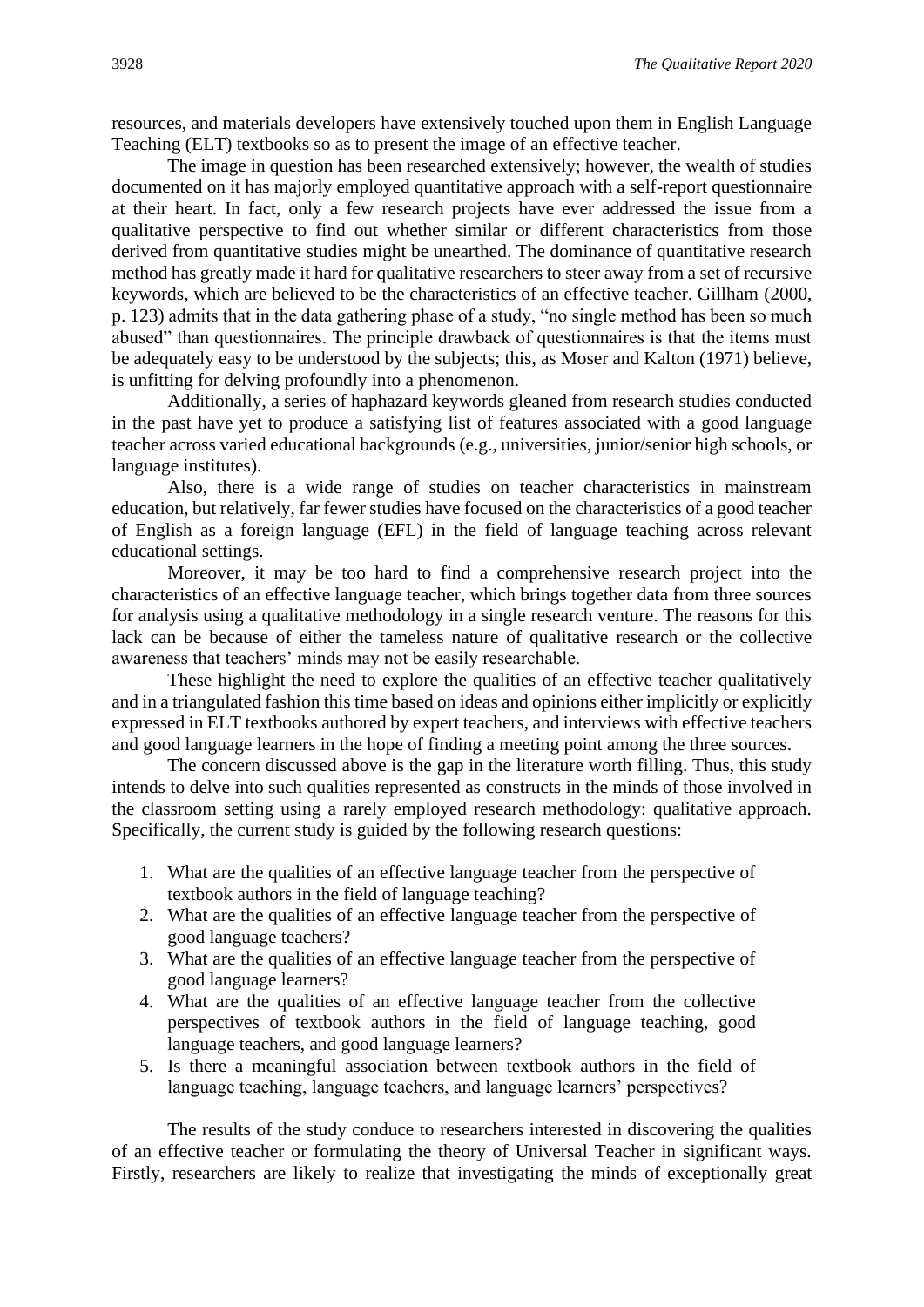teachers using numbers-based meaning might not produce appropriate results even though quantitative method is often advocated because of its precision. The Quan camp is interested in a priori categorization and generalities whereas the Qual camp is drawn towards explorations and particularities, about which a research venture about the qualities of an effective language teacher should be. In other words, researchers might realize that it is the qualitative method, which can potentially assist researchers in delineating the ultimate characteristics of an effective teacher, eventually resulting in a substantial change in teacher recruitment in the future. In addition, the findings of the present study, if corroborated by quantitative tools and further research, will equip stakeholders with the knowledge and awareness of powerful gateholding tools to employ prospective teachers, capable of outstanding performance.

## **Review of Literature**

### **Characteristics of Effective Teachers**

Allen (1980) over three decades ago ascertained the characteristics of good English teachers:

- Competent preparation leading to a degree in English language teaching
- A love of the English language
- Critical thinking
- The persistent urge to upgrade oneself
- Self-subordination
- Readiness to go the extra mile
- Cultural adaptability
- Professional citizenship
- A feeling of the excitement about one's job (p. 429)

In this list, the only item concerning language teaching skills is the first characteristic. The remaining qualities relate to the personality of a person who has chosen teaching as a career. For instance, "self-subordination" suggests independence or the ability to stand on one's feet without relying on anyone else, a characteristic which can help a teacher rise to the challenges of teaching. For instance, a teacher has to design many lesson plans for a threemonth semester. This amount of professional work might not be within the power of someone who constantly needs help from others. Another item on the list is "professional citizenship," indicating that a teacher should act as professionally as possible in the context of education as well as the society at large.

Pennington (1990), a decade later, introduced prominent features of a successful teacher:

- Knowledge of the theoretical foundations of language learning and language teaching
- Analytical skills necessary for assessing different teaching contexts and classroom conditions
- Awareness of alternative teaching techniques and the ability to put these into practice
- Confidence and skill to alter your teaching techniques as needed
- Practical experience with different teaching techniques
- Informed knowledge of yourself and your students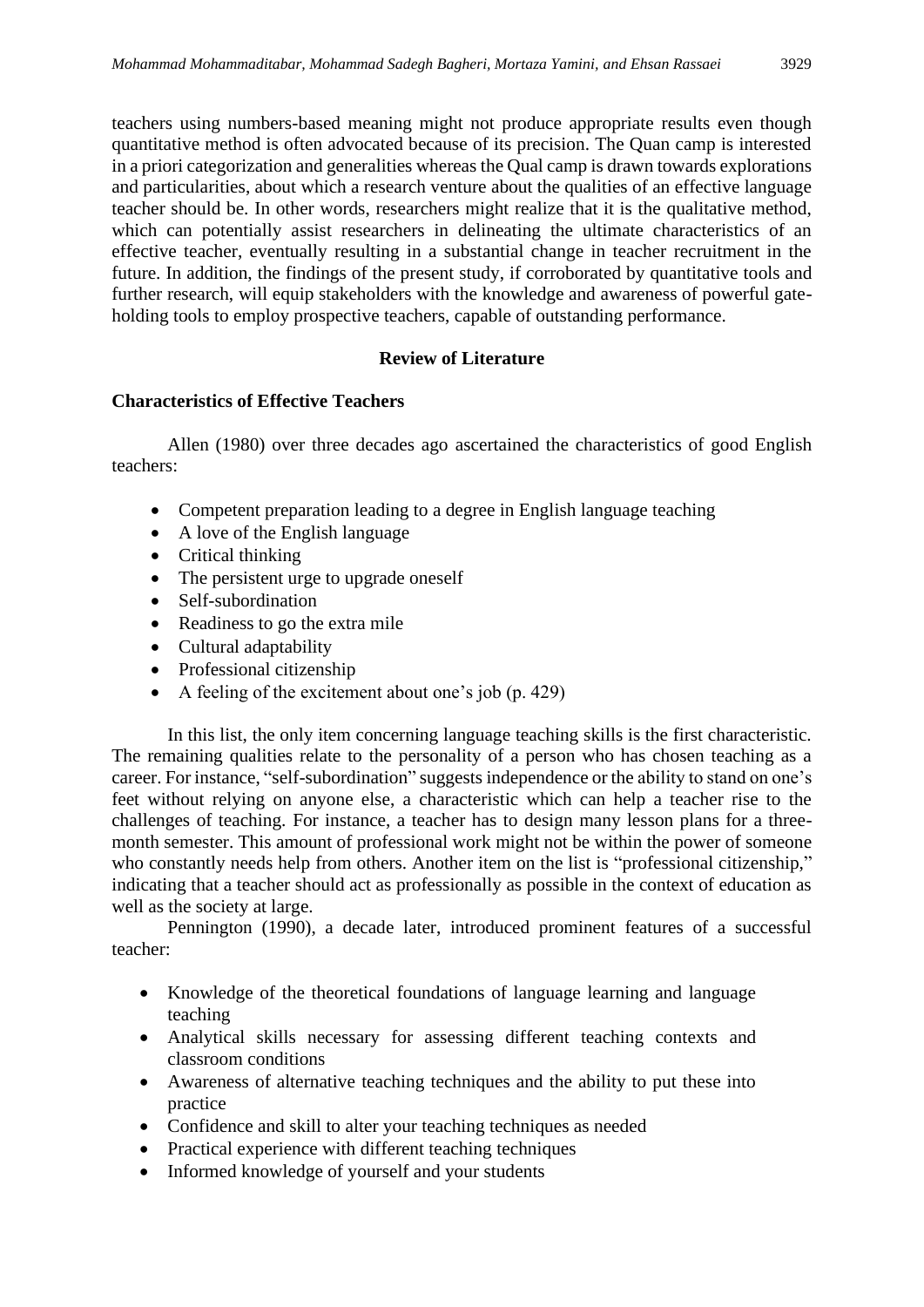- Interpersonal communication skills
- Attitudes of flexibility and openness to change (p. 150)

On this list, only three items regard the personality of a teacher. The rest concentrate on the professionality aspect. Comparing the two lists above, one can see the former majorly highlights personality-related features while the latter introduced a balance between personality-based qualities and professionalism. It also seems that within a decade, the centrality of personality in determining the characteristics of an effective teacher diminished considerably.

In the following, two lists from the turn of the century are presented and compared. On the first list, Brown (2007) addressed a number of qualities encapsulated into four categories:

- Technical knowledge
- Pedagogical skills
- Interpersonal skills
- Personal qualities (p. 492)

Each category includes specific qualities. The first two regard knowledge of subject matter (a second/foreign language) and teachings skills, respectively. The third and the fourth relate to communication skills which help the teacher establish rapport with learners. The last one describes those qualities that a mature adult person is expected to display in the society in general and in classroom in particular.

Along the same lines, Harmer (2007b) presented the hallmarks of a good language teacher:

- Recognizing students
- Listening to students
- Respecting students
- Being even-handed (p. 114)

The list does not bring into group anything about pedagogical knowledge, meaning that the author might have taken the importance of such skills for granted. It is as if this short list is a late addition to another main list which comprehensively focuses on pedagogical issues.

Comparing Brown (2007) and Harmer (2007b), one can observe that the former comprises categories of characteristics related both to the personality and professionalism of an EFL teacher while the latter solely focuses on personality. Therefore, only concluding based on the content of the two lists above, one can observe a discrepancy between the perspectives of the two EFL authors.

#### **Studies on Characteristics of Effective Teacher**

Turning to questionnaire-based research studies, which take into account the perceptions of both teachers and learners, Park and Lee (2006) purported to promote the research into effective teacher characteristics in Korea. Their new research project hinged on a questionnaire consisting of three components: English proficiency, pedagogical knowledge, and socio-affective skills. Their findings demonstrated that the teachers perceived significantly more different characteristics than students in all three constructs with teachers ranking English proficiency first, and the students ranking pedagogical knowledge highest. Another study with a similar research methodology was conducted by Al-Mahrooqi, Denman, Al Siyabi, and Al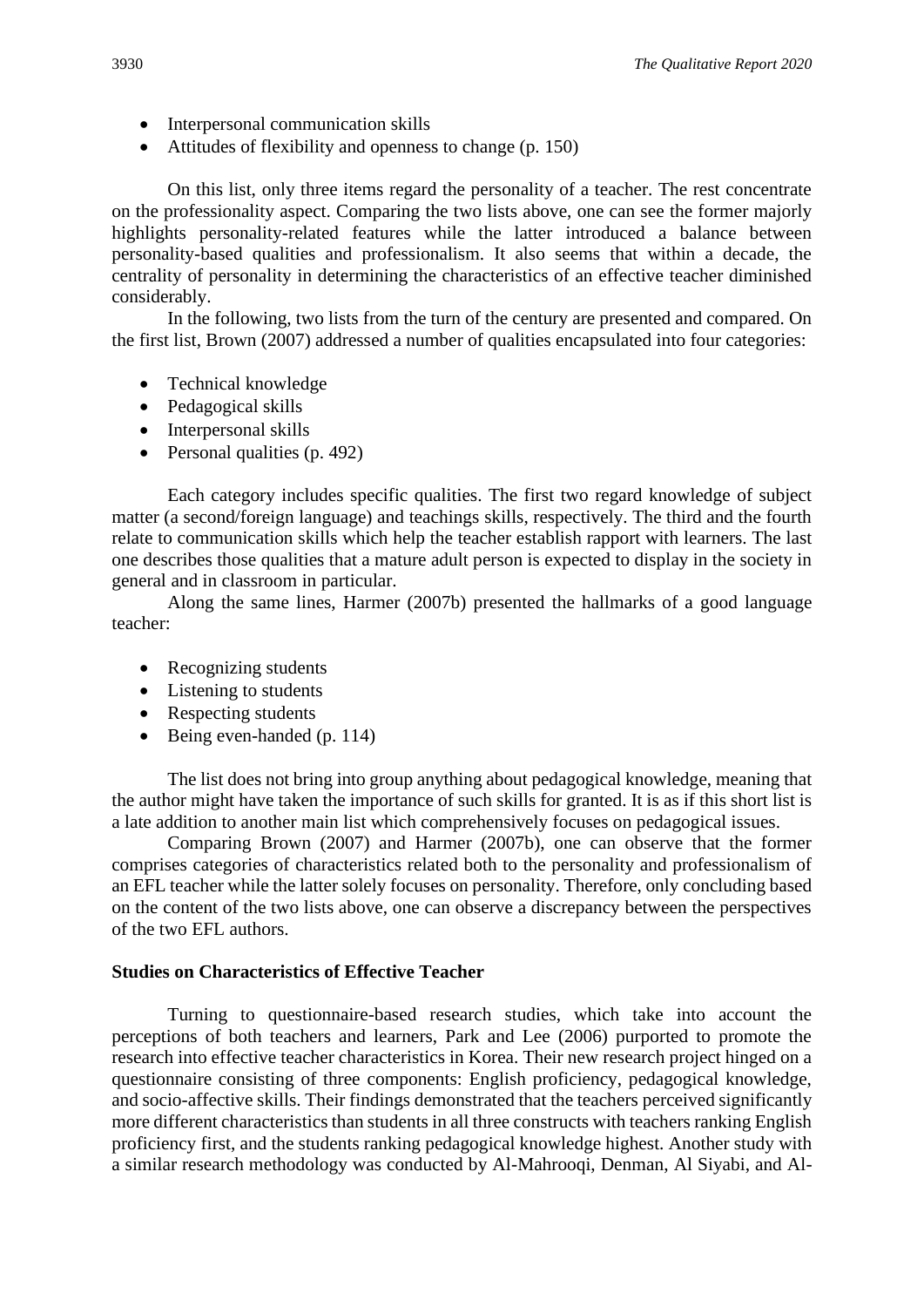Maamari (2015) whose findings indicated that while both teachers and students can agree on the importance of the qualities, highlighted in the questionnaire, they differ in the way they rank the characteristics in question.

Not often enough did questionnaire-based studies incorporate both teachers and students' perceptions of qualities of a good language teacher. The literature is rife with research ventures attempting to uncover the qualities in question in a one-sided fashion focusing on either learners or teachers' perspectives. For instance, Arikan, Caner, and Celik (2013) constructed a large-scale study aiming to create a profile of students' perceptions concerning the qualities of an effective teacher. Their findings were in accord with those of previous researchers contending that students perceived a successful teacher to be fair and just (Korkmas & Yavuz, 2011) and to demonstrate enthusiasm for teaching (Cheung, 2006; Feldman 1986; Murray, 1997). Effective language teachers are successful in reducing learners' anxiety while managing their class skillfully. They also create a comfortable learning atmosphere (Chen & Lin, 2009; Cheung, 2006; Cubukcu, 2010; Ghasemi & Hashemi, 2011; Sarag-Siizer, 2007; Taskafa, 1989; Telli, den Brok & Cakiroglu, 2008; Wichadee, 2010). Such teachers treat students with warmth and kindness (Feldman, 1986; Yılmaz, 2011). Another study of this kind was reported by Salahshour and Hajizadeh (2013) whose outcome is a long list of features covering different aspects of teaching and teachers' personality.

The studies reported so far commonly use questionnaires as their central data gathering tool to explore the complicated mind of a teacher and/or a learner, which Dornyei (2007) regards as "a flexible and highly context-sensitive micro-perspective of the everyday realities of the world" (p.29). Therefore, the use of such a simple tool to examine such a complex area is questionable because, in the averaged-out world of quantitative method, the subtleties of individual stories of teachers and learners will be lost.

Mixed-methods research studies on the characteristics in question are also a common practice in the literature. These studies suffer from one common flaw: employing a questionnaire either before or after holding interviews with participants. The pre-designed items on a questionnaire or in an interview guide might make subjects alter their responses as they are likely to learn from the questions posed to them. This can cast a large shadow on the dependability and trustworthiness of the study. One typical example of this kind is a study conducted by Chen (2012) who investigated the favorable and unfavorable characteristics of EFL teachers from the perspectives of university students in Thailand. The findings of the study pointed to two significant areas, namely personal trait-related, and classroom teaching-related features with the former playing a vital role in good teaching. Performing a mixed-method approach on both teachers and learners' perceptions of qualities of good teachers, Chang (2016) discovered that learner participants valued teachers who developed a feeling of empathy toward them. They strongly favored teachers who treated the class with respect and courtesy and exhibited fairness.

Reviewing the literature also reveals that there exist far too many studies reporting numerous language teachers' qualities without indicating how the features came to be chosen. These indicators representing the characteristics a teacher possesses or is supposed to possess are passed down from one research project to the next devoid of an explanation. For instance, Broder and Dorfman (1994) reported that more than half of the students in their study preferred teachers who could create a pleasant atmosphere. Their study did not determine what constituted "a pleasant atmosphere."

#### **Researcher's Positionality and Bias**

As the researcher behind the current project, I have been an EFL teacher for close to two decades. I have trained many an EFL teacher for the past decade and have witnessed some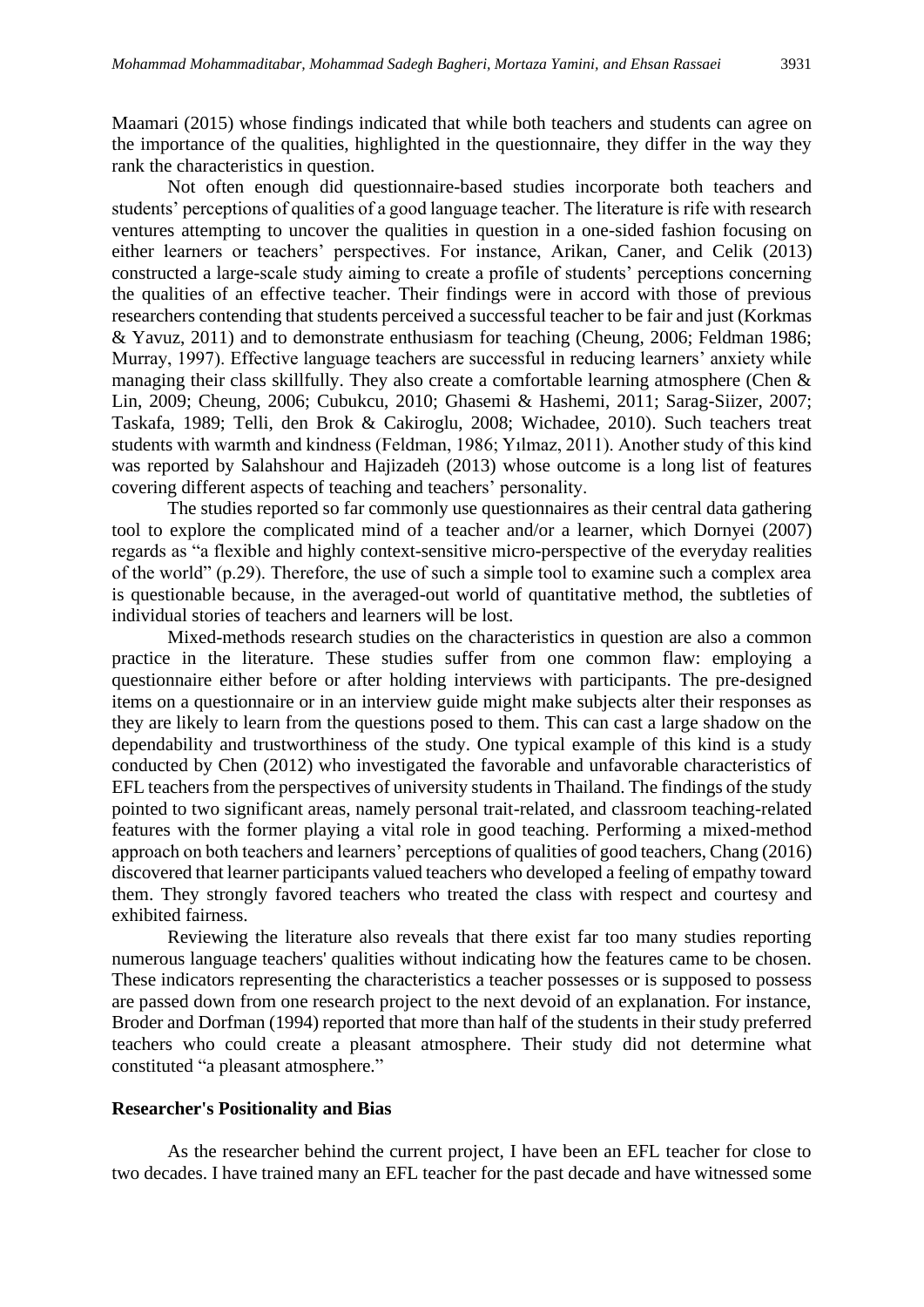of them reaching prominence and success in the field and some, failing as soon as they began. However, I had already seen this sort of rise and fall in my past learning experiences when I was a student. I had witnessed some of my teachers being constantly successful and some not. This observation led to the realization that all the effective teachers might have certain qualities in common. Therefore, this was the starting point of the current study.

I chose a qualitative study because I believe the observed phenomenon reported above is hard to pin down and only an in-depth analysis is likely to bring this unwritten construction to the realm of words.

The data collection process took place in a language institute owned and managed by the researcher (that is me). This was advantageous because, above all, it resolved the problem of gate-holders, who would otherwise obstruct the process, making it impossible for the project to begin. Commonly, no private language school with successful teachers would accept to be part of the study because the proposition would be construed as a threat and a way of espionage.

As a researcher, I managed the interview sessions. Because I am the general director of the institute, it can be argued that the interviewees, especially, teachers would feel uneasy in my presence. However, the organizational culture of the institute is very friendly. The welcoming atmosphere facilitated the exploration of the minds of the informants. If the interviews were to be conducted in a school where I did not know the staff, the Hawthorne and white-coat effects would probably become a greater issue.

In order to minimize the Hawthorne and white-coat effects, I made the setting of the interview room as non-threatening as it was possible. The interview session routinely began with friendly small talks. I would not wear too formal attire, nor did I frown upon the participants. I would keep smiling throughout the session. These actions did also help with mitigating the white-coat effect because, after the first few minutes, I would explicitly notice a sign of relief on the informants' faces. What facilitated the removal of stress was the fact that the participants did not have to speak English; they would speak in their mother tongue: Farsi.

To control the Hawthorne effect, I kept the questions related to the informants' personal lives, so they were not expected to change their behavior for my benefit. They were supposed to relay stories about their past experiences with their teachers from different educational contexts, and whenever I felt that there was a digression or vagueness, I would ask probe questions. One imminent threat in the process was that informants would say what they assumed I wished to hear. The action against this was that I (the researcher) was conscious of contradictions (if any) in the interviewees' words about their most influential teachers.

Another action against the Hawthorne effect was the questions I had included in the questionnaire. These questions were designed in a way that the subjects had to repeat their answers to similar questions much like a loop. If what they had said earlier were in line with the truth and spoken based on actual experiences, the informants would effortlessly remember it again, meaning they had not produced responses for my benefit. Such cases did not occur in the process.

One last measure against the Hawthorne effect was the number of the informants selected for the interviews. Excluding the participants in the pilot phase, 19 informants were invited to the interview process. When we examined the common patterns of similarities emerging from data analysis, we safely concluded that the Hawthorne effect was greatly minimized because the data showed thought-provoking outcomes which will be tabulated in the following.

Concerning researcher's bias, one deterrent action was employing a research assistant, an MA graduate in language teaching. My assistant was trained to perform data coding by observing my data coding style from the pilot interviews. I trained her for this because her main function during the real data analysis was to re-read my codes and critique them. This measure was modeled after the inter-rater reliability concept in the quantitative method. As was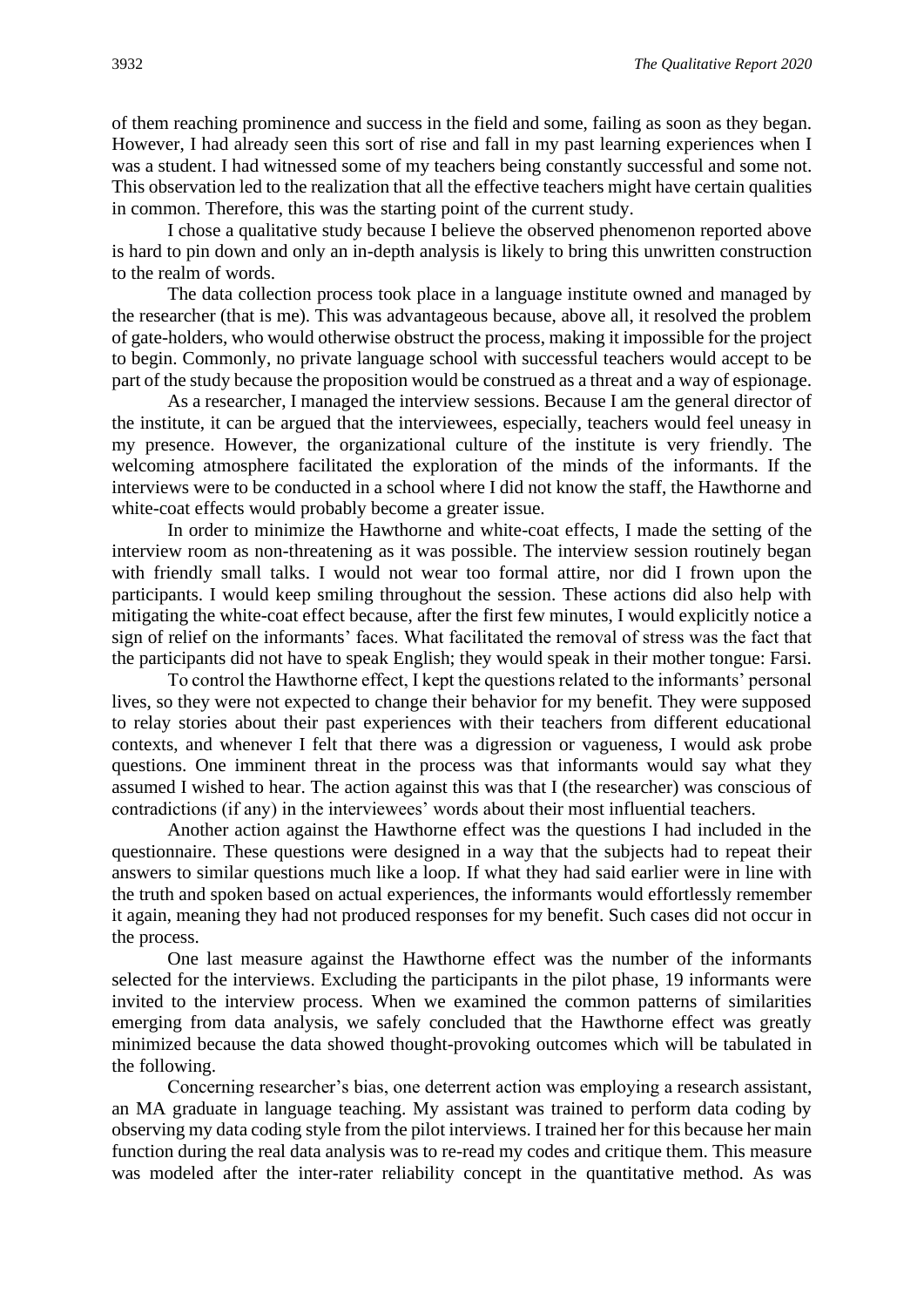expected, there appeared too many conflicting codes between the two coders (my assistant and I), often leading to dramatic changes in the draft-sheets.

Despite its advantages, one disadvantage of using two coders was that the estimated time for data coding, which was about three months, became approximately six months of disputes over the codes. One of the unresolved disputes concerned *rapport* and *knowledge of pedagogy (KP)*. I coded some excerpts as *rapport*. However, my assistant would argue that rapport is not only an ability related to a teacher's personality, but also it is an influence of a teacher's knowledge on students, invisibly compelling them to respect and follow their teacher. Although my research assistant's view bore some truth, I decided not to allow the interpretation of the excerpts to go far beyond the semantics of the excerpts and the definition of the keywords.

I also took action to ensure intra-coder reliability. I emulated the notion of intra-rater reliability by coding the data in one day and recording it once again two weeks later. This time gap was fruitful because often my second coding would be different in some respects.

#### **Design of the Study**

The present study is designed based on a qualitative multi-method approach (Morse, 2003). It is fundamentally exploratory. The goal here is to go beyond what has been recorded so far with the routine of quantitative or mixed methods approaches. The exploratory nature of the current study also denotes an inadequacy in earlier quantitative descriptions of the characteristics of an effective language teacher as they were heavily reliant on questionnaires as the central data collection tool.

One benefit of engaging a qualitative approach to probe the topic at hand is that it gives the researcher access to the minds of author-teachers, teachers, and learners. The researcher did not choose a quantitative method because as Dornyei (2007) states, "Qualitative researchers…. question the value of preparing an overall, average description of a larger group of people because in this way we lose the individual stories" (p. 27). In these stories, the researcher is looking for meanings, which cannot be found utilizing the quantitative research method while summing up numbers. These meanings can be explored and extracted by what Dornyei (2007) refers to as "the researcher's subjective sensitivity, training, and experience" (p. 28).

The qualitative research design adopted in the current academic venture consists of three different phases. In the first phase of the study, the textbooks were analyzed. Semistructured interviews were also deployed for the second and third stages of the study to crossvalidate the findings obtained from the first phase. The data from the three stages were analyzed using qualitative content analysis, which is also titled "latent level analysis" by Dornyei (2007, p. 245) because of its deep level interpretive nature.

Generally, the purpose of the study is not to predict characteristics of an effective teacher a priori, but to explore characteristics of good language teachers from the perspectives of author-teachers, effective teachers, and good learners. Therefore, it is the researcher who formulates the questions and interprets the meaning of the outcomes; hence, the selection of qualitative content analysis.

#### **Data Collection Techniques**

In this study, we utilized qualitative content analysis of documents and semi-structured interview transcriptions as a major technique for data collection to investigate the qualities of good language teachers.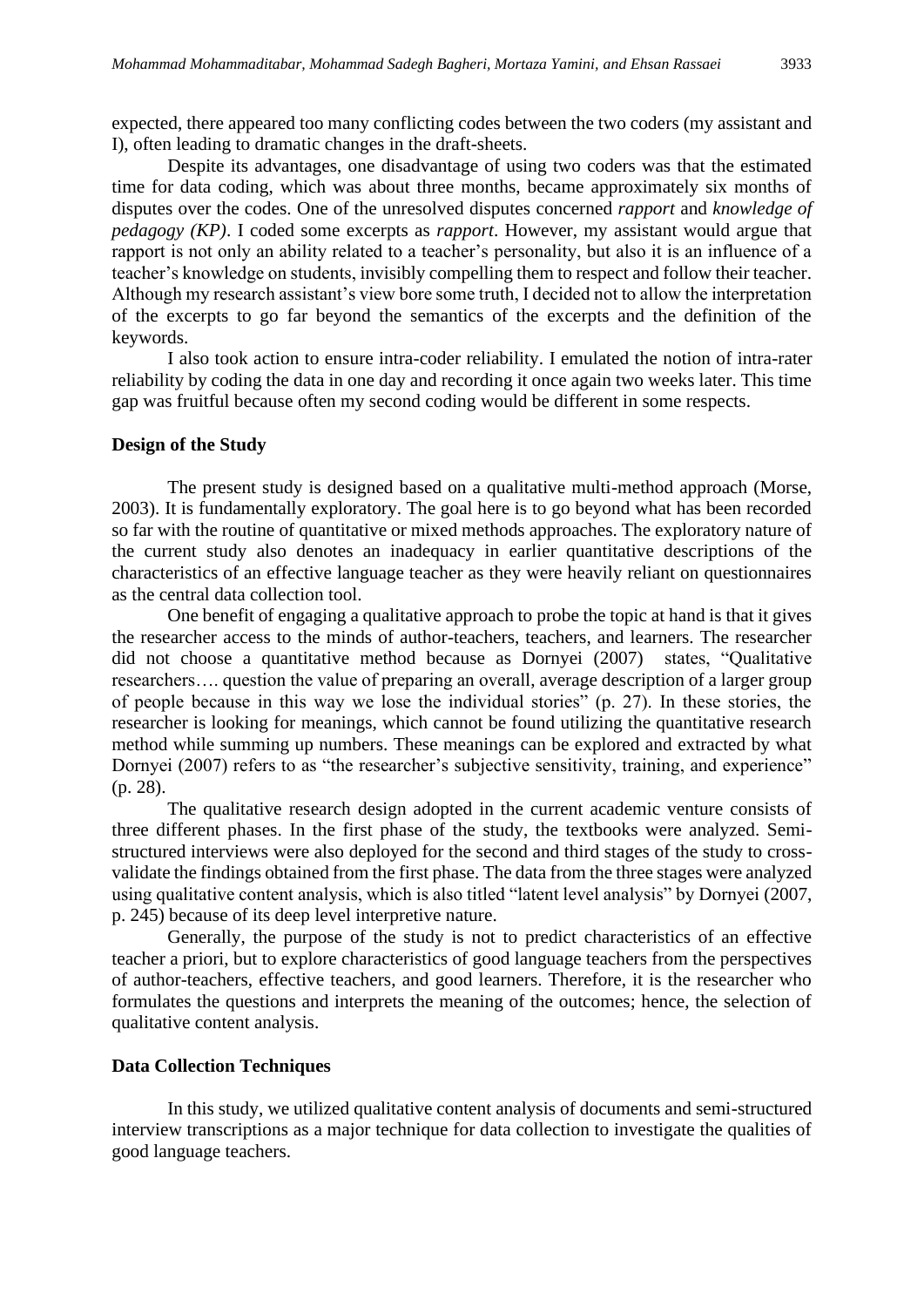As a powerful tool in qualitative methodology, qualitative content analysis was employed to codify the three sets of collected data manually. It entails codification of themes, exploration of patterns, interpretation of outcome, and formulation of a theory (Ellis & Barkhuizen, 2005). This analytical method helped the coders (the researcher and his assistant) systematically review, examine, and interpret crucial excerpts drawn from textbooks written by ELT author-teachers. This, in turn, led the coders to elicit meaningful data to design a semistructured interview as the second major data collection technique, which in turn resulted in two more rich datasets (interviews with selected teachers and learners). The interviews were again examined in the same fashion as the textbooks.

#### **Participants**

The informants were selected based on purposeful sampling from Safirelian Language and IELTS House, a private language school in Bushehr province, Iran. There were two separate groups of informants, namely effective language teachers, and good language learners whose profiles are presented in Appendix A.

The participant teachers (first group) were selected by consulting a supervisor sufficiently informed of the teacher performance evaluations which were systematically recorded and filed in the institute. The results of student evaluation forms for teachers were also patiently observed for more active decision-making. One final approach in choosing a typical good language teacher was the researcher's professional judgment. The researcher has been a language teacher for more than seventeen years and has taught thousands of language learners and trained hundreds of teachers. All these measures were taken to make sure that only good and effective teachers were selected.

The student participants (second group) were typical successful language learners. They were meticulously nominated based on similar criteria as discussed above. Their teachers would academically describe them as good learners who were actively involved in the classroom interactions displaying continued commitment, and considerable improvement.

The average teaching or learning experience of the informants was about 7 years. In the same vein, Ericsson, Prietula, and Cokely (2007) showed that even the most gifted performers need a minimum of ten years (or 10,000 hours) of concentrated training. It is worth noting that this level of expertise is rather rare. For this reason, it was not the intention of the researcher to seek it for reasons related to practicality. True expert teachers are not ubiquitous. That is why their views can be arguably analyzed using textbooks they authored.

Noteworthy to mention is that gender was not the focus of the current study. The age range of the teacher informants happened to be 25-34 years old. This is quite common in the population under study. Also, the age range of learners turned out to be 25-36 years old.

The sample size for semi-structured interviews was determined based on the saturation point which is common in qualitative research. Unlike the quantitative method which requires a large sample size to flatten differences among individuals, the qualitative approach highlights those differences rather than focusing on mean experiences (Polkinghorne, 2005); therefore, the sample size is not important. What matters is to keep the informant selection process open to the point of saturation, which Glaser and Strauss (1967) defined as the point when further information does not appear to push the study any further but simply repeats what previous subjects have already revealed. This saturation point was reached by the seventh participant teacher. However, the interview process continued with two more teachers to help mitigate some of the biases/ threats inherent in qualitative research. These, according to Maxwell (1996), include description and observation of the truth as well as manipulation of data for the sake of a theory. Researcher's bias and presence both can also be sources of such threats.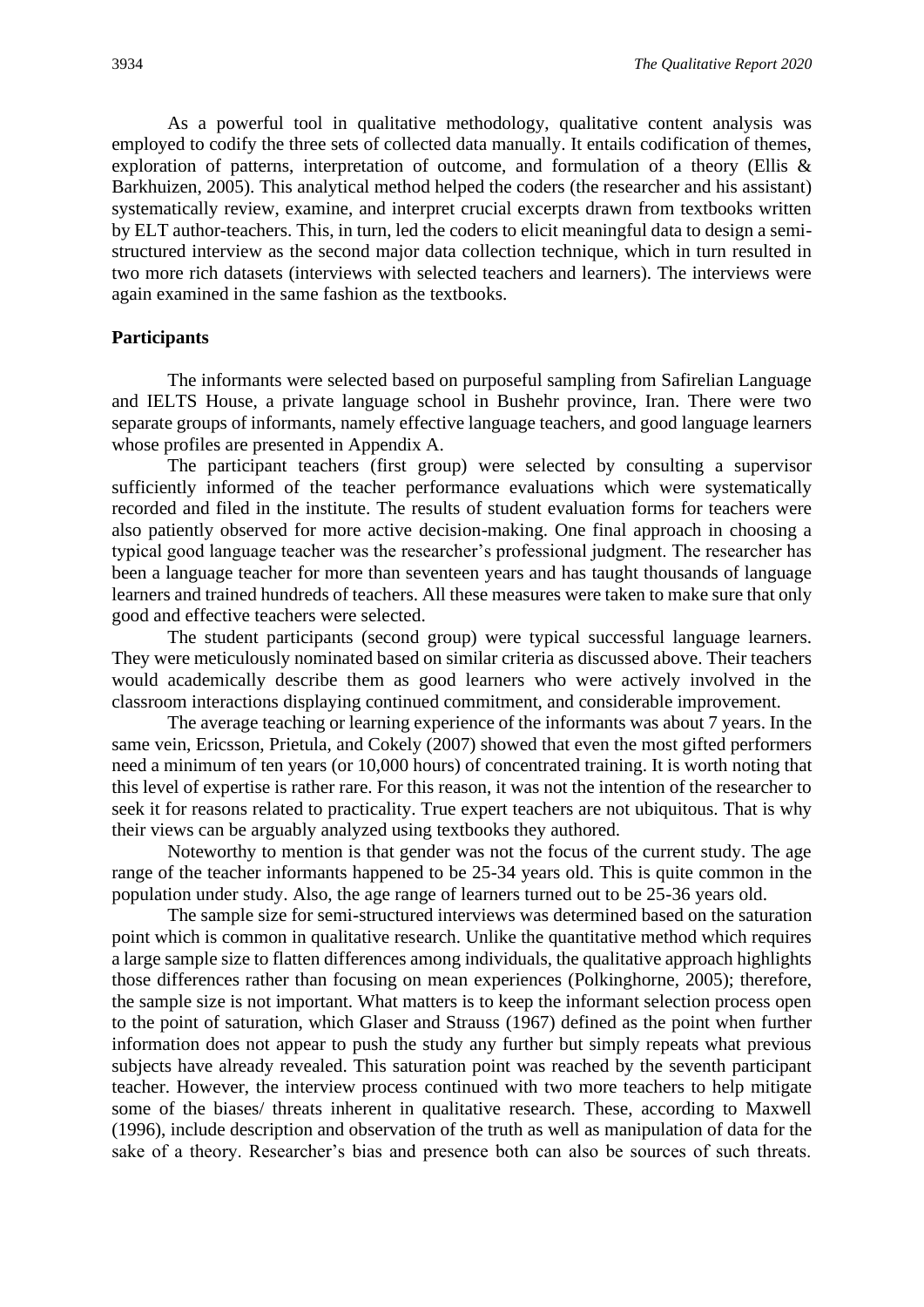Similarly, the data saturation point was gained when the seventh student was interviewed, yet three more interviews were conducted, and the process terminated at the tenth.

#### **Procedure**

The procedure to complete this research included three major steps which took approximately one year to complete. The first one was to randomly select standard textbooks. In order to do so, university teachers' ideas and Google search were two vastly exploited resources. However, the final choice was restricted to the professional opinions of university professors, the availability of the sources, and their relevance. For instance, there were major books written by professional language teachers on teaching, in which language teachers' qualities were not explicated. Therefore, these books were excluded. As a result of this search, over thirty books were primarily collected which were examined to identify topics associated with the qualities in question. If none, the book would be simply removed from the list (see Appendix B).

Upon the selection of the textbooks, we extracted the most relevant sections in each of the books elaborating on the important qualities of a good language teacher. These excerpts were lifted from the book sections and were arranged in a tabulated fashion. Altogether 417 data entries from 23 textbooks were collected.

The second and third stages of this study hinged on semi-structured interviews. The semi-structured interview guide was piloted (See Appendix C) with two language teachers and two students to make sure that it functioned optimally. The pilot stage resulted in two major revisions of the instrument. In the first revision, the first question in the guide was: [translated in English]: *Regardless of the subject of teaching, we remember some teachers for the rest of our lives. Have you ever had a teacher like that in your life?* When the participants heard this, they would talk about teachers who mistreated them. However, this was not to happen at the beginning of the interview. The aim was to have the informants discuss their positive experiences with effective teachers first, and the question about ineffective teachers would have to be asked later in the interview. Therefore, this question was changed into: *Regardless of the subject of teaching, we remember some teachers for the rest of our lives. They are like shining stars. Have you ever had a teacher like that in your life?* With this small change, the participants showed no sign of misunderstanding.

This new second version was once again piloted to see if there existed any doubt in its capacity to gather relevant data. Upon re-piloting, the researcher noticed one of the questions, which was placed once in the middle and once in the end did not produce any useful data. Eliminating the question in the middle would, therefore, help the interview look more like a natural conversation and reduce its timing to a desirable 30 minute-talk.

In order to invite informants to the interview (even in the piloting phase), an invitation letter was handed to each participant. When the informants expressed willingness to attend the meeting, an appointment was made. Each informant was informed that the meeting would last about an hour. They chose a time when they did not feel pressured by their own tasks. In the interview room, which was cozy, quiet, and neat, the researcher (as the interviewer) warmly welcomed each individual to establish rapport. Then the interviewer handed over a consent letter (Appendix D). Noteworthy it is to mention that this consent letter was preapproved by the supervising professor who oversaw the project from the beginning to the end, but as is customary, the consent letters of this sort in the English Language Department do not have to be reviewed by Human subjects Board because the supervision of the assigned supervising professor is deemed adequate.

The interviewer would allow some time for the interviewee to read it. After that, the researcher explained the content of the consent letter to assure the participants that their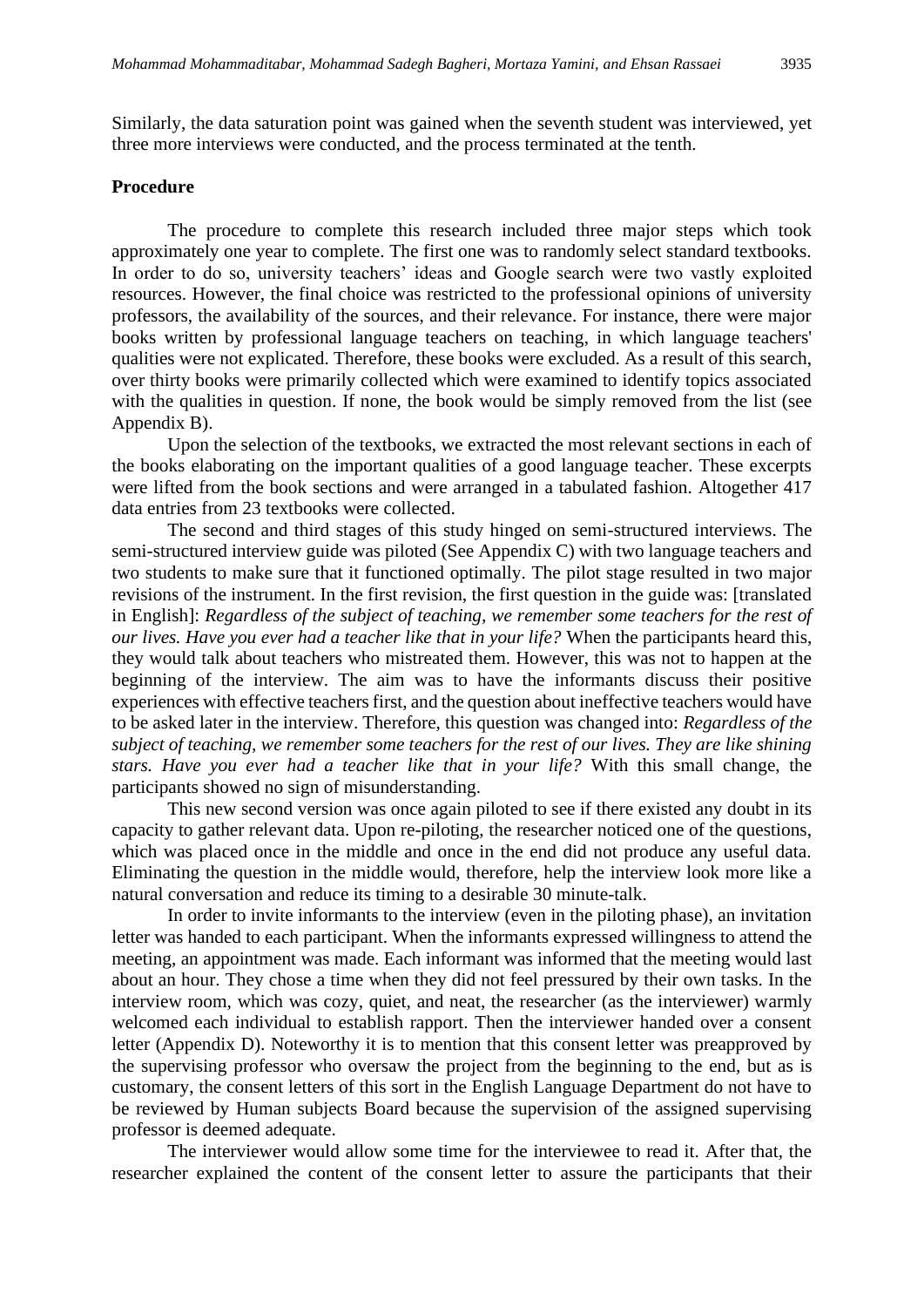confidentiality was of utmost importance. The interviewees were informed of the fact that the study presented a minimal risk to them, and care was taken to ensure that they fully understood the nature of the study. They were also made aware that their participation in the study would be completely voluntary. Moreover, they were assured of the confidentiality of their information.

Upon the start of the interviews, the questions in the protocol were followed serially. This is because the questions had already been logically arranged. Within some of the interviews, the researcher used probing questions to elicit more information where the interviewees did not extend their answers. The interviews were conducted in the participants' mother tongue (Persian) to facilitate the ease of communication.

At this point, several measures were taken to minimize the Hawthorne effect. First, the interviews were designed in a way that the participants would have to repeat their answers to the questions twice or more. Moreover, the questions were of different formats seeking identical answers. Therefore, an inconsistency in the answers would indicate a problem. In addition, there was a probing question specifically chosen to be asked in case the researcher felt that the interviewees were giving answers which they thought the interviewer would want to hear. The probe was: "*Tell me a story about."* This question would get the informants to tell a real story from their experience that could verify the characteristics of effective teachers they had just pointed out.

Phases two and three, in addition, involved recording the interviews for the purpose of transcribing the data. The researcher decided to use full transcriptions since it was imperative to codify all the informants' perspectives very cautiously. One important point is that the transcriptions were analyzed without translating them into English since the researcher himself had conducted the interviews. Besides, meanings could be lost in translation.

One noteworthy point here is that a statistical test, namely Pearson Chi-Square (the fifth research question) was applied to the characteristics gleaned in the last step to warrantee that the observed differences between the three sets of categorical data (ELT textbook authors, interviewed teachers, and learners' perspectives) were not by chance.

#### **Data Analysis Procedure**

Data processing and analysis included three steps:

Pre-coding: Qualitative data analysis often begins with pre-coding. That is, much of the analysis had already taken place in the mind of the researcher while collecting the data. For instance, while reading different relevant book sections, the phrases, "being a real person" and "being authentically her/himself" seemed to be pointing towards the idea of authenticity, a keyword which would be immediately written down for further etymological analysis to see if it would be a credible keyword.

Coding: The researcher and his assistant (the second coder) read the collected data back and forth to get a general understanding of the data. For instance, the data collected from major ELT textbooks were reviewed repeatedly. Each sheet was read more than four times just to generate a sense of understanding of the authors' perceptions of the qualities of an effective teacher. The same procedure was applied to interview transcriptions.

The relevant sentences, words, or phrases in the excerpts from the textbooks and the interviews signaling a certain quality of a successful language teacher were underlined. They were then given a label that best resonated with them. The labels were informative. The researcher looked up every selected keyword in an online etymology dictionary. The root of every keyword was carefully examined before it passed as an acceptable theme. The meanings assigned to the codes were needed to be clear so that the final coding scheme could fulfill the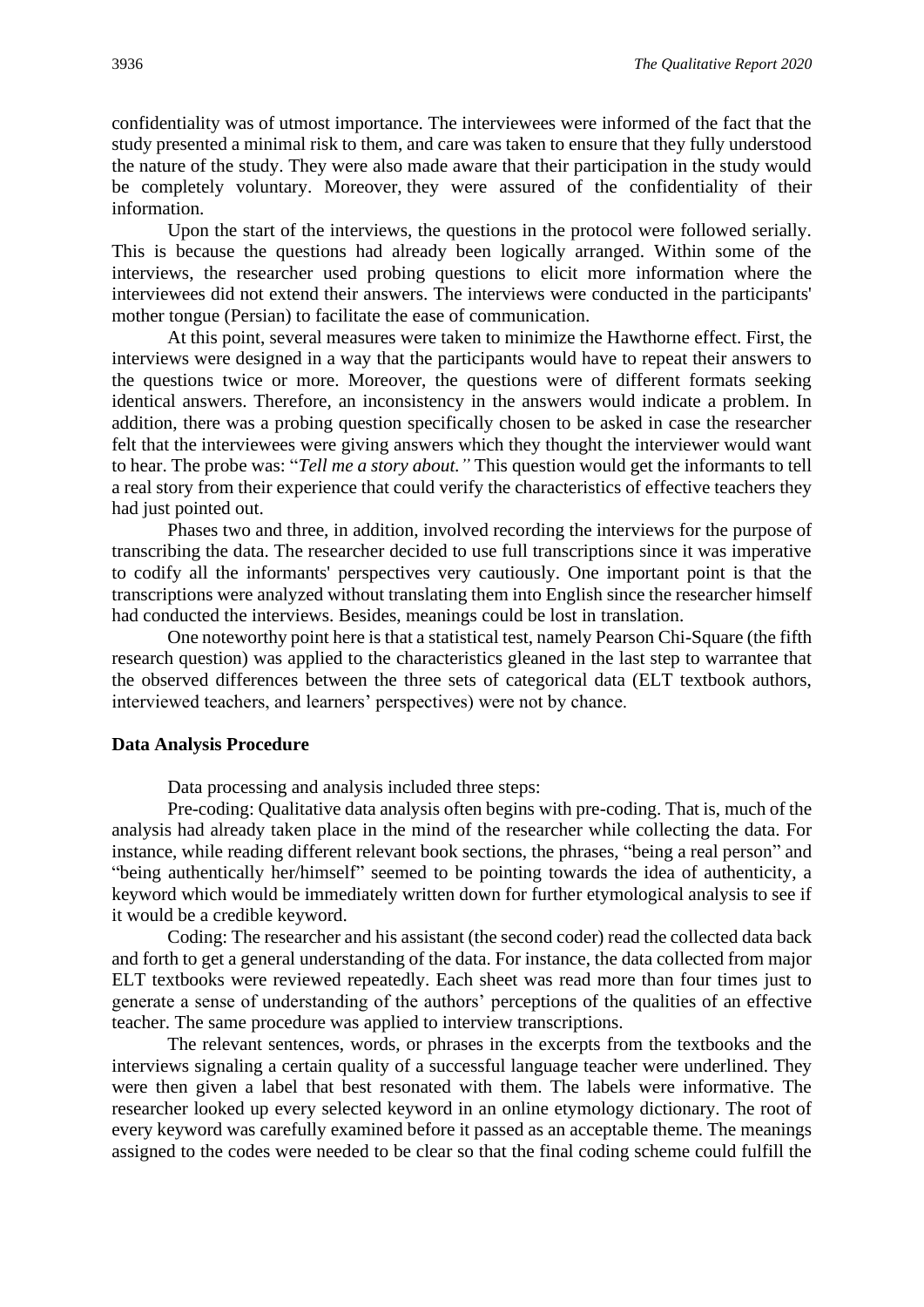criterion of consistency. In this meticulous fashion, thirteen well-defined themes emerged from the content analysis of each dataset.

Second-level coding: In the second-level coding, the coders intended to go beyond the thirteen labels to find patterns that would develop from the emergent themes. Our goal was to zero in on the initial codes and to look at the emergent abstract commonalities across these themes. To do so, the coders attempted to cluster the themes under a broader label. Hence, two new abstract themes were explored. For instance, knowledge of pedagogy and knowledge of subject matter are commonly considered as professional requirements of a teacher creating a new umbrella theme conceptualized as "professionalism." Additionally, the other surfaced characteristics were clustered under one general term known as "personality."

The following excerpt clarifies how the coding process worked. In this extract taken from *How to Teach English*, Harmer (2007a) states: "Students want not only to see a *professional* who has come to teach them, but also to glimpse the "*person as well*" (p. 24). The word, *professional*, was interpreted as knowledge of pedagogy, and the phrase "*person as well"* was coded as authenticity because, in the context of the excerpt, the meaning of the phrase encompassed the definition of the word authenticity. Another example clarifying how the coding worked, is an excerpt from an interview with a selected teacher under the pseudonym of MA-T, who stated: "The reason that he was in my mind is that *he would care about the language learners*, [pause] *the students*, in fact, not in terms of curriculum, *but as a person*…" The underlined parts were interpreted as a thought expressed concerning rapport which is a quality in the category of personality. One more instance from the coding process showing how the initial and second-level coding came to work is a statement made by MA-S (a student informant): "*They know how to work*…What I believe in is their love of work, *Love their work*… their passion for their work." The underlined phrases were interpreted as knowledge of pedagogy, and enthusiasm, respectively in the initial coding; they were re-coded in the secondlevel coding as professionalism and personality in order.

#### **Dependability and Trustworthiness**

Necessary measures were taken to ensure the dependability and trustworthiness of this research study guaranteeing that its findings are credible, transferable, confirmable, and dependable. The taxonomy of quality criteria introduced by Lincoln and Guba (1985) is the foundation upon which the current qualitative study was designed and executed. The first and the most important measure confirming the credibility of the study was the triangulation of data which strengthens a study by combining multiple perceptions towards one reality. In this study, author-teachers' reality of an effective teacher's characteristics (extracted from textbooks), effective teachers' views (extracted from interviews), and good learners' realities (derived from interviews) were combined and triangulated to arrive at one collective reality shared by the three groups.

Transferability as a tenet of dependability and trustworthiness (generalizability) provides evidence to readers that conclusions of the study can apply to other similar situations. This, indeed, has been one of our concerns in this study.

Another serious measure to safeguard dependability and trustworthiness was the collaboration of two coders. This ensured the confirmability aspect. During designing and the piloting stages of the semi-structured interview, both coders cooperated to train themselves in the art of coding the data before the actual coding phase began. The aim was to calibrate the way both coders thought and interpreted the data. This was a time-consuming phase, but fruitful in that both coders eventually reached a point where they would more agree than disagree on how to code a certain piece of data. Coders, in the beginning, coded the data separately and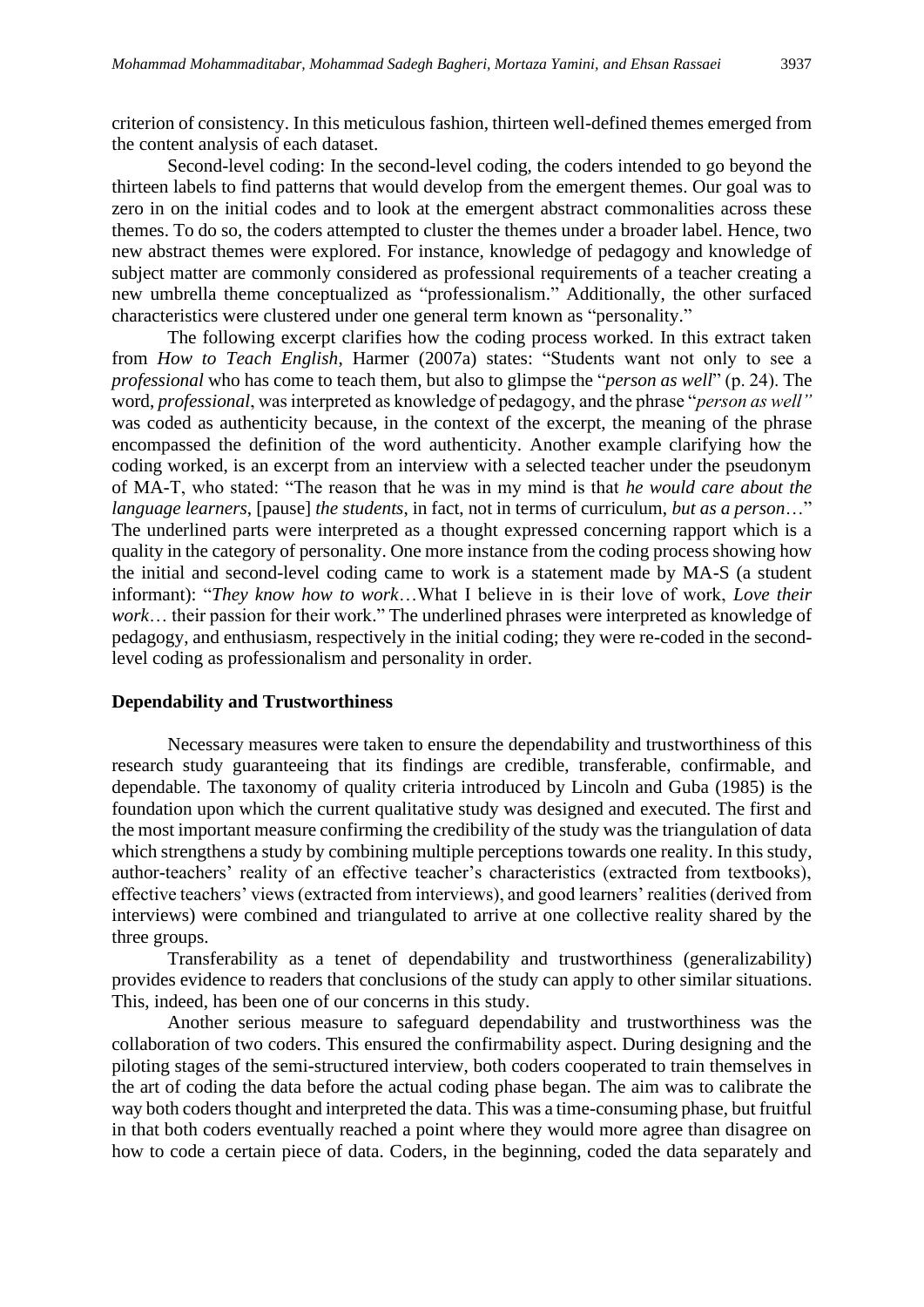only then revealed the results in a session where notes were compared, and the disparities were conferred and resolved.

One final approach to warrantying dependability and trustworthiness was inviting two inquiry auditors (external auditors) for constant review and examination of the research process and the data analysis in order to ensure that the findings were consistent.

#### **Results**

#### **The Perspective of ELT Authors**

The first research question addressed the characteristics that ELT authors deemed important in discussing effective teachers in their textbooks.

Table 1

| <b>Emergent Themes from Content Analysis of Textbooks</b> |  |  |  |
|-----------------------------------------------------------|--|--|--|
|                                                           |  |  |  |

| No.                     | <b>Initial Codes</b>                 | <b>Tallies</b> | $\%$ | No. | <b>Initial Codes</b> | Tallies | $\%$ |
|-------------------------|--------------------------------------|----------------|------|-----|----------------------|---------|------|
| $\mathbf{1}$            | Knowledge of pedagogy                | 229            | 43%  | 8   | Respect              | 13      | 2%   |
| $\overline{2}$          | Critical thinking                    | 98             | 18%  | 9   | Consciousness        | 12      | 2%   |
| 3                       | Rapport                              | 52             | 10%  | 10  | Authenticity         | 10      | 2%   |
| $\overline{\mathbf{4}}$ | Empathy                              | 32             | 6%   | 11  | Humor                | 9       | 2%   |
| 5                       | Rhetoric                             | 28             | 5%   | 12  | Fairness             | 9       | 2%   |
| 6                       | of<br>subject<br>Knowledge<br>matter | 24             | 4%   | 13  | Physical attributes  | 3       | 1%   |
| $\overline{7}$          | Enthusiasm                           | 18             | 3%   |     |                      |         |      |

As shown in Table 1, thirteen themes were uncovered from the qualitative initial coding of the selected textbooks, arranged in descending order of tallies and percentages.

The data for the second-level coding shows that, of the total number of tallies, the number of qualities related to personality stood at a large figure of 284 while that for professionalism was relatively lower at 253.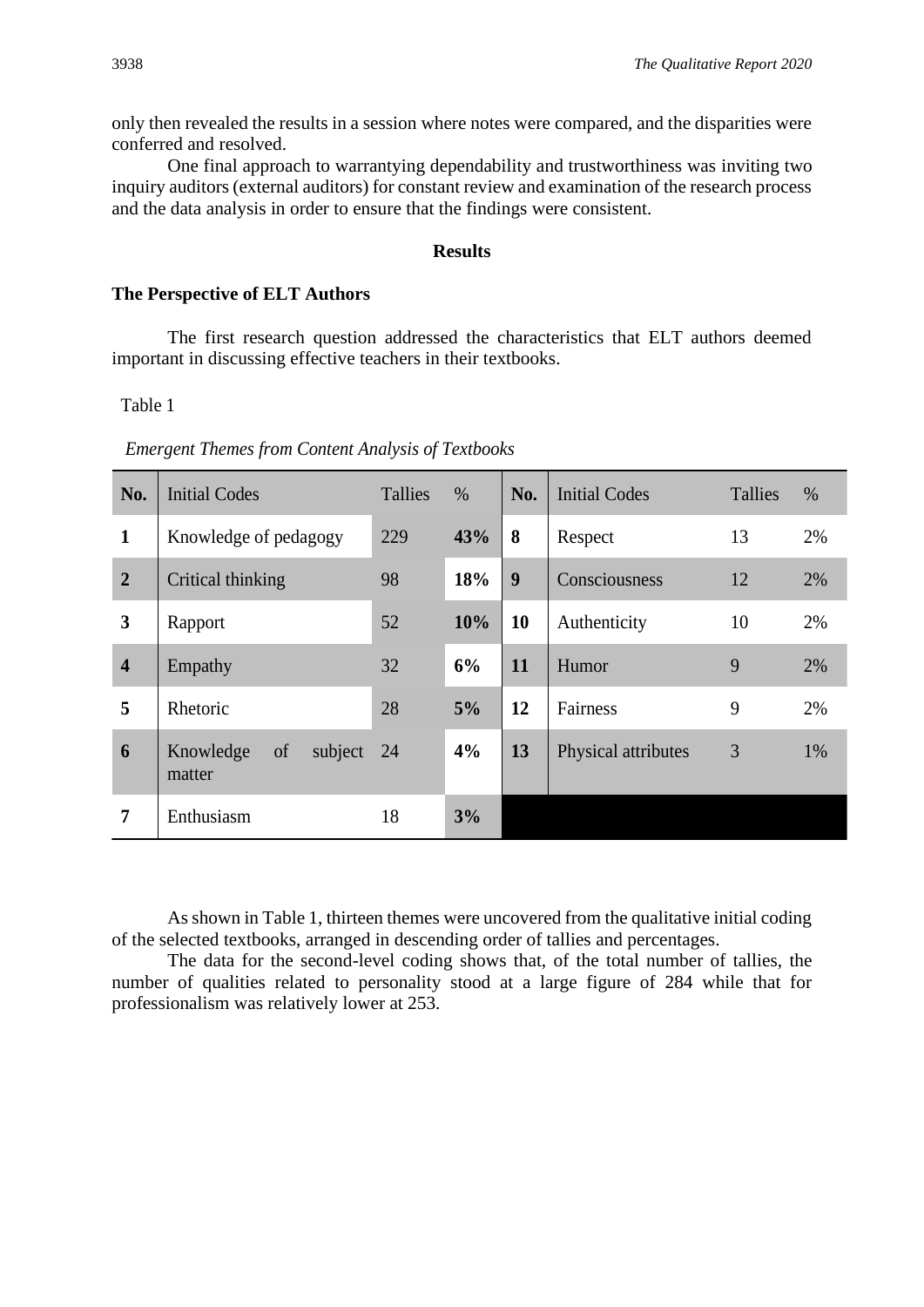#### Table 2

#### *Overview of Initial and Second-level Coding of Textbooks (Tallies)*

| Ż.                      | Textbooks                | R <sub>2</sub>           | <b>Critical Thinking</b> | Rapport                          | Empathy                      | Rhetoric                       | K <sub>S</sub>                   | Enthusiasm                       | Respect                        | Consciousness                        | Authenticity                         | Humor                                | Fairness                             | Physical Attribute                   | Personality                        | Professionalism          | Total                   |
|-------------------------|--------------------------|--------------------------|--------------------------|----------------------------------|------------------------------|--------------------------------|----------------------------------|----------------------------------|--------------------------------|--------------------------------------|--------------------------------------|--------------------------------------|--------------------------------------|--------------------------------------|------------------------------------|--------------------------|-------------------------|
| $\mathbf{1}$            | B1                       | 10                       | $\boldsymbol{7}$         | $\overline{2}$                   | $\boldsymbol{0}$             | $\boldsymbol{0}$               | $\boldsymbol{0}$                 | 3                                | $\boldsymbol{0}$               | $\boldsymbol{0}$                     | $\boldsymbol{0}$                     | $\boldsymbol{0}$                     | $\boldsymbol{0}$                     | $\boldsymbol{0}$                     | 12                                 | 10                       | 22                      |
|                         |                          |                          |                          |                                  |                              |                                |                                  |                                  |                                |                                      |                                      |                                      |                                      |                                      |                                    |                          |                         |
| $\boldsymbol{2}$        | B2                       | 34                       | $\,8\,$                  | 18                               | 18                           | 9                              | $\mathbf{1}$                     | $\boldsymbol{0}$                 | $\mathbf{1}$                   | $\overline{4}$                       | $\mathbf{1}$                         | $\sqrt{2}$                           | 3                                    | $\,1$                                | 65                                 | 35                       | 100                     |
| $\overline{\mathbf{3}}$ | <b>B3</b>                | $\mathfrak{Z}$           | $\mathbf{1}$             | 6                                | 3                            | $\overline{2}$                 | $\overline{0}$                   | $\mathbf{1}$                     | $\overline{2}$                 | $\mathbf{1}$                         | $\overline{4}$                       | $\mathbf{1}$                         | $\mathbf{1}$                         | $\boldsymbol{0}$                     | 22                                 | 3                        | 25                      |
| 4                       | <b>B4</b>                | $\overline{\mathcal{L}}$ | $\boldsymbol{0}$         | $\boldsymbol{0}$                 | $\boldsymbol{0}$             | $\overline{0}$                 | $\boldsymbol{0}$                 | $\boldsymbol{0}$                 | $\boldsymbol{0}$               | $\overline{0}$                       | $\overline{0}$                       | $\boldsymbol{0}$                     | $\boldsymbol{0}$                     | $\boldsymbol{0}$                     | $\boldsymbol{0}$                   | $\overline{\mathcal{L}}$ | $\overline{\mathbf{4}}$ |
| 5                       | B <sub>5</sub>           | $\boldsymbol{0}$         | $\overline{2}$           | $\overline{0}$                   | $\overline{0}$               | $\overline{0}$                 | $\overline{0}$                   | $\overline{0}$                   | $\overline{0}$                 | $\overline{0}$                       | $\boldsymbol{0}$                     | $\boldsymbol{0}$                     | $\boldsymbol{0}$                     | $\boldsymbol{0}$                     | $\overline{c}$                     | $\boldsymbol{0}$         | $\overline{2}$          |
| 6                       | <b>B6</b>                | 3                        | 6                        | $\overline{0}$                   | $\boldsymbol{0}$             | $\boldsymbol{0}$               | $\boldsymbol{0}$                 | $\boldsymbol{0}$                 | $\boldsymbol{0}$               | $\boldsymbol{0}$                     | $\boldsymbol{0}$                     | $\boldsymbol{0}$                     | $\boldsymbol{0}$                     | $\boldsymbol{0}$                     | 6                                  | 3                        | 9                       |
| $\overline{7}$          | B7                       | 8                        | $\overline{c}$           | $\boldsymbol{0}$                 | $\boldsymbol{0}$             | $\,1$                          | $\boldsymbol{0}$                 | $\mathbf{0}$                     | $\boldsymbol{0}$               | $\boldsymbol{0}$                     | $\boldsymbol{0}$                     | $\boldsymbol{0}$                     | $\boldsymbol{0}$                     | $\boldsymbol{0}$                     | 3                                  | 8                        | 11                      |
| 8                       | <b>B8</b>                | 22                       | $\overline{7}$           | 6                                | $\mathbf{1}$                 | $\mathbf{1}$                   | $\overline{2}$                   | $\boldsymbol{0}$                 | $\overline{2}$                 | 3                                    | $\overline{c}$                       | $\boldsymbol{0}$                     | $\mathbf{1}$                         | $\boldsymbol{0}$                     | 23                                 | 24                       | 47                      |
| $\boldsymbol{9}$        | <b>B9</b>                | 3                        | $\mathbf{0}$             | $\overline{2}$                   | $\mathbf{1}$                 | $\mathbf{1}$                   | $\overline{0}$                   | $\overline{0}$                   | $\overline{0}$                 | $\mathbf{1}$                         | $\mathbf{1}$                         | $\mathbf{1}$                         | $\boldsymbol{0}$                     | $\boldsymbol{0}$                     | $\overline{7}$                     | $\overline{3}$           | 10                      |
| 10                      | <b>B10</b>               | $\overline{c}$           | $\boldsymbol{0}$         | $\overline{0}$                   | $\boldsymbol{0}$             | $\overline{0}$                 | $\boldsymbol{0}$                 | $\boldsymbol{0}$                 | $\boldsymbol{0}$               | $\boldsymbol{0}$                     | $\boldsymbol{0}$                     | $\boldsymbol{0}$                     | $\boldsymbol{0}$                     | $\boldsymbol{0}$                     | $\boldsymbol{0}$                   | $\overline{c}$           | $\boldsymbol{2}$        |
| 11                      | <b>B11</b>               | 17                       | 18                       | $\boldsymbol{0}$                 | $\overline{2}$               | $\overline{0}$                 | $\overline{4}$                   | $\overline{0}$                   | $\overline{0}$                 | $\boldsymbol{0}$                     | $\overline{0}$                       | $\boldsymbol{0}$                     | $\boldsymbol{0}$                     | $\boldsymbol{0}$                     | 20                                 | 21                       | 41                      |
| 12<br>13                | <b>B12</b><br><b>B13</b> | $\overline{4}$<br>6      | $\mathbf 1$              | $\mathbf{1}$<br>$\boldsymbol{0}$ | $\mathbf{1}$<br>$\mathbf{1}$ | $\overline{2}$<br>$\mathbf{1}$ | $\overline{2}$<br>$\overline{0}$ | $\mathbf{1}$<br>$\boldsymbol{0}$ | $\mathbf{1}$<br>$\overline{0}$ | $\boldsymbol{0}$<br>$\boldsymbol{0}$ | $\boldsymbol{0}$<br>$\boldsymbol{0}$ | $\mathbf{1}$                         | $\boldsymbol{0}$                     | $\boldsymbol{0}$                     | 8                                  | 6<br>6                   | 14<br>$\bf 8$           |
| 14                      | <b>B14</b>               | 10                       | $\boldsymbol{0}$<br>5    | $\boldsymbol{0}$                 | $\boldsymbol{0}$             | $\boldsymbol{0}$               | $\overline{4}$                   | $\boldsymbol{0}$                 | $\boldsymbol{0}$               | $\boldsymbol{0}$                     | $\boldsymbol{0}$                     | $\boldsymbol{0}$<br>$\boldsymbol{0}$ | $\boldsymbol{0}$<br>$\boldsymbol{0}$ | $\boldsymbol{0}$<br>$\boldsymbol{0}$ | $\overline{c}$<br>5                | 14                       | 19                      |
| 15                      | <b>B15</b>               | 14                       | $\boldsymbol{0}$         | $\boldsymbol{0}$                 | $\mathbf{0}$                 | 3                              | $\overline{0}$                   | $\mathbf{1}$                     | $\overline{0}$                 | $\overline{0}$                       | $\boldsymbol{0}$                     | $\boldsymbol{0}$                     | $\boldsymbol{0}$                     | $\boldsymbol{0}$                     | $\overline{\mathcal{L}}$           | 14                       | 18                      |
| 16                      | <b>B16</b>               | 10                       | $\overline{2}$           | $\overline{2}$                   | $\mathbf{1}$                 | $\overline{2}$                 | 1                                | $\mathbf{1}$                     | $\mathbf 1$                    | $\overline{0}$                       | $\boldsymbol{0}$                     | $\overline{2}$                       | 3                                    | $\boldsymbol{0}$                     | 14                                 | 11                       | 25                      |
| 17                      | <b>B17</b>               | 3                        | $\boldsymbol{0}$         | $\overline{3}$                   | $\overline{0}$               | $\overline{0}$                 | $\overline{0}$                   | $\overline{0}$                   | $\mathbf{1}$                   | $\boldsymbol{0}$                     | $\boldsymbol{0}$                     | $\boldsymbol{0}$                     | $\mathbf{1}$                         | $\boldsymbol{0}$                     | 5                                  | 3                        | 8                       |
| 18                      | <b>B18</b>               | $\mathbf{1}$             | $\mathbf 1$              | $\overline{c}$                   | $\boldsymbol{0}$             | $\mathbf{1}$                   | $\overline{2}$                   | $\boldsymbol{0}$                 | $\mathbf{1}$                   | $\mathbf{1}$                         | $\mathbf{1}$                         | $\boldsymbol{0}$                     | $\boldsymbol{0}$                     | $\boldsymbol{0}$                     | $\overline{7}$                     | 3                        | 10                      |
| 19                      | <b>B19</b>               | 11                       | $\overline{0}$           | $\boldsymbol{0}$                 | $\boldsymbol{0}$             | $\mathbf{1}$                   | $\overline{0}$                   | $\overline{c}$                   | $\overline{0}$                 | $\boldsymbol{0}$                     | $\boldsymbol{0}$                     | $\boldsymbol{0}$                     | $\boldsymbol{0}$                     | $\boldsymbol{0}$                     | 3                                  | 11                       | 14                      |
| 20                      | <b>B20</b>               | 15                       | 10                       | 3                                | $\boldsymbol{0}$             | $\boldsymbol{0}$               | $\overline{2}$                   | 5                                | $\mathbf{1}$                   | $\boldsymbol{0}$                     | $\mathbf{1}$                         | $\boldsymbol{0}$                     | $\boldsymbol{0}$                     | $\boldsymbol{0}$                     | 20                                 | 17                       | 37                      |
| 21                      | <b>B21</b>               | 14                       | 16                       | $\overline{4}$                   | 3                            | $\mathbf{1}$                   | $\overline{4}$                   | $\overline{3}$                   | $\overline{2}$                 | $\overline{0}$                       | $\overline{0}$                       | $\mathbf{1}$                         | $\boldsymbol{0}$                     | $\sqrt{2}$                           | 32                                 | 18                       | 50                      |
| 22                      | <b>B22</b>               | 20                       | $\boldsymbol{7}$         | $\mathbf{1}$                     | $\boldsymbol{0}$             | $\mathbf{1}$                   | $\mathbf{1}$                     | $\boldsymbol{0}$                 | $\boldsymbol{0}$               | $\boldsymbol{0}$                     | $\boldsymbol{0}$                     | $\boldsymbol{0}$                     | $\boldsymbol{0}$                     | $\boldsymbol{0}$                     | 9                                  | 21                       | 30                      |
| 23                      | <b>B23</b>               | 15                       | 5                        | $\overline{2}$                   | $\mathbf{1}$                 | $\overline{2}$                 | $\mathbf{1}$                     | $\mathbf{1}$                     | $\mathbf{1}$                   | $\overline{c}$                       | $\overline{0}$                       | $\mathbf{1}$                         | $\boldsymbol{0}$                     | $\boldsymbol{0}$                     | 15                                 | 16                       | 31                      |
|                         | <b>Total</b>             | 229                      | 98                       | 52                               | 32                           | 28                             | 24                               | 18                               | 13                             | 12                                   | 10                                   | 9                                    | 9                                    | 3                                    | 284                                | 253                      | 537                     |
|                         | Note:                    |                          | $B = Book$               |                                  |                              |                                |                                  |                                  | $KP =$ Knowledge of pedagogy   |                                      |                                      |                                      |                                      |                                      | $KS =$ Knowledge of subject matter |                          |                         |

Table 2 summarizes the results of the initial and second-level coding of each selected textbook and provides an overview of the discovered characteristics from the qualitative analysis of all the 23 textbooks.

The keywords in Table 1 were referred to covertly or overtly in the designated textbooks. The first keyword is knowledge of pedagogy (KP). It is a commonly understood term in the field of language teaching, but for the sake of clarification, according to Erbay, Erdem, and Sağlamel (2014), pedagogical knowledge refers to "the knowledge of processes and strategies that help teachers deal with content. It ranges from knowing how to give feedback, how to organize and explain content, and how to manage the classroom" (p. 44). Every piece or chunk of text that resonated with this definition was collected under the code: KP.

As an example, KP was implied in the statement, "… the teacher should be aware of the factors and processes that are considered to facilitate L2 development" (Kumaravadivelu, 2006, p. 25). In this extract, "be aware of" resonates with "the knowledge" mentioned in the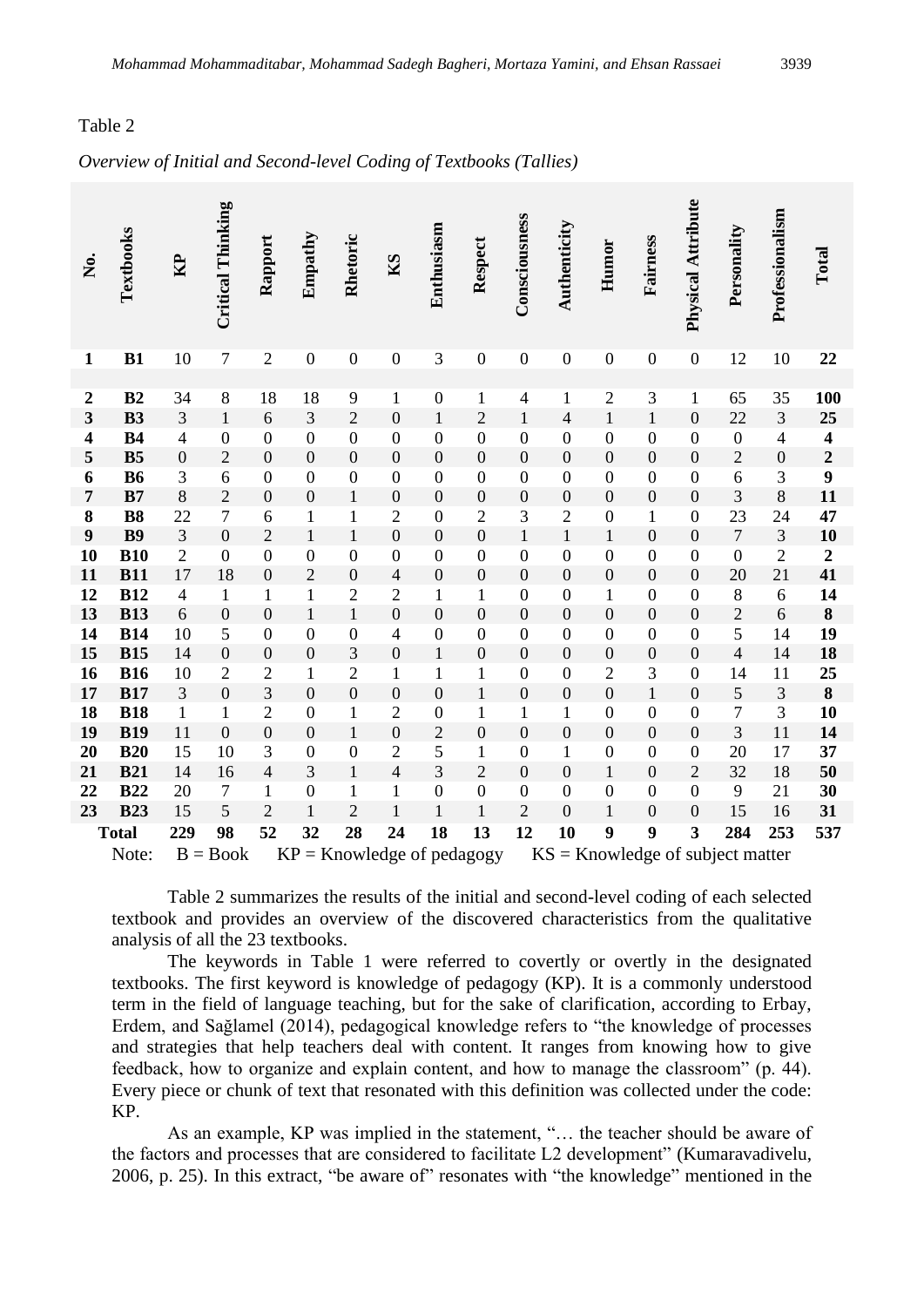definition, "the processes and strategies" reflect the "the factors and processes," and "content" indicates "L2" (Second Language). Therefore, the code KP was chosen for this piece.

Critical thinking is the second keyword. The relevant definition for it was stated in a study on critical thinking and education by Glaser (1941) who defined critical thinking as,

the ability to think critically… involves three things: (1) an attitude of being disposed to consider in a thoughtful way the problems and subjects that come within the range of one's experiences, (2) knowledge of the methods of logical inquiry and reasoning, and (3) some skill in applying those methods (para. 4).

To illustrate, Critical Thinking was inferred from the phrase, "…being evaluators of their own effect (Hattie, 2012, p. 31). To be an "evaluator" of our effect, first, we need to be able to be "disposed" to see the "effect" we have had on learners. Without this quality, there will be no observation of the effect. Furthermore, to "evaluate" a phenomenon such as our effect on a classroom, we need to employ a form of knowledge which is the result of the repetition of the evaluations we have performed over time. In other words, effective teachers have been the evaluators of their effect so many times that we can assume they have developed the knowledge necessary to conduct an evaluation. From the knowledge and the idea of repetition, we can easily deduce the notion of skill, which is gained through practice and experience. Therefore, this excerpt along with other similar pieces is hinting at the notion of critical thinking, so it was eventually labeled so.

Rapport was the third keyword. Brown (2007) defines rapport as "… the relationship or connection you establish with your students, a relationship built on trust and respect that leads to students feeling capable, competent, and creative" (p. 202). This definition was applied to varied pieces.

To exemplify, rapport was implied in the statement, "both an ally and an authority" (Brookfield, 2006, p. 55). In the definition, the teacher as an "authority" is entrusted with establishing the "connection," hence the use of the pronoun, "you." The word, "ally" clearly suggests the type of relationship a teacher must establish with the class. To caption the obvious, alliances are often built on "trust" and "respect," two qualities whose absence can bring about chaos.

Empathy was the fourth keyword. In the absence of a favorable definition in the literature on language teaching, we turned to Online Merriam Webster Dictionary for a definition: "the action of understanding, being aware of, being sensitive to, and vicariously experiencing the feelings, thoughts, and experience of another of either the past or present without having the feelings, thoughts, and experience fully communicated in an objectively explicit manner."

For instance, empathy reflected in the words, "patient in working with students of lesser ability" (Brown H. D., 2007, p. 430). The word, "patient" which is often used in association with an effective teacher originates from Latin, meaning "to suffer." It is the ability to wait without feeling annoyed. The question we asked ourselves was: where does this quality stem from? Throughout data analysis, we chose different codes to cover this particular quality. In the end, we decided to choose "empathy" whose definition would cover a wide range of excerpts. Our conviction was that the ability to suffer without being annoyed comes from the understanding of thoughts or experiences of another. That is why the piece in question along with many other were classified as empathy.

Rhetoric the fifth keyword, which is defined by Online Merriam Webster Dictionary as the ability to use language effectively, especially to persuade or influence people. This definition was used as a keyword, based on which the excerpt, "An effective teacher encourages the students with positive feedback" was coded (Nunan, 2015, p. 8). Therefore, any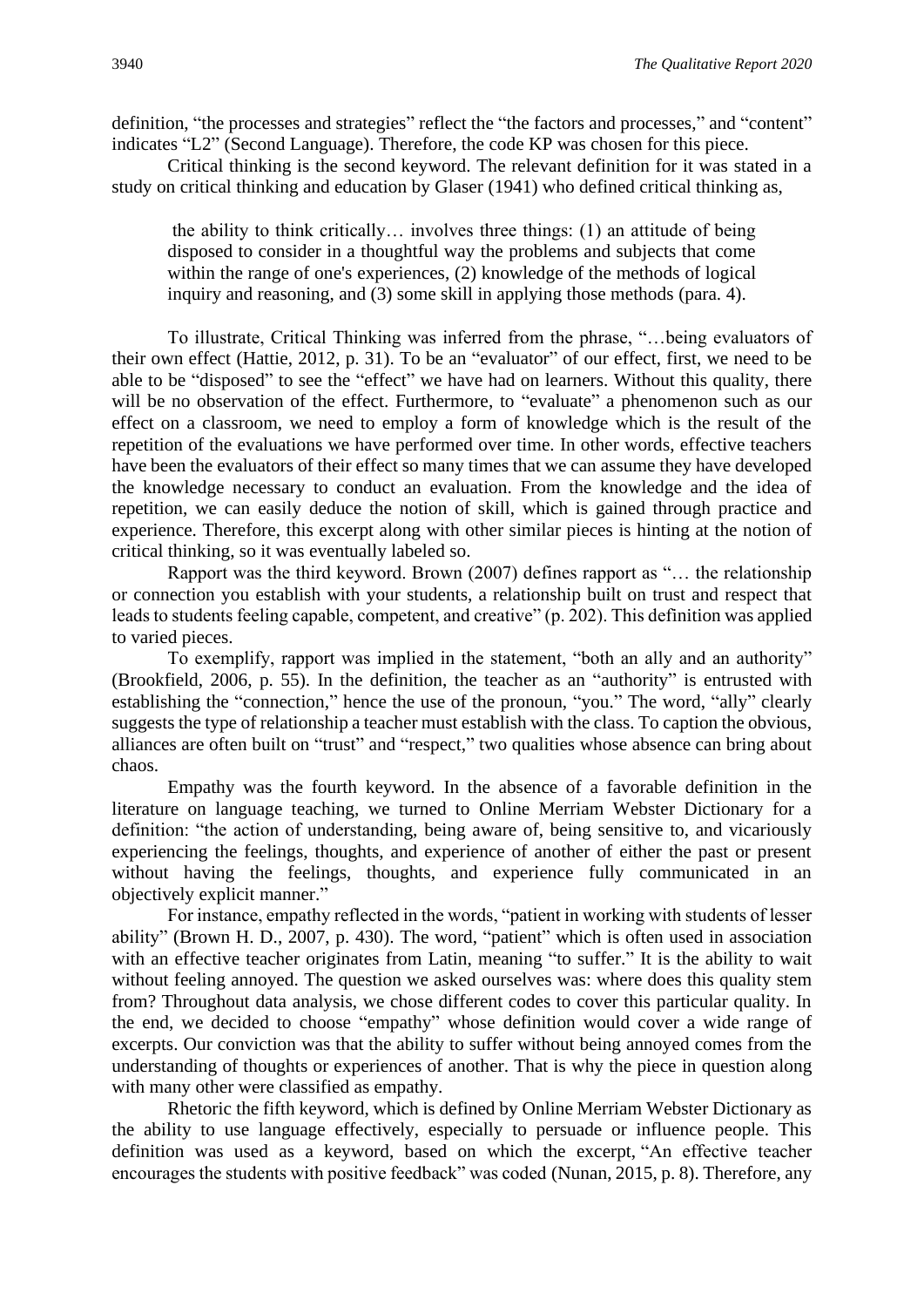excerpt that resonated with the definition and suggested the use of language to persuade learners to improve their language skills was labeled, "rhetoric."

The importance of the knowledge of subject matter, the sixth keyword, was explicitly echoed in "Understanding of curriculum and materials" (Richards & Farrell, 2005, p. 4). The term content knowledge refers to "the body of knowledge and information that teachers teach and that students are expected to learn in a given subject or content area, such as English language arts, mathematics, science, or social studies. Content knowledge generally refers to the facts, concepts, theories, and principles that are taught and learned in specific academic courses, rather than related skills—such as reading, writing, or researching—that students also learn in school" (Content Knowledge, 2016).

Enthusiasm was the seventh keyword. Online Merriam Webster Dictionary defines it as a "strong excitement of feeling." The reason for selecting this word instead of many other synonyms was that many authors described this quality of an effective teacher as if it is spiritual. The etymology of enthusiasm according to Online Merriam Webster Dictionary reveals that the original use of the word was associated with spirituality. Therefore, any description of an effective teacher that was in line with this definition was labeled, "enthusiasm."

To illustrate, enthusiasm was considered the subject of the statement, "They show enthusiasm and passion for the job of teaching" (Lopez-Burton & Minor, 2014, p. 172). The reason this excerpt was categorized as enthusiasm was not the direct mention of the word itself but was its pairing with the word, "passion," which suggests the intensity of one's interest in a job.

"What the teacher thinks of students and how students are treated" denotes respect (Harmer, 2007a, p. 25). According to Online Merriam Webster Dictionary, respect, the eighth keyword, means "an act of giving particular attention" or "consideration. It is an activity that needs a doer who in this context is the teacher who "thinks of" or "considers" the learners in the class and the way they are "treated."

When Lopez-Burton and Minor (2014, p. 161) stated, "They are aware of their audience," we coded it as being conscious of events in the classroom because the notion that a teacher must be aware of the ongoing in the class was repeated 12 times in different sources on language teaching Consciousness, our ninth keyword, according to Online Merriam Webster Dictionary means "perceiving, apprehending, or noticing with a degree of controlled thought or observation." It seems that the authors included in this analysis did not simply mean that teachers should not feel tired or go to class with a distracted mind. In fact, these authors' words suggested intentionality in the act of observing the learners in the class which is reflected in the definition.

Authenticity was the tenth keyword which was resonated in the imperative, "Be a Real Person" (Garrett, 2014, p. 46). In the field of language teaching, authenticity is often applied to materials used in the classroom. In that sense, the realness or trueness to original materials is the subject of discussion. However, the authors of ELT materials included in the current study seem to apply the term to the teacher as a person. Online Merriam Webster Dictionary defines authenticity as being "true to one's own personality, spirit, or character," which suggests that the teachers should not mask their personalities with pretensions, hence the categorization of any excerpt which denoted being a real person.

Humor, the eleventh quality, as one characteristic of an effective teacher was viewed in the idea that "In a positive learning atmosphere, the teacher has a good sense of humor" (Scrivener, 2011, p. 16). Online Merriam Webster Dictionary defines humor as "the mental faculty of discovering, expressing, or appreciating the ludicrous or absurdly incongruous." It is therefore a mental capacity that an effective teacher must possess. It might be obvious from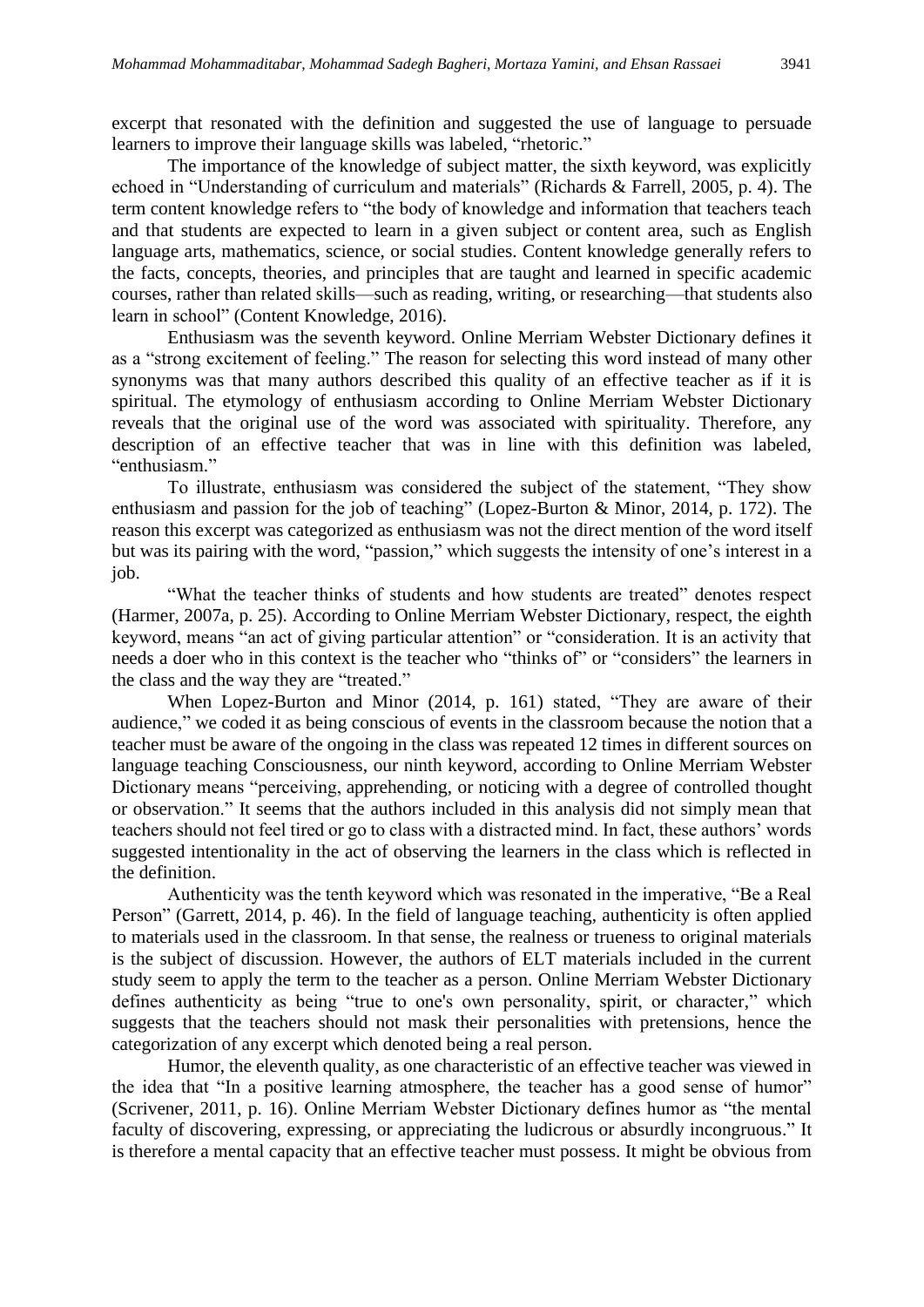nine excerpts that we found what humor means, yet the provision of a definition was necessary to make it a clear what the authors included in the study implied when mentioning this quality.

Fairness, the twelfth characteristic, was seen in the declaration that "Good teachers would not let their students suffer any consequences for their own misdeeds" (Orange, 2008, p. 156). According to Online Merriam Webster Dictionary, fairness means showing "fair or impartial treatment" toward others. It suggests "lack of favoritism toward one side or another." In all the nine pieces derived from the selected textbooks, this notion was easily visible. In the excerpt above, we can see a good teacher is portrayed as someone who shows fair treatment toward learners by not punishing them for a misdeed committed by the teacher him/herself.

Physical attribute, the thirteenth quality, reverberated in the phrase, "Personal appearance" (Brown H. D., 2007, p. 434). This particular keyword required little interpretation because the quality in question concerned the way a teacher looks such as tardiness, attire, or cleanliness.

#### **The Perspective of Interviewed Effective Teachers**

The second research question focused on how quality teachers perceived effective teachers.

Table 3

| Emergent Themes from Content Analysis of Interviews from Teachers |  |  |  |
|-------------------------------------------------------------------|--|--|--|
|                                                                   |  |  |  |

| No.                     | <b>Initial Codes</b>           | <b>Tally</b> | $\frac{6}{9}$ | No.              | <b>Initial Codes</b> | <b>Tally</b> | $\frac{0}{0}$ |
|-------------------------|--------------------------------|--------------|---------------|------------------|----------------------|--------------|---------------|
| $\mathbf{1}$            | Rapport                        | 69           | 23%           | 8                | Humor                | 18           | 6%            |
| $\boldsymbol{2}$        | Knowledge of<br>pedagogy       | 53           | 17%           | $\boldsymbol{9}$ | Critical thinking    | 11           | 4%            |
| $\overline{\mathbf{3}}$ | Empathy                        | 38           | 13%           | 10               | Fairness             | 11           | 4%            |
| $\overline{\mathbf{4}}$ | Enthusiasm                     | 26           | 9%            | 11               | Consciousness        | 10           | 3%            |
| 5                       | Respect                        | 22           | 7%            | 12               | Authenticity         | 6            | 2%            |
| 6                       | Knowledge of subject<br>matter | 19           | 6%            | 13               | Physical attributes  | $\mathbf{1}$ | 0%            |
| $7\phantom{.0}$         | Rhetoric                       | 18           | 6%            |                  |                      |              |               |

As shown in Table 2, thirteen themes were uncovered from the qualitative initial coding of interviews with allegedly effective teachers.

The data for the second-level coding reveals that the number of qualities related to personality boasted 233, being of a significant magnitude in comparison with the record for professionalism at merely 69.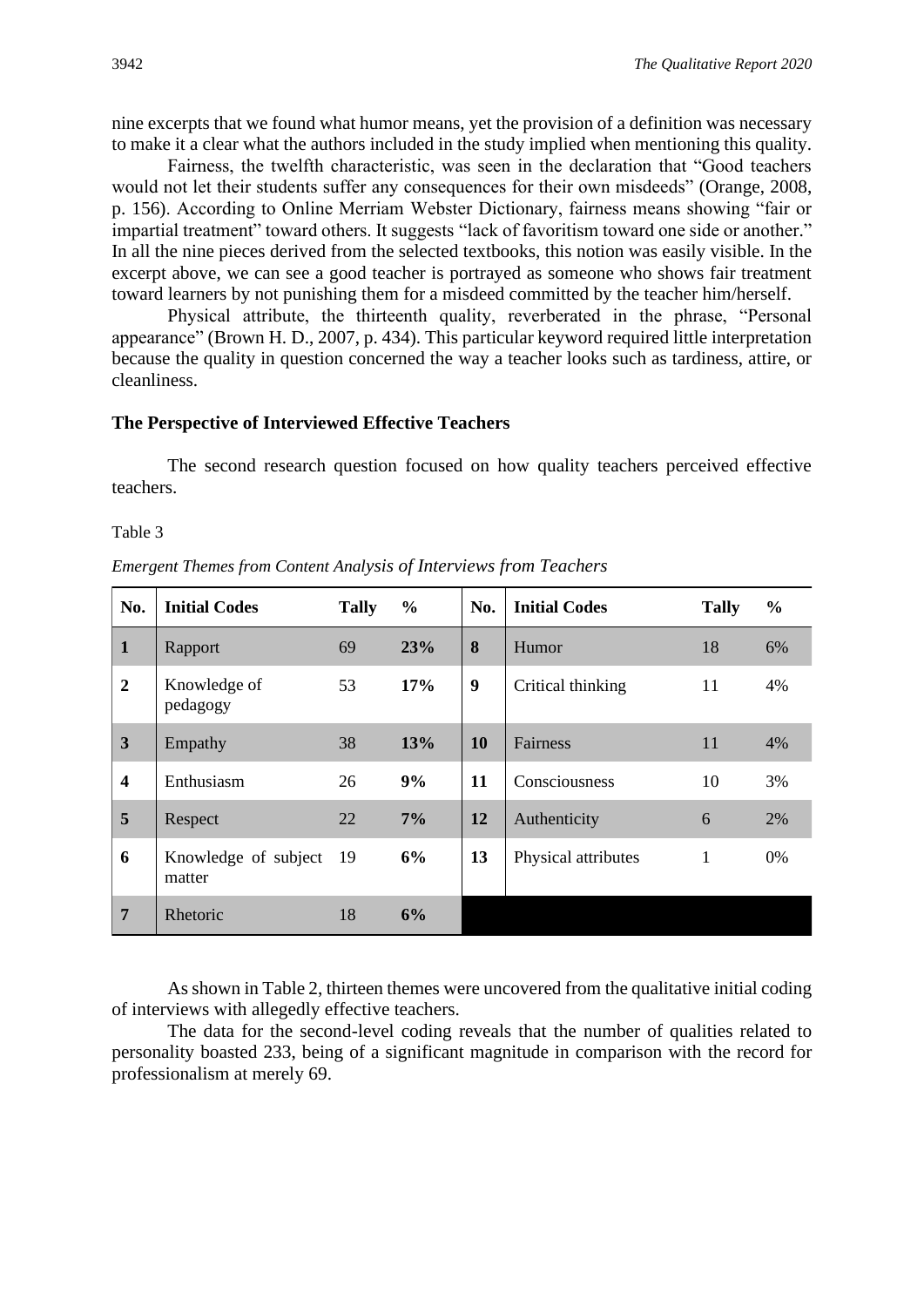| .<br>Ž                  | Participants                 | Rapport | $\mathbf{B}$ | Empathy        | Enthusiasm     | Respect  | KS | Humor    | Rhetoric | Thinking<br>Critical | Fairness                           | Consciousness | Authenticity   | Attribute<br>Physical | Personality | Professionalism |
|-------------------------|------------------------------|---------|--------------|----------------|----------------|----------|----|----------|----------|----------------------|------------------------------------|---------------|----------------|-----------------------|-------------|-----------------|
| 1                       | AK-T                         | 9       | 4            | 6              |                | 6        |    | $\Omega$ | 3        | 2                    | 2                                  | $\Omega$      | 1              | $\mathbf{0}$          | 30          | 5               |
| $\overline{2}$          | $LG-T$                       | 3       | 9            | $\overline{4}$ | 6              | 2        | 2  | 2        | 4        | 1                    | 1                                  | $\Omega$      | $\Omega$       | $\boldsymbol{0}$      | 23          | 11              |
| 3                       | MA-T                         | 5       | 6            | 5              | 3              | 3        |    | 3        |          | 2                    | $\boldsymbol{0}$                   | 1             | $\theta$       | $\mathbf{0}$          | 23          | 7               |
| $\overline{\mathbf{4}}$ | MR-T                         | 8       | 4            | $\overline{4}$ | 4              | 1        | 2  | 5        |          | $\mathbf{0}$         |                                    |               | 1              | $\overline{0}$        | 25          | $\overline{7}$  |
| 5                       | <b>MSH-T</b>                 | 7       | 3            | $\Omega$       | 4              | 2        | 3  |          | 2        |                      | $\theta$                           | $\theta$      |                | $\mathbf{0}$          | 18          | 6               |
| 6                       | $RJ-T$                       | 8       | 10           | $\overline{2}$ | 5              | 2        | 5  | 1        | $\Omega$ | $\overline{c}$       | 1                                  | $\Omega$      | 1              | $\Omega$              | 22          | 15              |
| 7                       | $SZ-T$                       | 10      | 8            | 5              | $\mathbf{0}$   | $\Omega$ | 3  | 1        | 5        | 3                    |                                    | 1             | $\Omega$       | 1                     | 31          | 7               |
| 8                       | $SM-T$                       | 11      | 6            | 3              | 1              | 2        | 1  | 4        | 1        | $\Omega$             | 3                                  | 4             | $\Omega$       | $\Omega$              | 29          | 7               |
| 9                       | <b>SHG-T</b>                 | 8       | 3            | 9              | $\mathfrak{D}$ | 4        |    |          |          | $\Omega$             | 2                                  | 3             | $\mathfrak{D}$ | $\Omega$              | 32          | 4               |
|                         | <b>Total</b>                 | 69      | 53           | 38             | 26             | 22       | 19 | 18       | 18       | 11                   | 11                                 | 10            | 6              | 1                     | 233         | 69              |
| Note:                   | $KP =$ Knowledge of pedagogy |         |              |                |                |          |    |          |          |                      | $KS =$ Knowledge of subject matter |               |                |                       |             |                 |

# *Overview of Initial and Second-level Coding of Teachers*

Table 4

Table 4 summarizes the results of the initial and second-level coding of each interview and provides an overview of the discovered characteristics from the qualitative analysis of all the transcribed interviews.

The participant teachers voiced their opinions in different fashions. For instance, AK-T pointed to the importance of rapport and defined it as "…very appropriately, treating a human being." This translated excerpt was taken from a context in which the informant was talking about the relationship between a teacher and students. That is the teacher (AK-T) was relaying a story about how important it is to establish a connection with the students in class before you open your book and start teaching as if no one is there in the class. That story ended in the statement above, which began with a modified adverb "very appropriately" being used to highlight such a relationship with a student as "a human being," which, interpretively speaking, resonated much better with the definition of rapport, mentioned before.

The significance of the knowledge of pedagogy was mirrored in the statement by another teacher (LG-T), who recommended that an effective teacher should "use discovery learning towards students." This piece was labeled KP because the participant directly mentioned a "strategy" in language teaching to deliver "content" to learners. "Strategy" and "content" originate from the definition of Knowledge of Pedagogy which was delivered above.

The reference to empathy was detected in the interview with SM-T, who described an unempathetic teacher as: "… he didn't care about us. I mean, he would not do anything for us to like him [as an effective teacher]." We believe the informant was implying that the teacher in the story lacked empathy or the sensitivity to understand how students thought or felt. The latter part of the comment suggests a complete disassociation between the world of the teacher and the world of the students.

SHG-T referred to the quality "enthusiasm" while describing a teacher as someone who conveyed no enthusiasm towards the profession: "She didn't care [about her job]. She would leave us just be in the class." The teacher in this story did not share the intense passion many effective teachers have and often communicate it to the class. Otherwise, the informant would be able to detect it and relay it to us. According to the definition of the word, offered in the previous section, the enthusiasm for the job is so intensive that it seems to be spiritual in nature, hence visible for people around.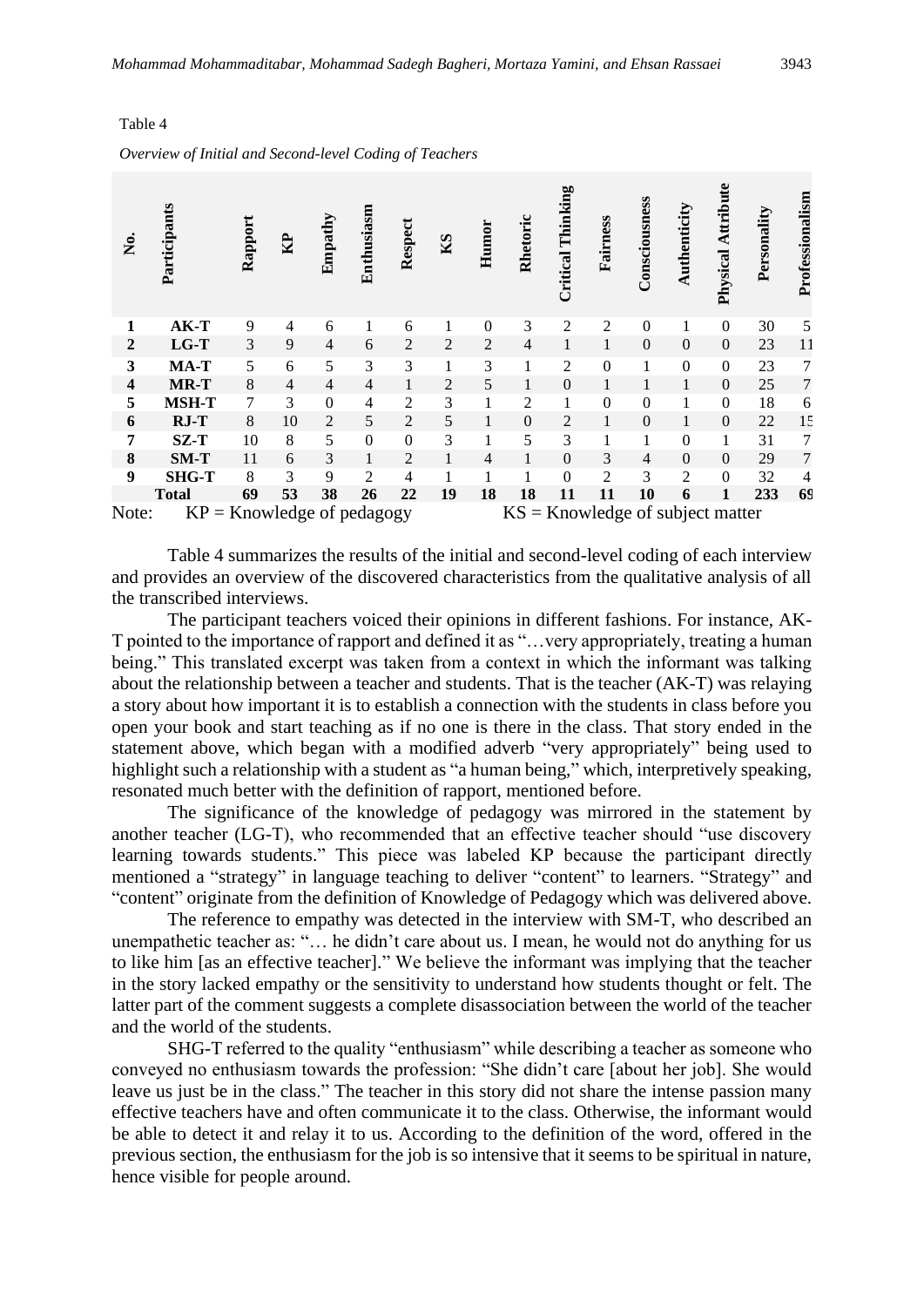Respect was mentioned in terms of physical punishment. For instance, MA-T talked about a teacher, who "did not believe in punishment, especially, corporal punishment." Physical punishment in the view of this participant seemed to mean a lack of consideration for students. When a teacher raises his/her hand to hit a student, the teacher is not giving particular attention to that person. Hence, the keyword, respect, was used. Noteworthy is that according to the Online Merriam Webster Dictionary, the Latin root for "respect" means "to look back" or "regard." Our interpretation of the excerpt based on the context (the story) was that the informant was feeling dissatisfied with the teacher who lacked this quality.

MSH emphasized the importance of knowledge of subject matter when she stated that "[An effective teacher] would work on the topic of discussion [grammar lesson] at home." Based on the definition mentioned before, the informant here is discussing the importance of working on the content, which, based on the context, was a grammar lesson, hence the label, knowledge of subject matter.

Rhetoric was inferred from what MR-T relayed about an effective teacher who would motivate her students by kindly saying "these lessons have to be studied or will pile up and become harder to study." The teacher who was depicted here probably knew how to use language to persuade the students to study. This is the definition of the word rhetoric, mentioned previously. The informant told us that they would simply do their homework. What was left unsaid was that they would comply simply because what their teacher said influenced them. Obviously, we could use the word "motivation" instead of the word "rhetoric," but we decided to choose the latter because it seemed close to being a skill or an actual characteristic than the former, which fundamentally suggests giving someone a reason to do something.

SM-T used the phrase, "a man of laughter" to mean humor as an important quality of a teacher. The choice we made here seemed obvious, but looking at the context where this except stems from, we realized that the student was not simply talking about humor but rather a sense of humor which according to the definition presented before indicates an ability developed in an individual.

RJ-T criticized a teacher for not taking the responsibility to correct his mistakes by saying, "it was irresponsible of him… I think." This excerpt was one of the most challenging pieces that we interpreted. Based on the context, it seems that the informant is complaining about a lack of critical thinking in the teacher whom the story is about. Based on the definition of critical thinking offered in the previous section, this quality requires the ability to detect a problem, the knowledge to solve it, and the skill to apply the knowledge to the problem. The teacher described here seems not to be able to see that the students needed feedback. Based on the context, it is hard to infer that the teacher did not know feedback was part of teaching. Generally, most teachers, even novice teachers, are aware of the importance of feedback. The teacher simply did not recognize the problem, which indicates a lack of critical thinking.

"Fairness" was referred to in relation to favoritism as MR-T used the phrase, "preference-based treatment" to describe an unfair teacher. The wording in the comment along with the context aligns well with the definition of fairness, presented above.

SHG-T believed that "you must distinguish between a sad day and not a sad day [in their faces]," which signals the fact that teachers must be conscious of the events in the class because they are preoccupied with their own problems. The excerpt indicates that the teacher in question had a degree of control over observing the changes in the class and even on the faces of students. Therefore, since the excerpt greatly aligns with the definition of consciousness, mentioned before, we labeled it so.

Authenticity was often mentioned in relation to pretentious behavior. As a case in point, AK-T expressed dissatisfaction towards teachers who "pretend that they are good people." This way of looking at the trueness of a teacher to who he/she is, was the central theme in all the six cases we found in the data from interviews with teachers.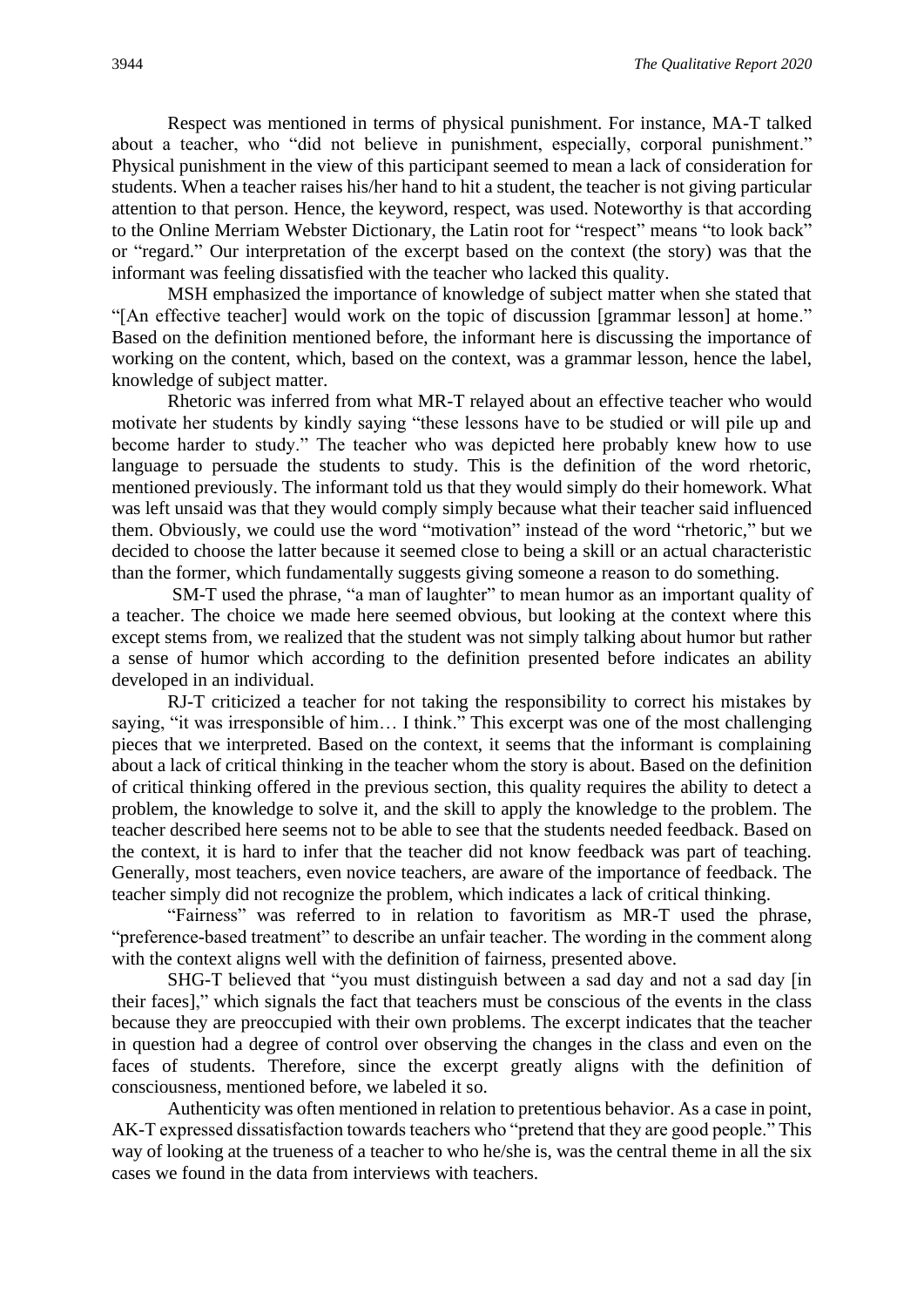SZ-T thought that an effective teacher among many things must be a "good dresser," a phrase coded as physical attribute. Only this excerpt was found in the data related to teachers' physical attributes, and it did not need interpretive analysis as it was direct.

#### **The Perspectives of Good Learners**

Table 5

*Emergent Themes from Content Analysis of Interviews from Learners*

| No.                     | <b>Initial Codes</b>           | <b>Tally</b> | $\%$ | No.       | <b>Initial Codes</b> | <b>Tally</b>   | $\frac{0}{0}$ |
|-------------------------|--------------------------------|--------------|------|-----------|----------------------|----------------|---------------|
| $\mathbf{1}$            | Rapport                        | 62           | 23%  | 8         | Humor                | 15             | 6%            |
| $\overline{2}$          | Knowledge of<br>pedagogy       | 50           | 19%  | 9         | Critical thinking    | 12             | 4%            |
| $\overline{\mathbf{3}}$ | Rhetoric                       | 28           | 10%  | <b>10</b> | Consciousness        | 5              | 2%            |
| $\overline{\mathbf{4}}$ | Respect                        | 26           | 10%  | 11        | Physical attributes  | $\overline{4}$ | 2%            |
| 5                       | Enthusiasm                     | 26           | 9%   | 12        | Authenticity         | 3              | 1%            |
| 6                       | Knowledge of subject<br>matter | - 25         | 8%   | 13        | Fairness             | 1              | $0\%$         |
| $7\phantom{.}$          | Empathy                        | 21           | 6%   |           |                      |                |               |

The results of the initial coding of the interviews with the selected language learners are presented in Table 5.

The results of the second-level coding of all the transcribed interviews showed that in contrast to a sizeable figure for personality-related qualities (200 tallies), the figure for professionalism reached well below half that for personality: 78 counts.

#### Table 6

*Overview of Initial and Second-level Coding of Students*

| No.              | Participants | Rappo | $\mathbf{B}$   | KS             | usiası<br>Enth | Respect        | ౿<br>Rhetori   | Empathy        | Humor          | द्ध<br>Criti<br>÷<br>É | ess<br><b>Consciousn</b> | ${\bf c}$ al<br>Physic | uthenti        | Fairness       | Personali | Professionalism | Total |
|------------------|--------------|-------|----------------|----------------|----------------|----------------|----------------|----------------|----------------|------------------------|--------------------------|------------------------|----------------|----------------|-----------|-----------------|-------|
| $\boldsymbol{l}$ | $MS-S$       | 6     | 4              | 3              |                | 6              |                | $\overline{0}$ | $\overline{2}$ | 3                      | $\overline{0}$           | $\overline{0}$         |                | $\theta$       | 20        | 7               | 54    |
| 2                | MA-S         | 3     | $\overline{2}$ | $\overline{2}$ | 4              | $\theta$       |                | $\overline{0}$ | 0              | $\overline{0}$         | $\overline{0}$           | $\overline{0}$         | $\overline{0}$ | $\overline{0}$ | 8         | $\overline{4}$  | 24    |
| $\mathfrak{Z}$   | RS-S         | 6     | 5              |                | 4              | 5              |                | $\mathfrak{D}$ | 0              |                        | 5                        | $\theta$               |                | $\theta$       | 25        | 6               | 62    |
| $\overline{4}$   | $SB-S$       | 6     | 8              |                | 4              |                | 5              | $\overline{2}$ | 5              | 0                      | $\overline{0}$           | $\overline{0}$         |                | $\overline{0}$ | 24        | 9               | 66    |
| 5                | SE-S         | 5     | 4              | 3              |                |                | 3              | 2              | $\Omega$       |                        | $\Omega$                 | $\theta$               | $\Omega$       | $\Omega$       | 13        | 7               | 40    |
| 6                | FA-S         | 8     | 5              | 7              | 3              | $\overline{0}$ | 7              | 3              | $\overline{2}$ |                        | $\overline{0}$           | $\overline{2}$         | $\overline{0}$ | $\overline{0}$ | 26        | 12              | 76    |
| 7                | MG-S         | 6     | 3              | $\overline{2}$ | $\overline{2}$ | 4              | $\overline{0}$ |                | $\overline{0}$ |                        | $\overline{0}$           | $\overline{2}$         | $\overline{0}$ | $\overline{0}$ | 16        | 5               | 42    |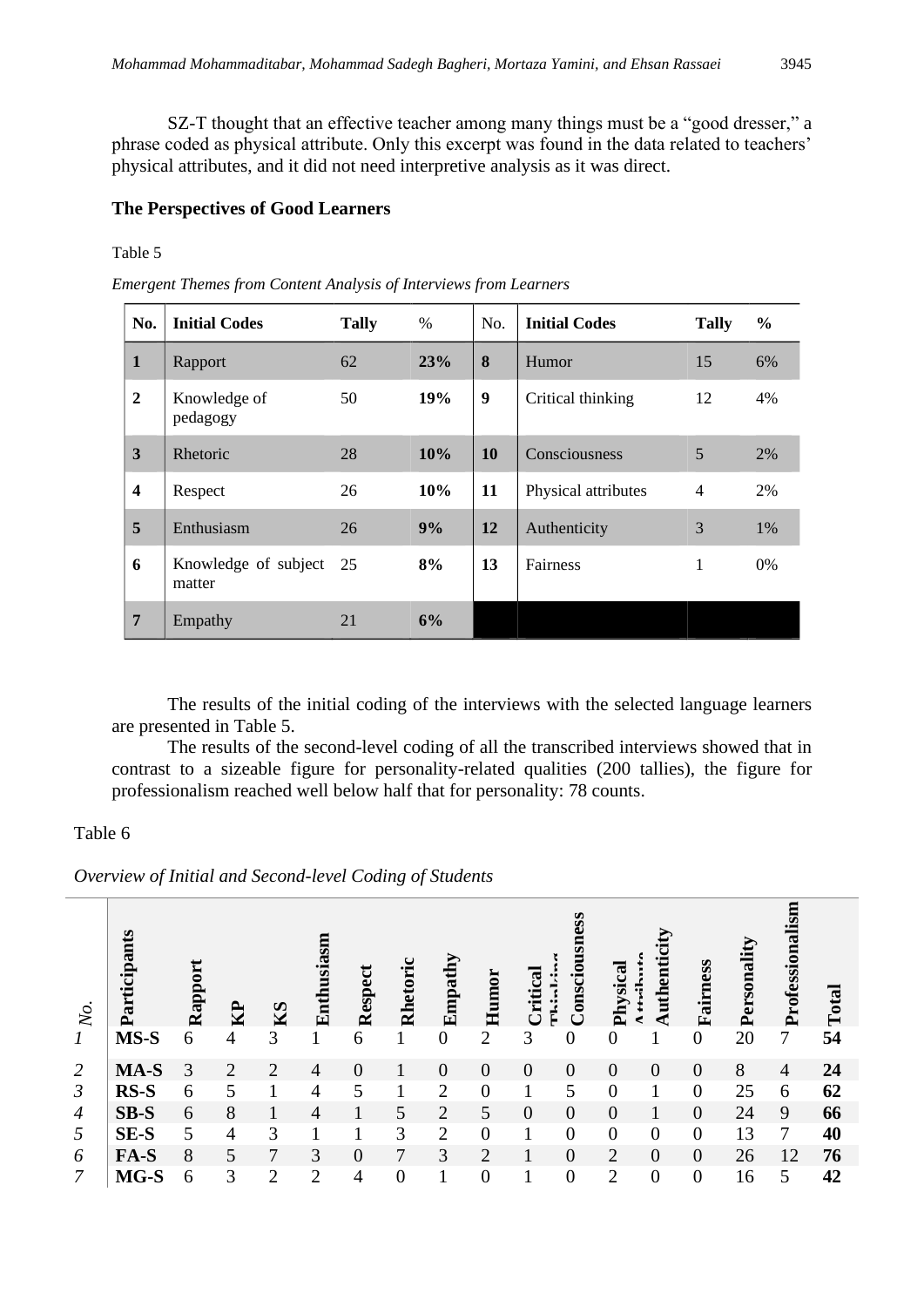| 8   FF-S 4 5 4 1 3 1 3 2 1 0 0 0 0 15 9 48          |  |  |  |  |  |  |  |  |
|-----------------------------------------------------|--|--|--|--|--|--|--|--|
| 9   IJ-S 4 4 5 1 4 6 6 3 2 0 0 0 1 27 9 72          |  |  |  |  |  |  |  |  |
| 10   HK-S 14 10 0 5 2 0 2 1 2 0 0 0 0 26 10 72      |  |  |  |  |  |  |  |  |
| Total 62 50 28 26 26 25 21 15 12 5 4 3 1 200 78 556 |  |  |  |  |  |  |  |  |

Note:  $KP =$ Knowledge of pedagogy  $KS =$ Knowledge of subject matter

Table 6 summarizes the results of the initial and second-level coding of each interview and provides an overview of the discovered characteristics from the qualitative analysis of all ten interviews.

The keywords in Table 5 were assigned to ideas and thoughts shared by participant students in different shades and forms. For example, FA-S used the phrase, "the way I am treated" to discuss rapport. The context of the conversation concerned the relationship between a student and a teacher. Therefore, based on the definition of rapport presented before, the excerpt here and 61 other similar cases were marked "rapport."

FF-S complained that teachers "do not use a variety of techniques" as a way of talking about the knowledge of pedagogy. This extracted piece falls within the parameter of the definition of knowledge of pedagogy, mentioned before because it is directly related to the "strategies" used to deliver "content."

IJ-S said "[Effective teachers] try to give you hope" by which it was construed that rhetoric was the quality he was referring to. We think the informant here is implying that teachers should persuade students to continue learning despite shortcomings, an implicit notion that is in line with the definition of rhetoric.

HK-S described a teacher who "angrily pulled a student's hair" as a way of discussing respect. Respect as defined before regards an act of considering others in a situation. It seems from the context that the learner here was angry because her existence, dignity, and identity were disregarded.

IJ-S pointed out the issue of "university education" as a way of talking about subject matter knowledge. In this conversation, he clarified that by a university degree, he meant language learning. In other words, the informant insisted that a language teacher must have a decent understanding of the subject matter he/she is teaching. This is a clear example of the definition of the keyword.

RS-S described a teacher directly using the term "empathetic." Yet the reason the excerpt was classified under "empathy" was not the direct mention of it. The context that led to the mention of empathy was about a teacher who would not frown upon those adult learners delivering their assignments late because she would understand that life was hard. This indicates that the teacher in question had within her the capacity to understand her learners, which reflected of the definition we offered before.

MA-S, among other participants, discussed enthusiasm with "love of the job." The excerpt here is the conclusion of its preceding statements which meant that the origin of a teacher's feeling for the job had an unknown source. That is why this piece and 25 other similar implicit and explicit comments were classified as enthusiasm.

MS-S relayed a story about a teacher who was "funny but not in a disrespectful way." Through this, she highlighted the importance of humor. What is salient in the comment was the teacher's ability to laugh at something ludicrous without insulting the students. This trait hidden in the comment was labeled "humor."

SE-S expressed that his teacher was a "great analyst," referring to the teacher's critical thinking skill. From the context surrounding this comment, it is apparent that the informant was amazed at how the teacher recognized a problem in the lesson plan and resolved it quickly, which suggests that the effective teacher in question did know how to tackle a problem. The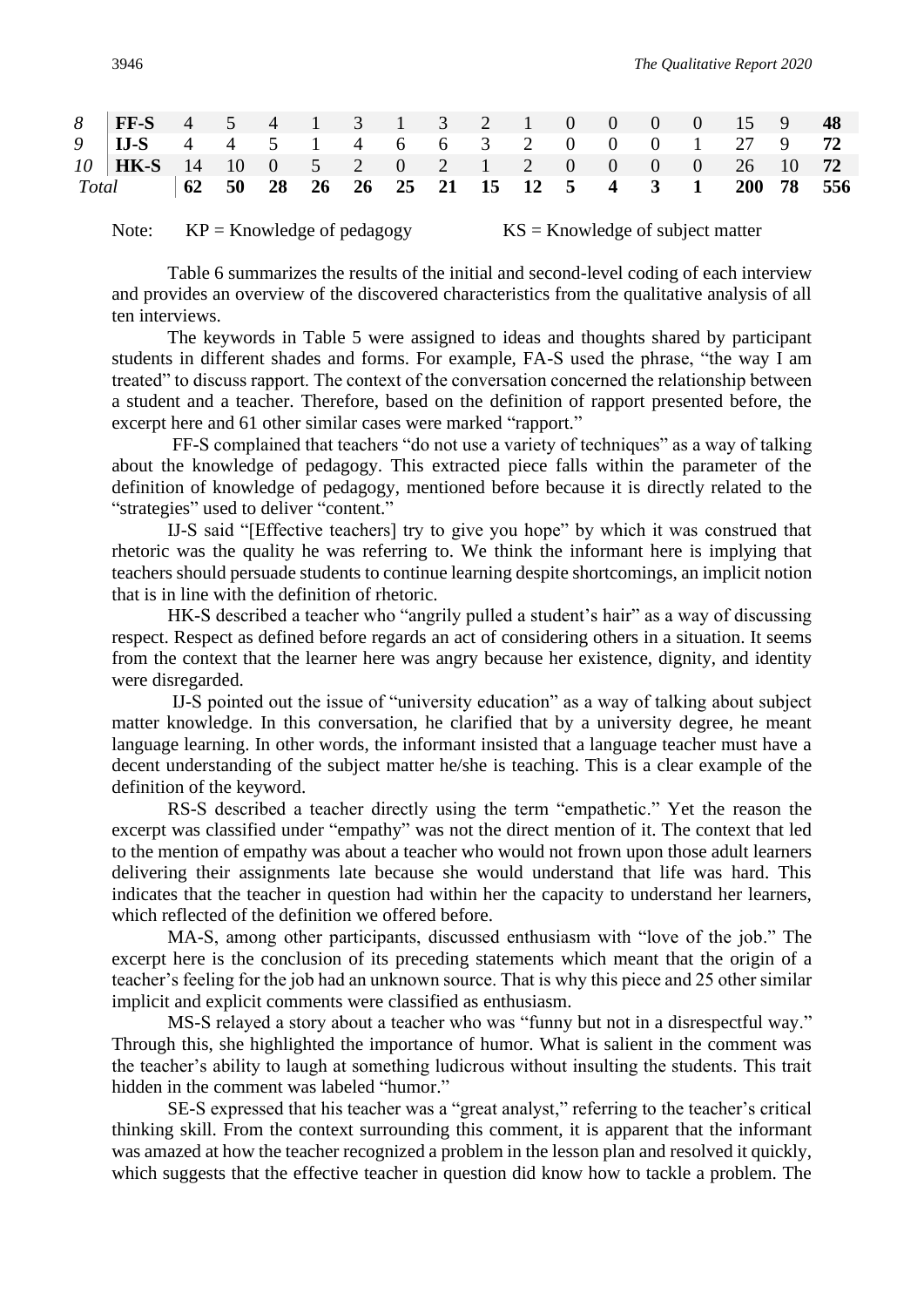highlighted part of the context was the informant's amazement concerning the speed with which the teacher would discover that the lesson plan was not helping a portion of the learners in the class learn the lesson.

RS-S told a story about a teacher who was even aware of the changes in his students' facial expressions: "He once told me. 'you feel different today' [a detectable sense of astonishment in voice]." The comment strikingly aligns well with the definition of consciousness presented before, hence the classification.

MG-S said, "He loved a well-dressed teacher." The comment made by the informant here is the outcome of a story about an effective teacher who paid meticulous attention to everything including how he dressed to appear in front of the students.

Authenticity was referred to as not wearing "a mask" by SB-S. The idea of "mask" reminded us of the Latin root of the word "person" (Merrian-Webster, n.d.),according to Online Merriam Webster Dictionary, which is "persona," a mask worn by actors. This comment, therefore, was categorized under the keyword, authenticity.

IJ-S pointed to fairness in terms of nepotism by describing a teacher who would "care only about a few, not the rest." The description did not agree with the notion of impartiality, which is inherent in the word, fairness.

#### **The Collective Perspective about the Qualities of an Effective Language Teacher**

Having collated all the data from the three sources above (triangulation phase), the researchers were able to answer the final research question: What is the collective perspective concerning the qualities of an effective teacher?

| No.            | <b>Initial Coding</b>          | <b>Books</b> | Teachers     | <b>Students</b> | Total      | $\frac{0}{0}$ |
|----------------|--------------------------------|--------------|--------------|-----------------|------------|---------------|
| $\mathbf{1}$   | Knowledge of<br>pedagogy       | 229          | 53           | 50              | 332        | 30%           |
| 2              | Rapport                        | 52           | 69           | 62              | 183        | 16%           |
| 3              | Critical thinking              | 98           | 11           | 12              | <b>121</b> | 11%           |
| 4              | Empathy                        | 32           | 38           | 21              | 91         | 8%            |
| 5              | Rhetoric                       | 28           | 18           | 28              | 71         | 6%            |
| 6              | Knowledge of subject<br>matter | 24           | 19           | 25              | 71         | 6%            |
| $\overline{7}$ | Enthusiasm                     | 18           | 25           | 26              | 70         | 6%            |
| 8              | Respect                        | 13           | 23           | 26              | 61         | 6%            |
| 9              | Humor                          | 9            | 18           | 15              | 42         | 4%            |
| 10             | Consciousness                  | 12           | 10           | 5               | 27         | 2%            |
| 11             | Fairness                       | 9            | 11           | $\mathbf{1}$    | 21         | 2%            |
| 12             | Authenticity                   | 10           | 6            | 3               | 19         | 2%            |
| 13             | Physical attributes            | 3            | $\mathbf{1}$ | $\overline{4}$  | 8          | $1\%$         |

*Initial Coding: Collective Perspective*

Table 7

Table 7 summarizes the findings in this stage showing the number of implicit and explicit mentions of the themes across the three datasets.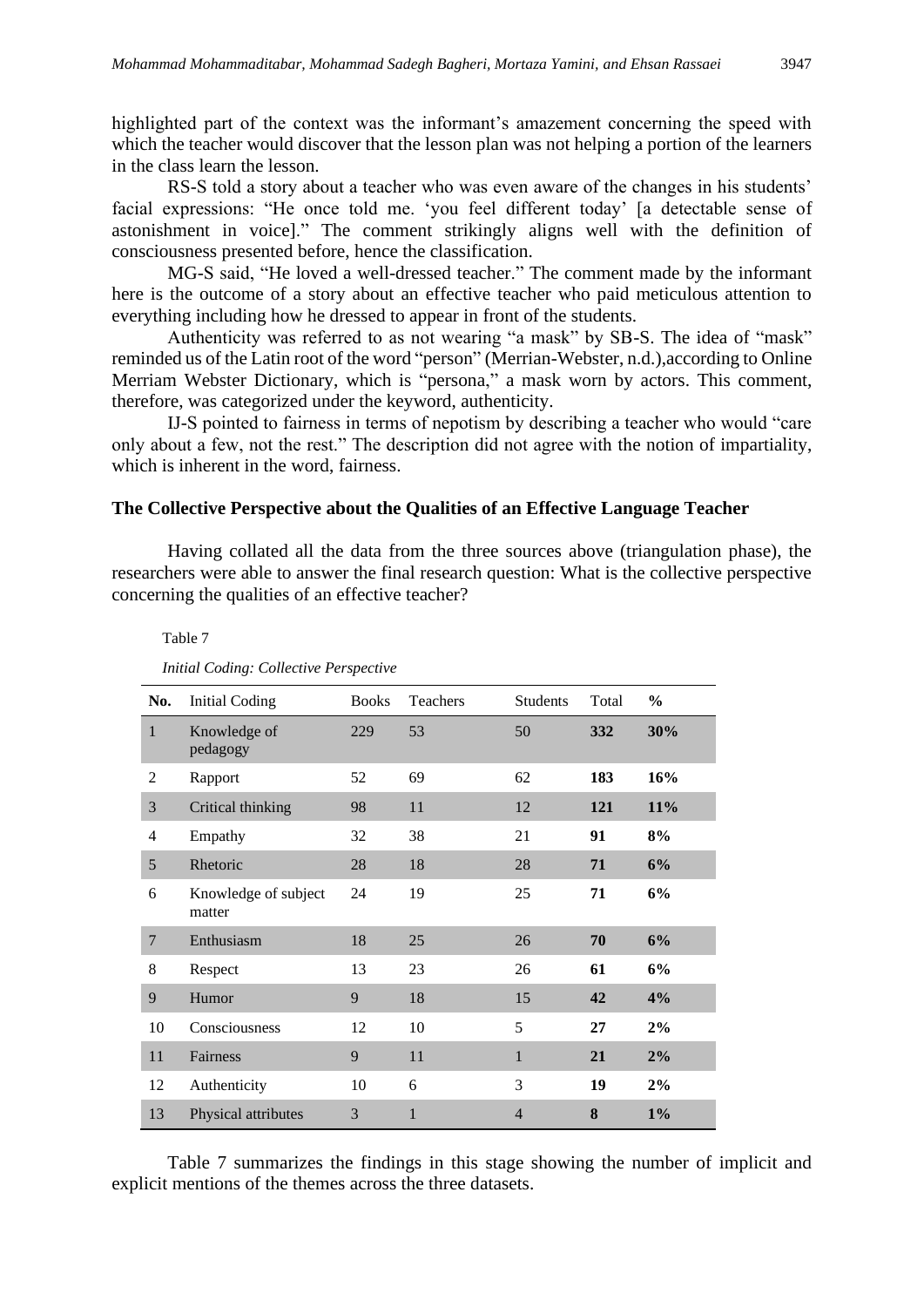#### Table 8

| No. | Second-level Coding | <b>Teachers</b> | <b>Students</b> | <b>Books</b> | Total |
|-----|---------------------|-----------------|-----------------|--------------|-------|
|     | Professionalism     | 69              | 78              | 253          | 400   |
|     | Personality         | 233             | 200             | 284          | 717   |

*Second-Level Coding: Collective Perspective*

Table 8 compares the number of mentions of each second-level coding theme across the three datasets, namely interviewed teachers, learners, and textbooks authors by ELT authors.

The overall view of the collective results of our second-level coding of the three sources of data showed that while 717 tallies were directly or indirectly related to characteristics about a teacher's personality, 400 counts pointed to the professionalism of a teacher.

### **The Association Between EFL Textbook Authors, Teachers, and Students' Perspectives**

To answer the fifth research question, the Pearson Chi-square test was applied to Table 8 to determine whether there is a significant association between the two categorical sets, namely Professionalism and Personality in relation to the perceptions of ELT textbook authors, interviewed teachers and learners. Hence, the Pearson Chi-square test based on the selected significance level of 0.05 (as is shown in Tables 9 and 10).

Table 9

|              |                    | Two Aspects of an Effective Teacher |             |       |  |  |  |  |
|--------------|--------------------|-------------------------------------|-------------|-------|--|--|--|--|
|              |                    | professionalism                     | Personality | Total |  |  |  |  |
| Participants | Teachers           | 69                                  | 233         | 302   |  |  |  |  |
|              | <b>Students</b>    | 78                                  | 200         | 278   |  |  |  |  |
|              | <b>ELT</b> Authors | 253                                 | 284         | 537   |  |  |  |  |
| Total        |                    | 400                                 | 717         | 1117  |  |  |  |  |

*Collective Perspective: Crosstabulation*

Table 10

*Collective Perspective: Chi-Square Tests*

|                                                                                         | Value               | df             | Asymptotic             |
|-----------------------------------------------------------------------------------------|---------------------|----------------|------------------------|
|                                                                                         |                     |                | Significance (2-sided) |
| Pearson Chi-Square                                                                      | 59.193 <sup>a</sup> | $\overline{2}$ | .000                   |
| Likelihood Ratio                                                                        | 60.039              | 2              | .000                   |
| Linear-by-Linear Association                                                            | 54.880              |                | .000                   |
| N of Valid Cases                                                                        | 1117                |                |                        |
| a. 0 cells (0.0%) have expected count less than 5. The minimum expected count is 99.55. |                     |                |                        |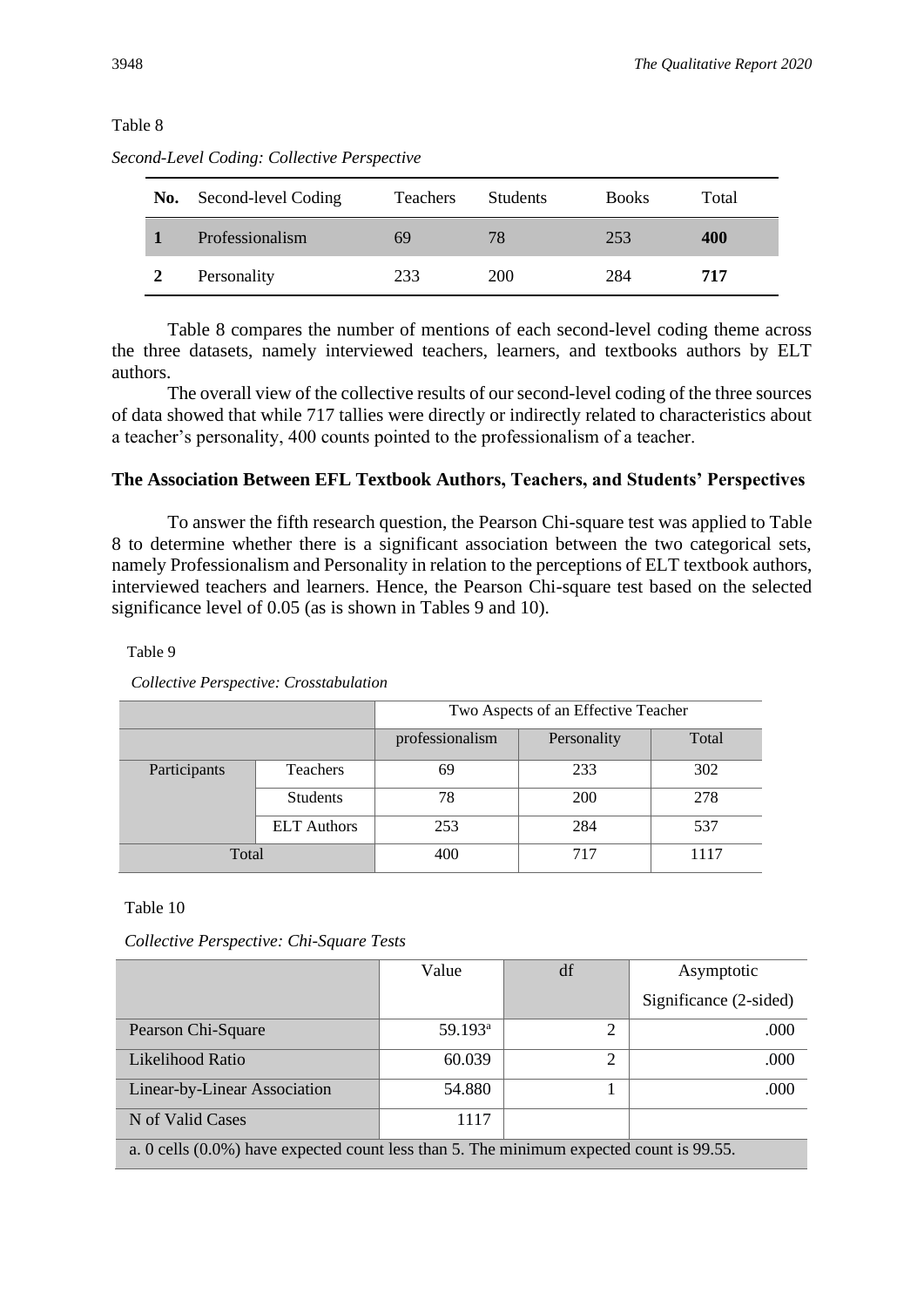As can be seen in Table 10, the findings show that the value of test statistics is 59.193 with a corresponding p-value of 0.000, and the p-value is smaller than our chosen significance level  $(a = 0.05)$ .

#### **Discussion**

#### **The Perspective of ELT Authors**

As demonstrated in Table 1, knowledge of pedagogy was referred to far more than the other qualities at 43%. Second in rank was critical thinking (18%), followed by rapport (10%). The frequency with which the other characteristics were mentioned dwindles reaching a low of 1% for physical attributes, yet all these thirteen qualities were implicitly and explicitly discussed or mentioned by the selected textbooks collectively. In other words, having left no stone unturned while qualitatively analyzing the relevant sections of 23 books, we managed to find only thirteen recurring characteristics, making up an effective language teacher. Noteworthy it is to mention that throughout the whole process, we did not omit any factor or quality from our findings even if the quality was mentioned once only.

Another finding in this section was that the knowledge of pedagogy ranked first. This suggests that author-teachers are sufficiently expressive about the technicality of teaching methodology, and that might be why their books reflect their most harbored thoughts about pedagogy above everything else.

One unanticipated outcome was about the ranking of the knowledge of pedagogy and the knowledge of subject matter. While 43% of the coded data concerned the former, only 4% was about the latter. Both elements have been a subject of intense discussion in the literature as two aspects related to teacher's professionality, yet ELT authors do not seem to view them as equally important. The reason might be that ELT textbook authors take subject matter knowledge for granted. For this, it captures less attention than pedagogy.

The findings from the qualitative content analysis of the selected textbooks were to a great extent substantiated by Brown (1978) who regarded affective factors as the key qualities of an effective EFL teacher and suggested that such a teacher is understanding, creates meaningful communication atmosphere, and enhances learners' self-esteem. Dincer, Goksu, Takkac, and Yazici (2013), likewise, pointed to features such as socio-affective skills, pedagogical knowledge, subject-matter knowledge, and personality traits. Similarly, Pettis (1997) stated, to be professionally effective, language teachers must guarantee a balance of principles, knowledge, and skills; they look for a wide range of classroom activities and a different content area. Effective language teachers have also been described as having great competence in the target language they are teaching and a collection of personal characteristics, namely sensitivity, affection, and tolerance (Vadillio, 1999). In the same vein, Brosh (1996) drew attention to the characteristics of an effective language teacher, including a mastery of the target language, the ability to describe, illuminate, and spark interest and motivation among language learners, fairness, and the capability to be supportive to learners.

#### **The Perspective of Interviewed Teachers**

As summarized in Table 3, the same thirteen qualities discovered from textbooks emerged from the initial coding of teachers' interviews. This was one very important finding and also highly unexpected. We expected to identify new characteristics or at least the absence of some of the characteristics discovered in the previous phase, yet the results in this phase were commensurate with the ones in the previous stage. It was as if there was a perfect convergence between what the ELT authors perceived and what effective teachers spoke of.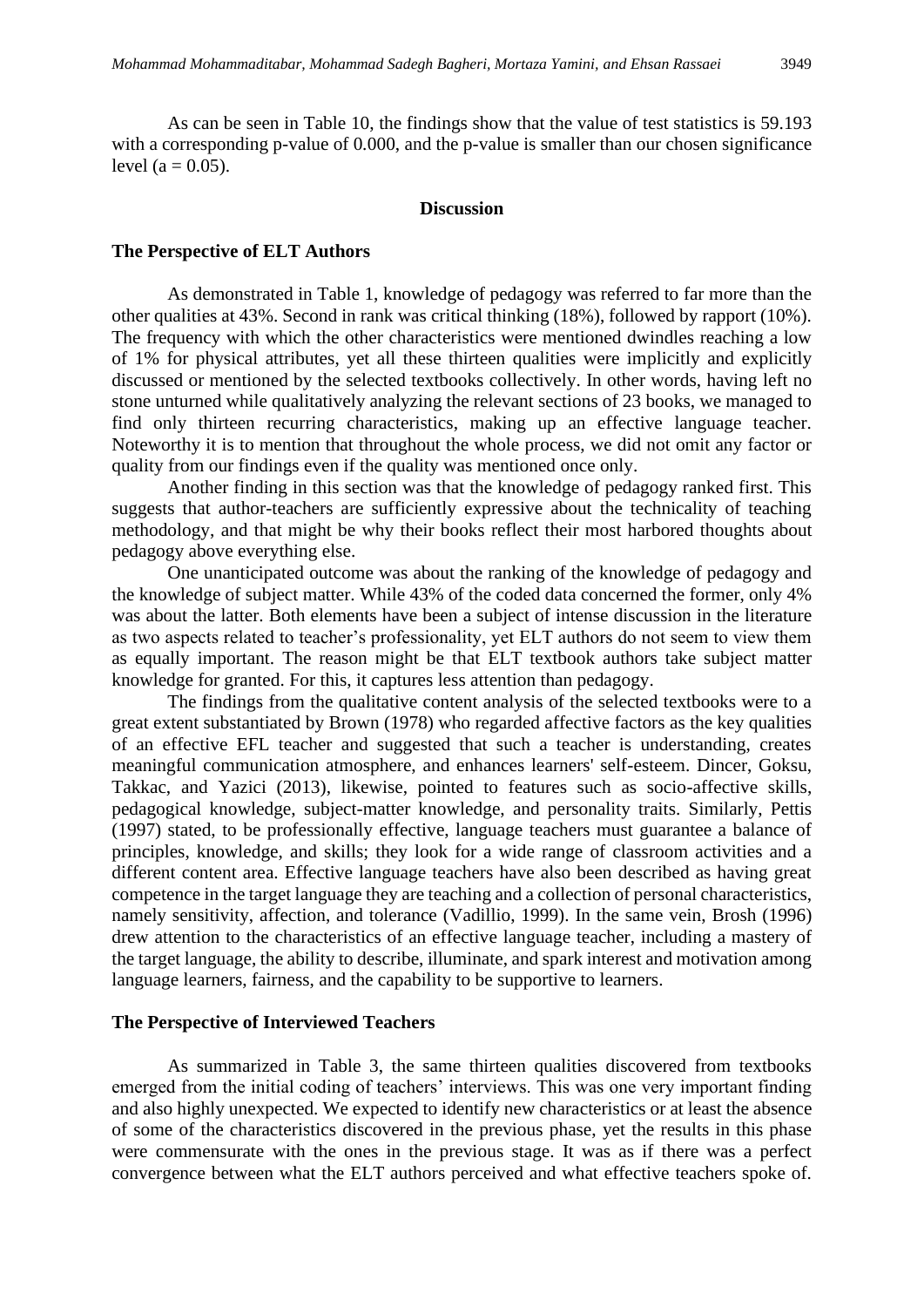The reason for this is not, of course, out of the ordinary. Textbooks seem to have affected and possibly shaped the mentality of many ELT teachers. This implies that what teachers mentioned in their interviews is likely to have roots in the textbooks they read or the training they have had.

Another unexpected outcome was that the selected teachers, unlike author-teachers, were concerned most about rapport as the most essential quality of an effective language teacher. This was inconsistent with the quantitative findings of Arikan (2010), Khojastemehr and Takrimi (2009), Birjandi and Rezanejad (2014), or Demiroz and Yesilyurt (2015). One reason could be that in a private language institute, students are usually treated like customers who should be kept satisfied.

The second-level coding of teachers' interviews (Figure 2) resulted in another unanticipated outcome as well. The informants were approximately three times more concerned with personality-related traits than professionalism which is in sharp contrast to the findings of the previous phase where the analysis of ELT authors' perspectives showed a fair balance between professionalism and personality. We have already mentioned that the study took place in a private institute where learners are more treated as customers than learners. That is, students, unlike public schools, pay for their education benefiting the private institutes financially. Therefore, in these contexts, students are often treated more as customers than students, and for this reason, the teacher-student relationship paradigm is overshadowed by a buyer-seller paradigm. This may have impacted the selected teachers' perspectives because they are often expected by stakes holders in private institutes to attract students rather than repelling them by being strict. In other words, this phenomenon (The importance of a teacher's personality) can be due to this seller-buyer paradigm, likely governing the relationship between teachers and students in private institutes.

#### **The Perspectives of Good Learners**

The most striking finding in this stage was that the same thirteen qualities emerged from qualitative data analysis of the interviews with good learners. Here, no additional characteristics were discovered, and the number of themes remained intact. The only disparity observed was in the order in which the qualities were mentioned by the informants. Such discrepancies were also reported by Park and Lee (2006) and Chang (2016).

Another important finding was that good learners much like teachers valued rapport, and knowledge of pedagogy above other qualities. This finding was corroborated by Zamani and Ahangari (2016) and Arikan, Taşer, and Saraç-Süzer (2008).

Turning to the second-level coding (Figure 3), student participants devoted three times more attention to the teacher's personality (72%) than to professionalism (28%). This is not completely unexpected. Learners are not pedagogy literate. Thus, what attracts their attention is the personality of the teacher which is an easier topic to discuss. According to the findings, a teacher was viewed as an individual possessing exemplary human qualities with an expertise in teaching.

#### **The Collective Perspective about the Qualities of an Effective Language Teacher**

One obvious finding from this final phase as depicted in Figure 4 and Table 7, is that the participant students and teachers and ELT authors shared thirteen common grounds concerning the qualities of good teachers. That is, they alluded to identical themes concerning qualities in question.

Moreover, the knowledge of pedagogy was collectively ranked as the most important factor in making an effective teacher among the rest. The greatest proportion of the significance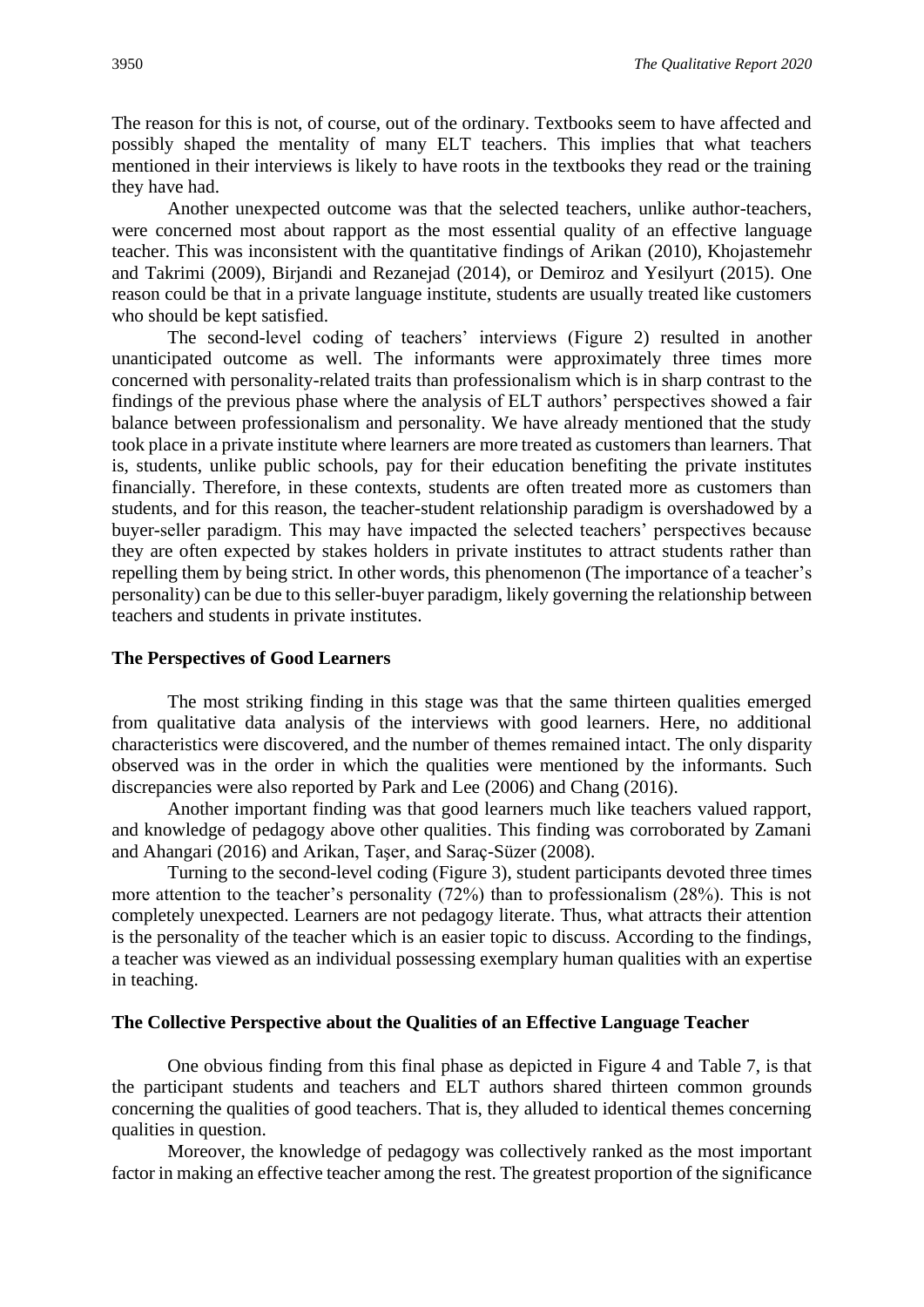attached to this originates from textbooks; it is easy to see that ELT authors have a deeper understanding of pedagogy, hence writing more about it in comparison.

Rapport was the second most significant quality. It is discussed that establishing rapport is a characteristic of excellent teachers which builds relationships and enhances learning (Lownan, 1995). Another reason for the saliency of this feature is that it is closely related to the unique social and interpersonal nature of the ESL/EFL classrooms. As Stevick (1980) claims success is less contingent on materials, methods, and linguistic analyses; it, however, draws more on interactions between individuals in the classroom which is dependent more on personality.

Furthermore, even though the collated data shows how important the inner workings of a teacher's mind is, the knowledge of pedagogy is one aspect of a teacher's life in classrooms, which usually comes to be noticed first and above everything else. This facet is deemed so crucial that it overshadows other qualities a teacher must possess. In other words, every characteristic of a successful teacher is translated in terms of one's ability to employ the technique and teach well. This can create a blind spot for students, observers, or researchers to see what else is important about being a successful teacher.

It is also noteworthy to mention that the findings in the initial coding stage, reported in Table 7, are in line with those listed, deliberated, or stated by Allen (1980), Pennington (1990), Stronge (2007), Brown (2007), Harmer (2007b), Harmer (2012), Scrivener (2005), and Scrivener (2011). The findings here are also in congruence with (several of) the findings by Zamani and Ahangari (2016), Shishavan and Sadeghi (2009), Wood (1998), Metcalfe and Game (2006), Korthagen (2004), Brosh (1996), SoodmandAfshar and Doosti (2014), and Pennings, van Tartwijk, Wubbels, Claessens, van derWant, and Brekelmansn (2014). On the other hand, the findings in the second-level coding phase (Figure 4) do not confirm those found by Moradi and Sabeti (2014) and Javid, Farooq, and Gulzar (2012).

#### **The Association Between EFL Textbook Authors, Teachers, and Students' Perspectives**

Our findings reveal that there is a statistically significant association between teachers, students, and ELT textbook authors' perspectives and the two aspects of an effective teacher, namely professionalism and personality.

#### **Conclusion**

The current research sought to explore the attributes of good EFL teachers from the perspectives of language teaching textbooks, language learners, and language teachers.

The most important conclusion drawn from this study is that using a rarely employed research methodology, namely qualitative approach, can potentially produce results, which reflect the experiences, personal stories, and deeply harbored beliefs of those involved in the study as opposed to the use of questionnaires, which can potentially guide the mentality of the subjects towards some methodically listed characteristics on a Likert scale. Although the generalizability of a qualitative research project is questionable, its findings being closer to what informants think can be later tested through quantitative approach.

Moreover, in light of the content analysis of ELT textbooks, thirteen themes were uncovered concerning qualities of good teachers in which the knowledge of pedagogy, critical thinking, and rapport were most widely addressed by ELT authors. In this regard, teacher training programs for prospective teachers should place more weight on teaching methods, critical thinking, and interpersonal skills. The results also displayed that ELT authors put great store on the professionalism and personality of a language teacher. Building on this, teacher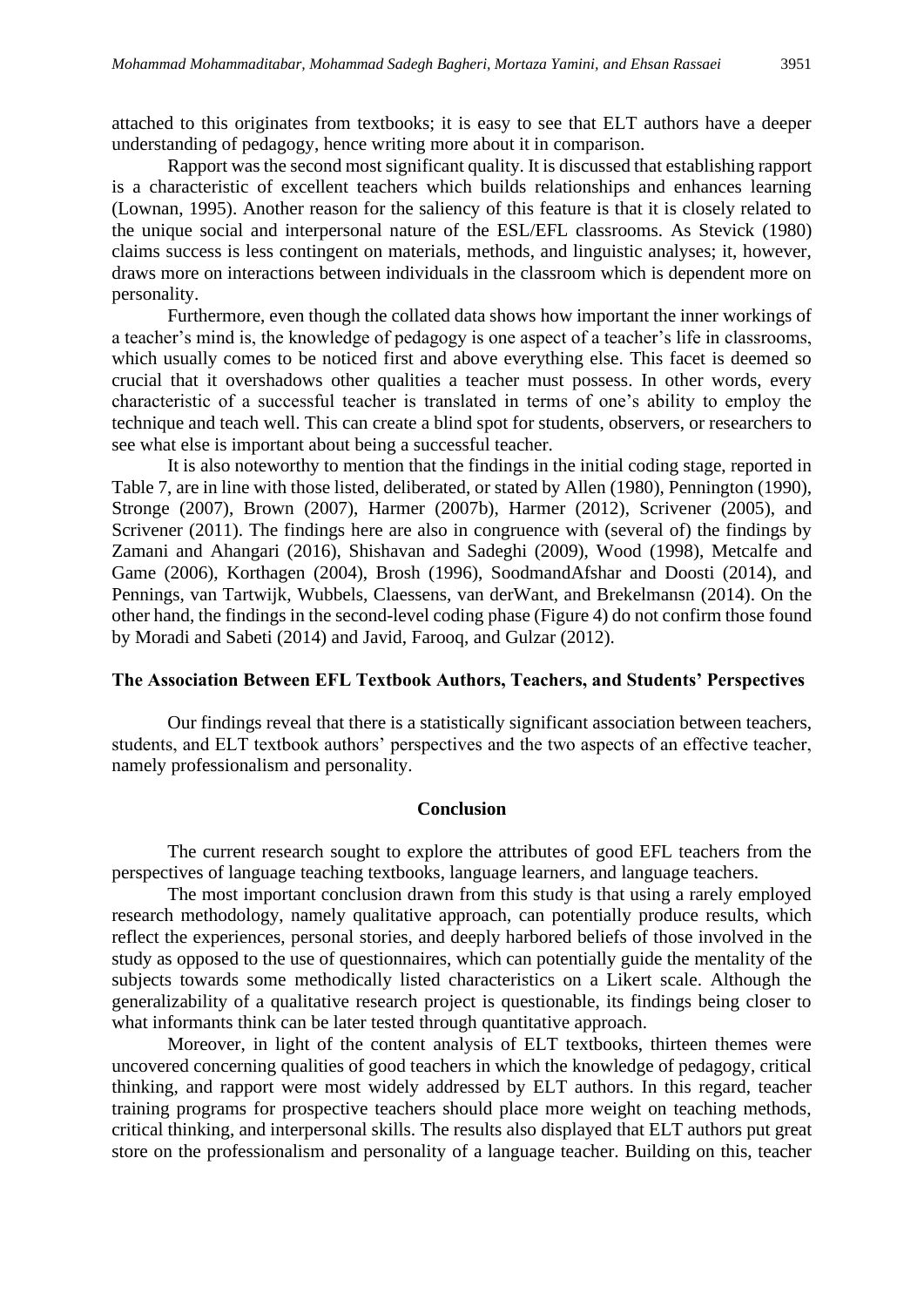trainers are recommended to strike a balance between these two constructs in the current professionally oriented training programs.

The results of semi-structured interviews of teachers and students demonstrated the identical themes consistent with the ones drawn from ELT textbooks. Also, the findings of the study indicated that the characteristics of good teachers as perceived by language learners and language teachers were convergent substantiating those of the ELT authors. Language learners and language teachers alike viewed rapport as the single most important attribute of a language teacher. They both place a high value on the personality of a language teacher. Teacher educators and language teachers should take advantage of advances in educational psychology associated with teacher personality. Also, teacher training programs as well as in-service training courses need to address rapport building strategies between teachers and students. Further, applied linguists and researchers are also urged to orchestrate efforts to map out the concept of rapport for one vital purpose: turning this vague notion into a palatable and acquirable skill for novice teachers.

The results of the present study, limited as they might be, can form the sound basis for a new vital segment to teacher training courses, namely a personality training course. The course can entail the introduction of qualities that make up an effective teacher along with the definitions of keywords as was done in this study. The major purpose of the course can be to bring into teachers' consciousness the existence of these characteristics using examples from effective teachers from a wide range of nations all over the world. For instance, if a new teacher learns what empathy is by learning from the example of an effective teacher who clearly shows sensitivity to the pains and problems of students outside the class which contribute negatively to student performance, the recruit will likely be able to emulate the same behavior repeatedly until over time and through supervision, empathy can become a common characteristic in the behavioral set of the new-be teacher.

Furthermore, the results can provide insight into teacher recruitment programs empowering researchers in different branches of applied linguistics or psychology to design tools that can efficiently screen applicants who wish to become language teachers as presently, there is a dire need to create a system whose output is the selection of prospective and competent teachers. Conceivably, the output of this tool or test can be a potential teacher index or a band-score informing stakeholders and teacher trainers of the energy or time they should invest in the prospective teachers.

The findings of this study are subject to at least one limitation. The participant teachers and students were selected from one language institute (or educational context). Consequently, caution should be exercised in generalizing the findings of this study. However, further studies with a sample size variation are called for to provide a detailed picture of the qualities of good language teachers.

#### **References**

- Allen, H. B. (1980). What it means to be a professional in TESOL. *Teaching by principles: An interactive approach to language pedagogy* (pp. 429-490). Pearson Education, Inc.
- Al-Mahrooqi, R. I., Denman, C. J., Al Siyabi, J., & Al-Maamari, F. (2015). Characteristics of a good EFL teacher. *SAGE Open*, 1-15.
- Arikan, A. (2010). Effective English language teacher from the perspectives of prospective and in-service teachers in Turkey. *Electronic Journal of Social Sciences, 9*(31), 209-223.
- Arikan, A., Caner, M., & Celik, S. (2013). In the eyes of Turkish EFL learners: What makes an effective foreign language teacher? *Porta Linguarum, 20*, 287-297.
- Arikan, A., Taşer, D., & Saraç-Süzer, H. (2008). The effective English language teacher from the perspectives of Turkish preparatory school students. *Education and Science*,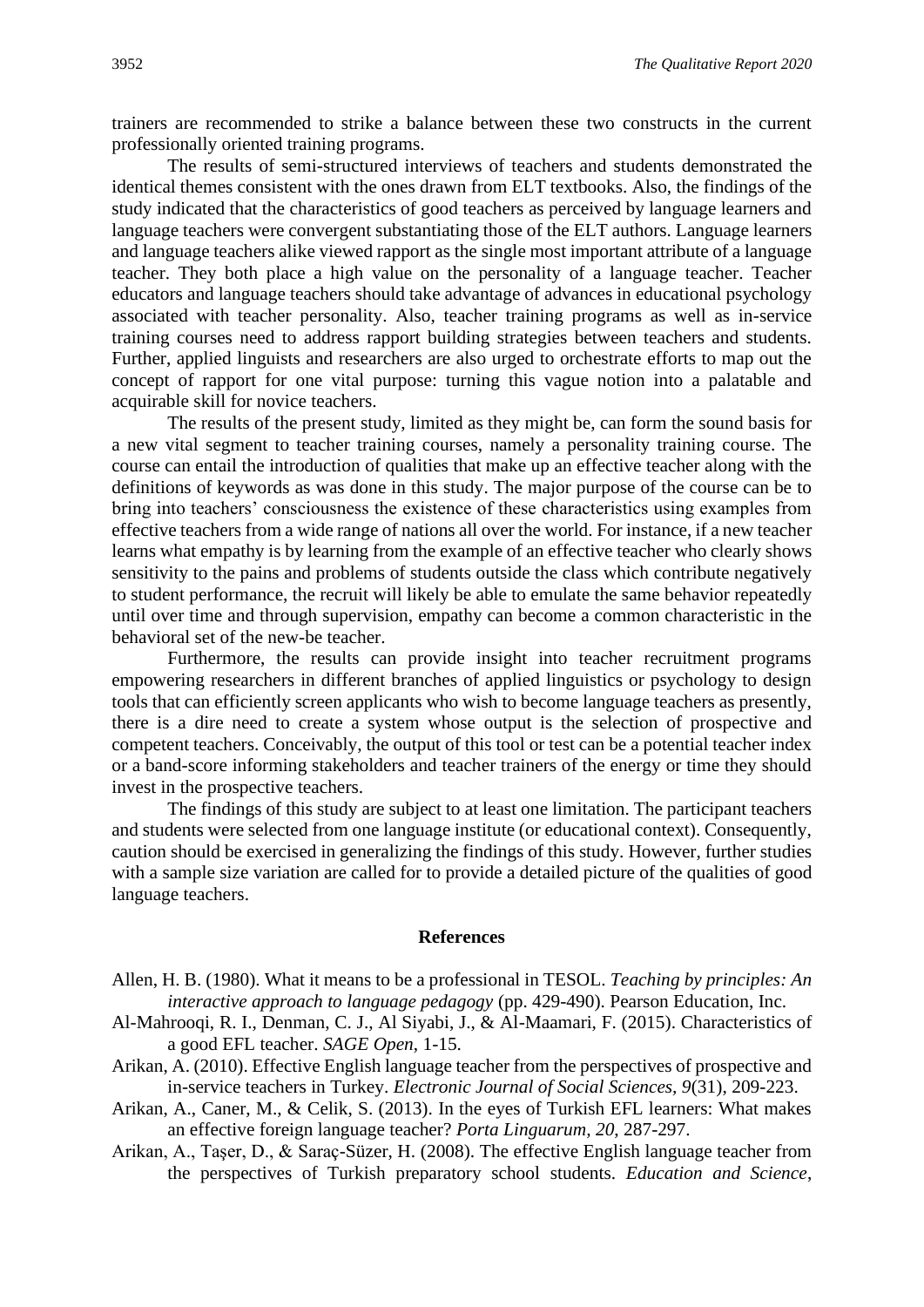*33*(150), 42-51.

- Birjandi, P., & Rezanejad, A. (2014). How can I teach effectively when …: An exploration of factors affecting willingness to teach effectively (WTTE) among EFL teachers. *International Journal of Applied Linguistics & English Literature, 3*, 168-176.
- Broder, J., & Dorfman, J. (1994). Determinants of teaching quality: What's important to students? *Research in High Education, 35*(2), 235-249.
- Brookfield, S. D. (2006). *The skillful teacher.* San Francisco CA: Jossey-Bass.
- Brosh, H. (1996). Perceived characteristics of the effective teacher. *Foreign Language Annals*, *29*(2), 125-138.
- Brown, H. D. (1978). The good language teacher: Coping with the effect of affect. *Catesol Occasional Papers*, 33-39.
- Brown, H. D. (2007). *Teaching by principles: An integrative approach to language pedagogy* (3rd ed.). Pearson Education, Inc.
- Chang, L. Y.-H. (2016). 'Good' language teachers: Divergent perspectives. *The Electronic Journal for English as a Second Language, 20*(3). Retrieved November 06, 2017, from http://www.tesl-ej.org/wordpress/issues/volume20/ej79/ej79a1/
- Chen, J. (2012). Favorable and unfavorable characteristics of EFL teachers perceived by university students of Thailand. *International Journal of English Linguistics, 2*, 213- 219.
- Chen, Y.-J., & Lin, S.-C. (2009). Exploring characteristics for effective EFL teachers from the perceptions of junior high school students of Thailand. *STUT Journal of Humanities and Social Sciences, 2*, 219-249.
- Cheung, H. (2006). The measurement of teacher efficacy: Hong Kong primary in-service teachers. *Journal of Education for Teaching: International research and pedagogy, 32*(4), 435-451.
- Content Knowledge. (2016, March 5). *Content knowledge*. Glossary of Education Reform. Retrieved from 3 22, 2020, from https://www.edglossary.org/content-knowledge/
- Cubukcu, F. (2010). Student teachers' perceptions of teacher competence and their attributions for success and failure in learning. *The Journal of International Social Research, 3*(10), 213-217.
- Demiroz, H., & Yesilyurt, S. (2015). Effective foreign language teaching: Perceptions of prospective English language teachers. *Universal Journal of Educational Research, 3*(11), 862-870.
- Dincer, A., Goksu, A., Takkac, A., & Yazici, M. (2013). Common characteristics of an effective English language teacher. *The International Journal of Educational Researchers, 4*(3), 1-8.
- Dornyei, Z. (2007). *Research methods in applied linguistics.* Oxford University Press.
- Ellis, R., & Barkhuizen, G. (2005). *Analyzing learner language.* Oxford University Press.
- Erbay, S., Erdem, E., & Sağlamel, H. (2014). The portrait of a good foreign language teacher: A cross-interview analysis of private language course administrators' opinions. *Turkish Online Journal of Qualitative Inquiry, 5*(4). DOI: 10.17569/tojqi.77912
- Ericsson, K. A., Prietula, M. J., & Cokely, E. T. (2007). The making of an expert. *Harvard Business Review, 6*, 1.
- Feldman, K. (1986). The perceived instructional effectiveness of college teachers as related to their personality and attitudinal characteristics: A review and synthesis. *Journal of Higher Education, 24*, 139-213.
- Garrett, T. (2014). *Effective classroom management: The essentials.* Teachers College Press.
- Ghasemi, B., & Hashemi, M. (2011). The study of the characteristics of successful English language teachers from the view point of the English language students of Islamic Azad University, Hamedan Branch. *Procedia-Social and Behavioral Sciences, 28*, 411-415.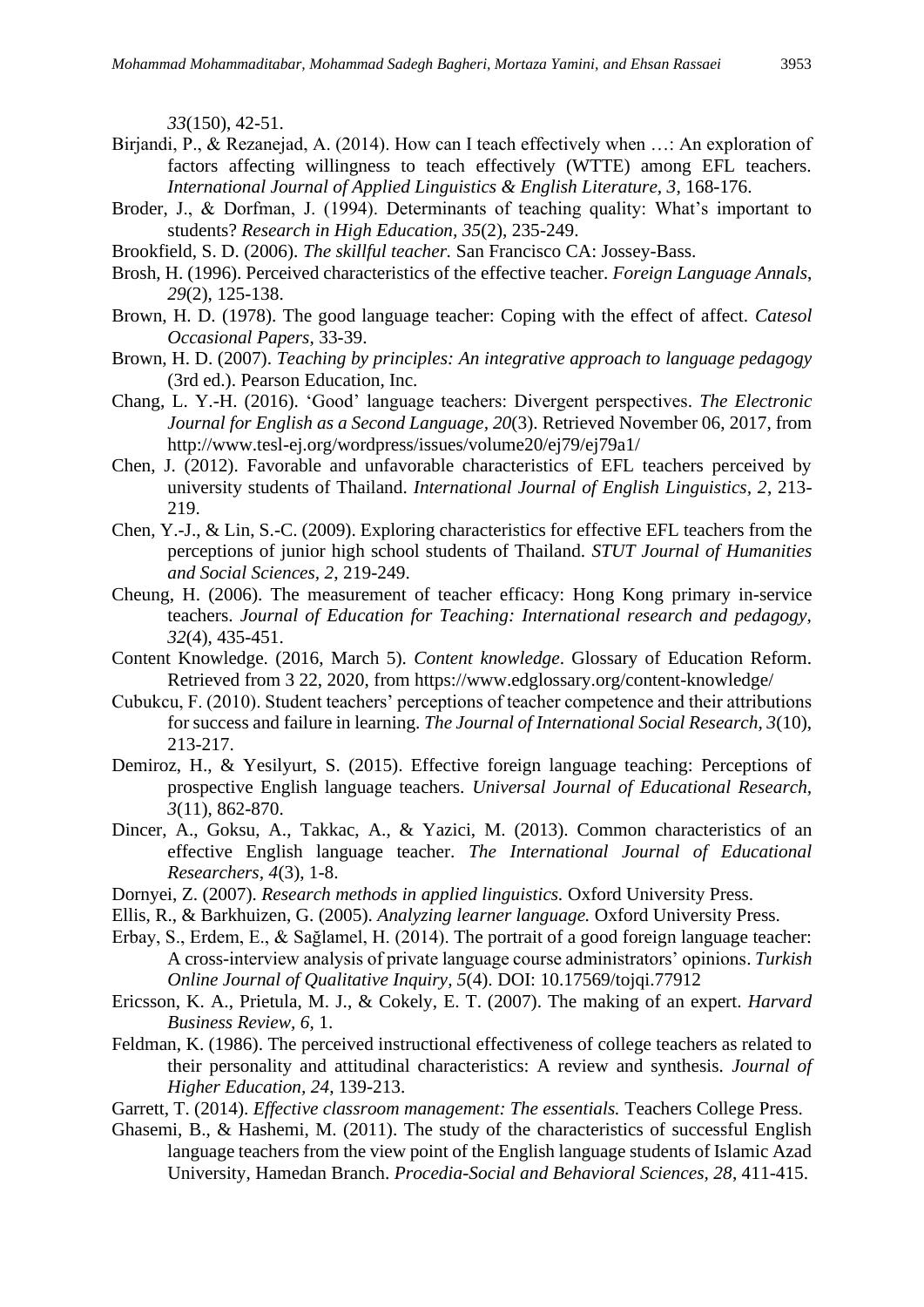Gillham, B. (2000). *Developing a questionnaire.* Continuum.

- Glaser, B. G., & Strauss, A. L. (1967). *The discovery of grounded theory: Strategies for qualitative research.* Aldine.
- Glaser, E. M. (1941). *An experiment in the development of critical thinking*. Retrieved November 06, 2017, from http://www.criticalthinking.org/pages/defining-criticalthinking/766
- Harmer, J. (2007a). *How to teach English.* Pearson Education Limited.
- Harmer, J. (2007b). *The practice of English language teaching.* Pearson Education Limited.
- Harmer, J. (2012). *Essential teacher knowledge: core concepts in language teaching.* Pearson Longman.
- Hattie, J. (2012). *Visible learning for teachers.* Routledge.
- Javid, C. Z., Farooq, M. U., & Gulzar, M. A. (2012). Saudi English-major undergraduates and English teachers' perceptions regarding effective ELT in the KSA: A comparative study. *European Journal of Scientific Research*, 55-70.
- Khojastemehr, R., & Takrimi, A. (2009). Characteristics of effective teachers: Perceptions of the English teachers. *Journal of Education & Psychology, 3*, 53-66.
- Korkmas, S., & Yavuz, A. (2011). ELT student teachers' perspectives of an effective English teacher. *Theory and Practice in Education, 7*(2), 207-229.
- Korthagen, F. A. (2004). In search of essence of a good teacher: towards a more holistic approach in teacher education. *Teaching and Teacher Education, 20*, 77-97.
- Kumaravadivelu, B. (2006). *Understanding language teaching from method to postmethod.* Lawrence Earlbaum Associates.
- Lincoln, Y. S., & Guba, E. G. (1985). *Naturalistic inquiry.* Sage Publications, Inc.
- Lopez-Burton, N., & Minor, D. (2014). *On being a language teacher.* Yale University Press.
- Lownan, J. (1995). *Mastering the technique of teaching* (2nd ed.). Jossey-Boss.
- Maxwell, J. K. (1996). *Qualitative research design: An interactive approach.* Sage.
- Merriam-Webster. (n.d.). *Person.* Retrieved 3 22, 2020, from [www.merriam-webster.com:](http://www.merriam-webster.com/) https://www.merriam-webster.com/dictionary/person
- Metcalfe, A., & Game, A. (2006). The teacher's enthusiasm. *The Australian Educational Researcher, 33*(3), 91-106.
- Moradi, K., & Sabeti, G. (2014). A comparison of EFL teachers and EFL students' understandings of 'highly effective teaching'. *Procedia - Social and Behavioral Sciences* (pp. 1204-1213). Elsevier Ltd.
- Morse, J. M. (2003). Principles of mixed methods and multimethod research design. In Tashakkori, C. Teddie, Tashakkori, & C. Teddie (Eds.), *Handbook of mixed methods and multimethod in social and behavioral research* (pp. 189-208). Sage.
- Moser, C. A., & Kalton, G. (1971). *Survey methods in social investigation.* Heinemann.
- Murray, H. (1997). Effective teaching behaviors in the college classroom. In R. Perry, & J. Smart, *Effective teaching in higher education: Research and practice* (pp. 171-204)*.* Agathon.
- Nunan, D. (2015). *Teaching English to speakers of other languages: An introduction.* Routledge.
- Orange, C. (2008). *25 Biggest mistakes teachers make and how to avoid them.* Corwin Press.
- Park, G.-P., & Lee, H.-W. (2006). The characteristics of effective English teachers as perceived by high school teachers and students in Korea. *Asia Pacific Education Review, 7*(2), 236-248.
- Pennings, H. J., van Tartwijk, J., Wubbels, T., Claessens, L. C., van der Want, A. C., & Brekelmans, M. (2014). Real-time teacher-student interactions: A dynamic systems approach. *Teaching and Teacher Education, 37*, 183-193.
- Pennington, M. (1990). A professional development focus for the language teaching practicum.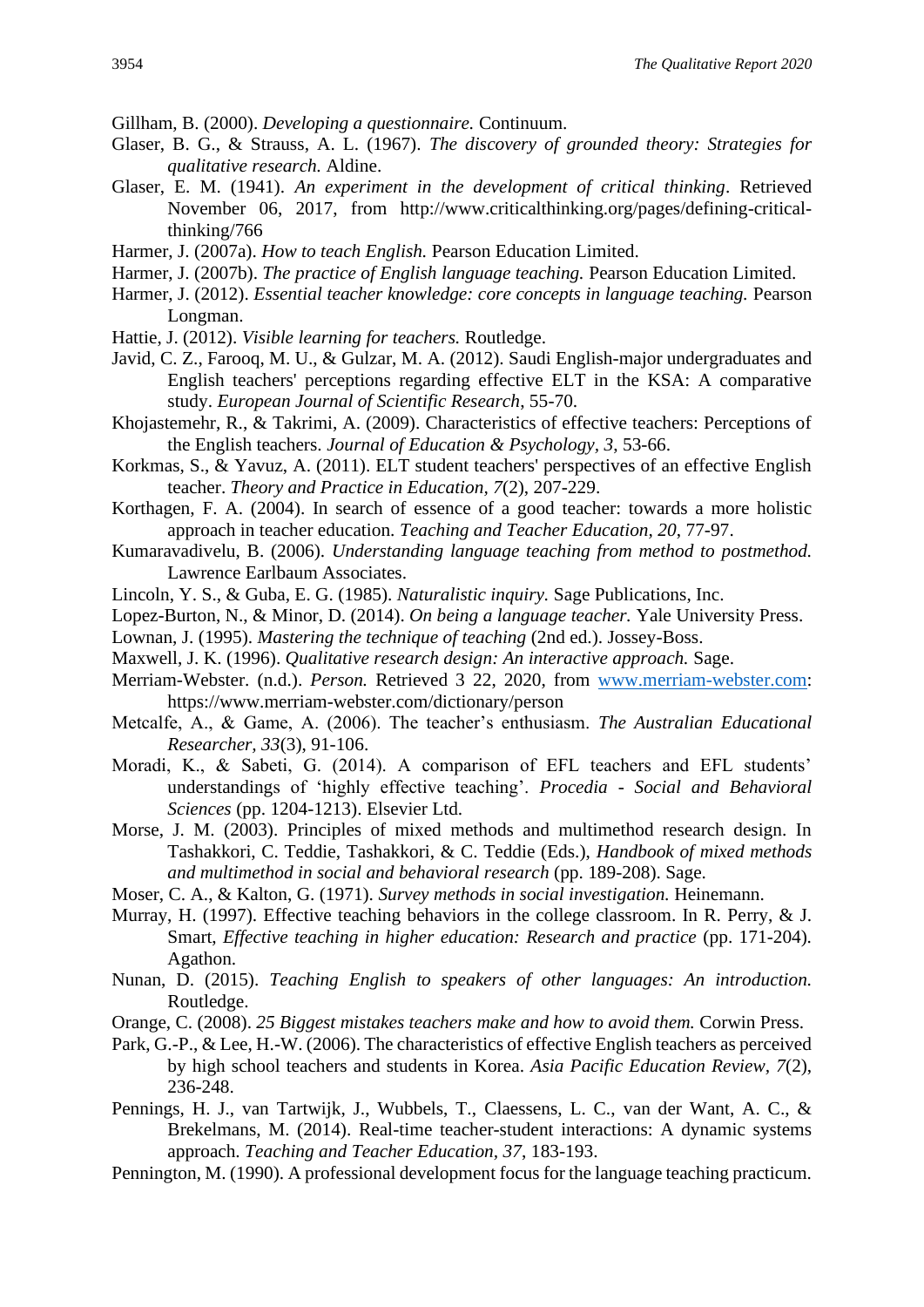In J. Richards, & D. Nunan, *Second language teacher education* (pp. 132-153). University Press.

- Pettis, J. (1997). Developing our professional competence: Some reflections. *TESL Canada, 16*(2), 67-71.
- Polkinghorne, D. E. (2005). Language and meaning: Data collection in qualitative research. *Counseling Psychology, 52*(2), 137-145.
- Richards, J. C., & Farrell, T. S. (2005). *Professional development for language teachers.* Cambridge University Press.
- Salahshour, N., & Hajizadeh, N. (2013). Characteristics of effective EFL instructors. *Science Direct*, 163-173.
- Sarag-siizer, S. H. (2007). *Examining methodological issues through pedagogical and practical knowledge of experienced teachers: A case study* [Unpublished doctoral dissertation]. Hacettepe University.
- Scrivener, J. (2005). *Learning teaching: A guidebook for English language teachers.* A division of Macmillan publishers limited.
- Scrivener, J. (2011). *Learning teaching: The essential guide to English language teaching* (3rd ed.). (A. Underhill, Ed.). Macmillan Education.
- Shishavan, B. H., & Sadeghi, K. (2009). Characteristics of an effective English language teacher as perceived by Iranian teachers and learners of English. *English Language Teacher, 2*, 130-143.
- SoodmandAfshar, H., & Doosti, M. (2014). Exploring the characteristics of effective Iranian EFL teachers from students' and teachers' perspectives. *Iranian Journal of Applied Language Studies, 6*(1), 205-230.
- Stevick, E. (1980). *Teaching languages: A way and ways.* Newbury House.
- Stronge, J. H. (2007). *Qualities of effective teachers.* Association for Supervision and Curriculum Development.
- Taskafa, G. (1989). As teachers we are evaluating our students constantly: Have you ever thought how our students evaluate us? *Çağdaş Eğitim [Contemporary Education], 14*, 27-30.
- Telli, S., den Brok, P., & Çakıroğlu, J. (2008). Teachers' and students' perceptions of the ideal teacher. *Eğitim ve Bilim [Education and Science], 33*, 118-125.
- Vadillio, R. S. (1999). Research on the good language teacher. *EPOS*, 347-361.
- Wichadee, S. (2010). Defining the effective English language teacher: Students' and teachers' perspectives. *A.M. Stoke* (pp. 27-35). JALT 2009 Conference Proceedings.
- Wood, A. M. (1998). *The effects of teacher enthusiasm on student motivation, selective attention, and text memory* [Unpublished doctoral thesis]. University of Western Ontario.
- Yılmaz, A. (2011). Quality problem in teaching profession: Qualities teacher candidates feel to be required of teachers. *Educational Research and Reviews, 6*(14), 812-823.
- Zamani, R., & Ahangari, S. (2016). Characteristics of an effective English language teacher (EELT) as perceived by learners of English. *International Journal of Foreign Language Teaching & Research*, 69-88.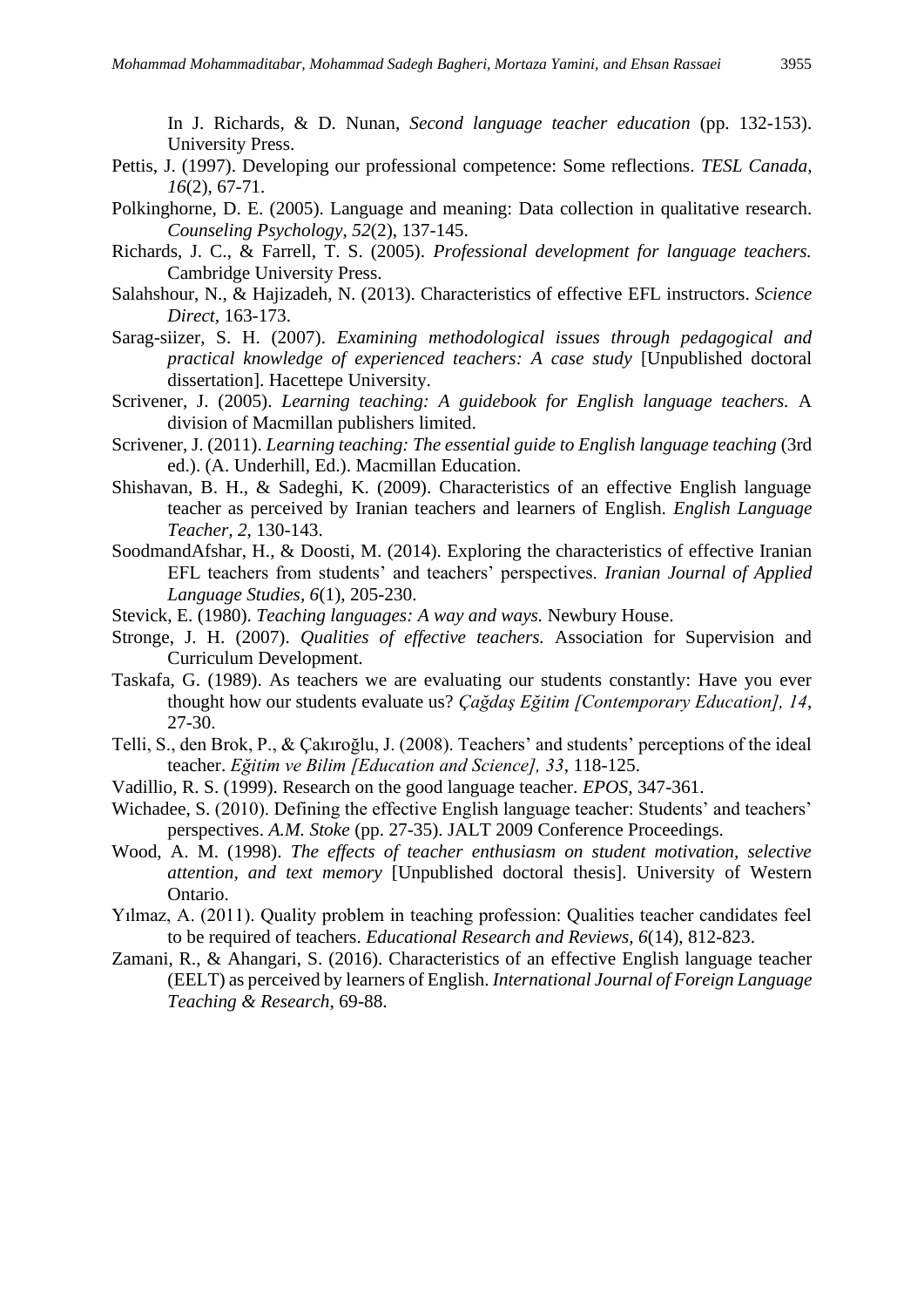## **Appendix A**

## **Profile of Participant Teachers**

| <b>Teachers</b> | <b>Qualifications</b>                                                            | Length of<br><b>Service</b> | Age | <b>Gender</b> |
|-----------------|----------------------------------------------------------------------------------|-----------------------------|-----|---------------|
| $AK-T$          | Ph.D. candidate in teaching                                                      | 5 years                     | 33  | $\mathbf{F}$  |
| $LG-T$          | BA in English language<br>literature Celta Cert.<br>Safirelian certified teacher | 4 years                     | 25  | F             |
| <b>MR-T</b>     | MA in English language<br>teaching<br>Safirelian certified teacher               | 4 years                     | 25  | $\mathbf{F}$  |
| <b>MSH-T</b>    | BA in English language<br>literature Safirelian certified<br>teacher             | 8 years                     | 36  | $\mathbf{F}$  |
| MA-T            | <b>BA</b> in English language<br>literature Safirelian certified<br>teacher      | 10 years                    | 34  | M             |
| $RJ-T$          | TESOL Cert.<br>Safirelian certified teacher                                      | 7 years                     | 30  | M             |
| $SZ-T$          | <b>TESOL Cert.</b><br>Safirelian certified teacher                               | 6 years                     | 34  | F             |
| $SG-T$          | BA in English language<br>literature<br>Safirelian certified teacher             | 7 years                     | 33  | $\mathbf{F}$  |
| $SM-T$          | BA in English language<br>literature<br>Safirelian certified teacher             | 7 years                     | 33  | F             |

## 6.7

## **Profile of Participant Students**

| Language        | <b>Years of learning</b> | <b>Level of English</b> | Age | <b>Gender</b> |
|-----------------|--------------------------|-------------------------|-----|---------------|
| <b>learners</b> | <b>English</b>           |                         |     |               |
| FA-S            | 14 years                 | Advanced                | 28  | M             |
| FF-S            | 10 years                 | Advanced                | 35  | M             |
| HK-S            | 5 years                  | Upper-intermediate      | 26  | ${\bf F}$     |
| $IJ-S$          | 5 years                  | Advanced                | 26  | M             |
| MG-S            | 5 years                  | Upper-intermediate      | 26  | $\mathbf{F}$  |
| MS-S            | 10 years                 | Advanced                | 29  | M             |
| MA-S            | 4 years                  | Upper-intermediate      | 36  | M             |
| $RS-S$          | 4 Years                  | Advanced                | 26  | M             |
| $SB-S$          | 7 years                  | Advanced                | 25  | F             |
| <b>SE-S</b>     | 6 years                  | Advance d               | 32  | F             |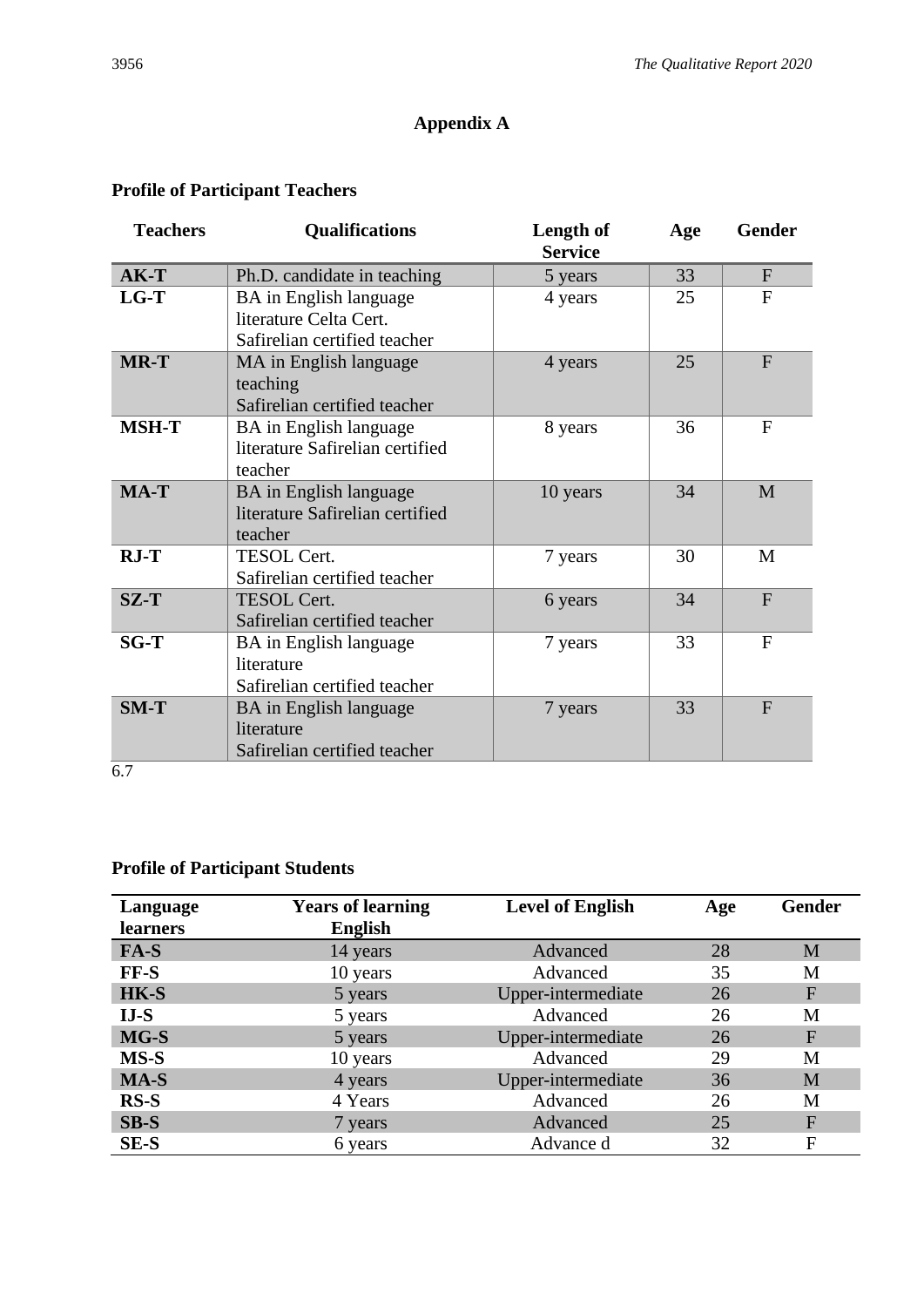## **Appendix B**

## List of textbooks included in the study

| No.                     | <b>Books</b>                                                                      | <b>Authors</b>                                                     |
|-------------------------|-----------------------------------------------------------------------------------|--------------------------------------------------------------------|
| $\mathbf{1}$            | 25 biggest mistakes teachers make and how to avoid them                           | <b>Carolyn Orange</b>                                              |
| $\boldsymbol{2}$        | A course in language teaching practice                                            | Penny Ur                                                           |
| $\overline{\mathbf{3}}$ | An intercultural approach to English language teaching                            | John Corbett                                                       |
| 4                       | Effective classroom management the essentials                                     | <b>Tracey Garrett</b>                                              |
| 5                       | Essential teacher knowledge core concepts in English language teaching            | Jeremy Harmer                                                      |
| 6                       | Expertise in Second Language Learning and Teaching                                | Keith Johnson                                                      |
| 7                       | How to teach English                                                              | Jeremy Harmer                                                      |
| 8                       | Learner and Teacher Autonomy concepts, realities, and responses                   | <b>Terry Lamb</b><br><b>Hayo Reinders</b>                          |
| $\boldsymbol{9}$        | Learning teaching, the essential guide to English language teaching               | Jim Scrivener                                                      |
| 10                      | Methodology in language teaching an anthology of current practice                 | Jack C. Richards<br>Willy A. Renandya                              |
| 11                      | Never work harder than your students and other principles of great<br>teaching    | Robyn R. Jackson                                                   |
| 12                      | Novice Language Teachers Insights and Perspectives for the First Year             | Thomas S. C. Farrell                                               |
| 13                      | On Being a Language Teacher a personal and practical guide to success             | Norma Lopez-Burton<br>Denise Minor                                 |
| 14                      | Professional Development for Language Teachers strategies for teacher<br>learning | Jack C. Richards<br>Thomas S. C. Farrell                           |
| 15                      | Reflective Teaching in Second Language Classrooms                                 | Jack C. Richards<br><b>Charles Lockhart</b>                        |
| 16                      | The skillful teacher on technique, trust, and responsiveness in the<br>classroom  | Stephen D. Brookfield                                              |
| 17                      | Teacher Professional Development for Improving Quality of Teaching                | <b>Bert Creemers</b><br>Leonidas Kyriakides<br>Panayiotis Antoniou |
| 18                      | Teaching by principles an interactive approach to language pedagogy               | H. Douglas Brown                                                   |
| 19                      | Teaching English as a Foreign Language for Dummies                                | Michelle Maxom                                                     |
| 20                      | Teaching English to speakers of other languages an introduction                   | David Nunan                                                        |
| 21                      | The practice of English language teaching                                         | Jeremy Harmer                                                      |
| 22                      | Understanding Language Teaching from method to post method                        | B. Kumaravadivelu                                                  |
| 23                      | Visible Learning for Teachers Maximizing impact on learning                       | John Hattie                                                        |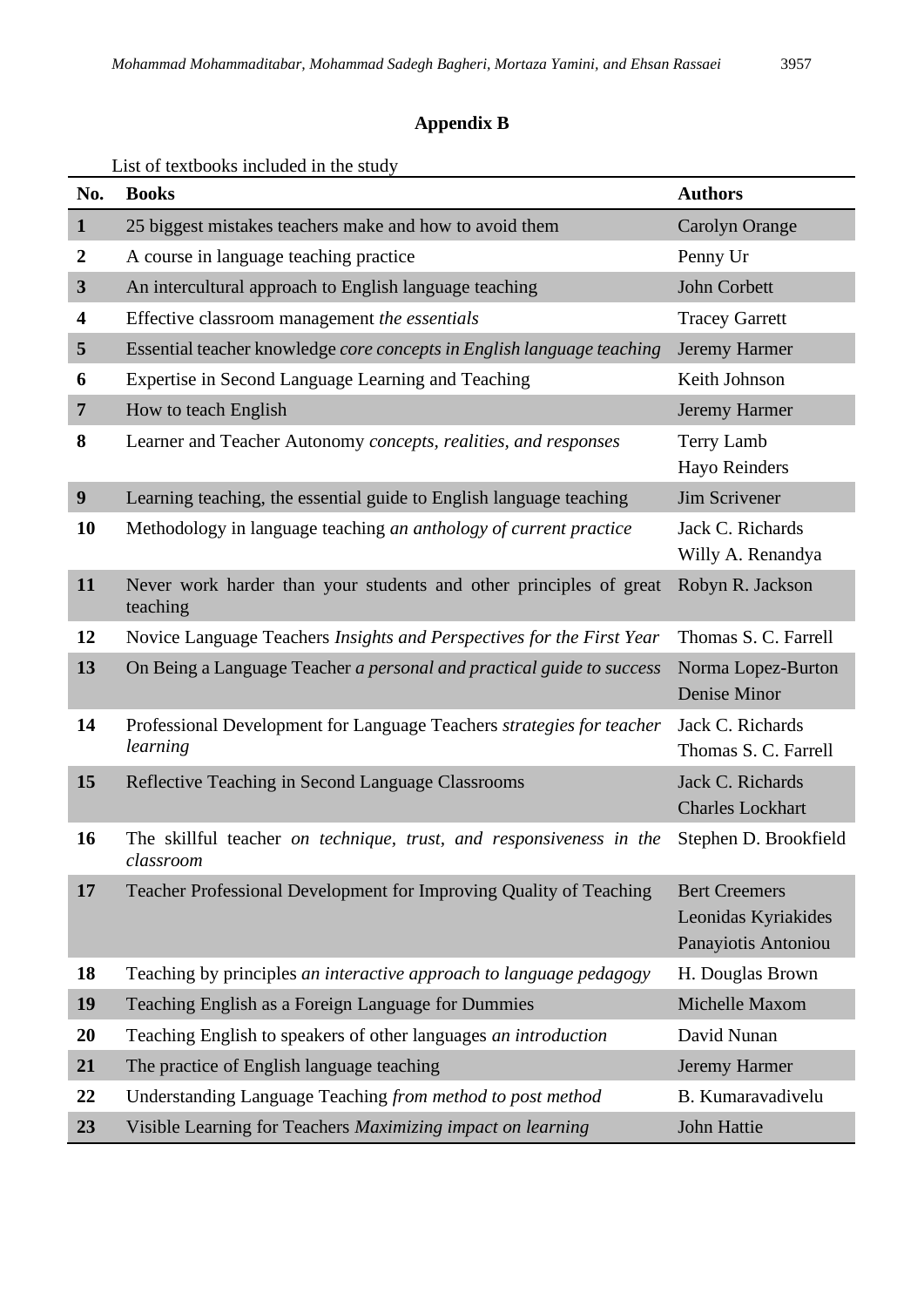## **Appendix C**

### **Semi-structured questionnaire guide (Translated) Exploring the qualities of a good language teacher**

## **Part 1: Demographic information**

- 1. Male or female [not to be asked by the interviewer]
- 2. What is your level of education? (University level and/or language level)
- 3. How long have you been working? [For teachers] How long have you been learning English? [For language students]
- 4. How old are you?

## **Part 2: General questions about experiences with teachers**

- 1. Regardless of the subject of teaching, we remember some teachers for the rest of our lives. They are like shining stars. Have you ever had a teacher like that in your life?
- 2. [Specific probe questions about keywords the interviewee uses]
- 3. What specifically made this teacher very memorable for you?
- 4. [Teaching differently? Behavior?]
- 5. Have you ever had a teacher who did not match any of these descriptions? Someone who was not your favorite? Some like a black hole, this time?
- 6. There are teachers that we do not remember at all. Sometimes we do not even remember their names. Teachers between the shining stars and black holes? Is this true for you?
- 7. What could they have done differently to leave a long-lasting impression on your life?
- 8. Let's talk about shining stars? Do you have many of these great teachers or just a few?
- 9. What do they have in common?
- 10. How about black holes?
- 11. What are the qualities of a good teacher in general?

## **Part 3: Specific questions about language teachers**

- 1. So now tell me about a language teacher you have had who matched/matches these descriptions.
- 2. What are the qualities of a good language teacher in your opinion?
- 3. Some say a language teacher should be a better individual than a professional one; some refute this. How about you?

### **Part 3: In-depth questions about the qualities of a good language teacher [for teacher interviewees]**

- 1. As a language teacher, what do you imagine your students say about you?
- 2. What would they say about your best qualities?
- 3. What qualities of yours would they complain about?
- 4. Some say a language teacher should be a better individual than a professional one; some refute this. How about you?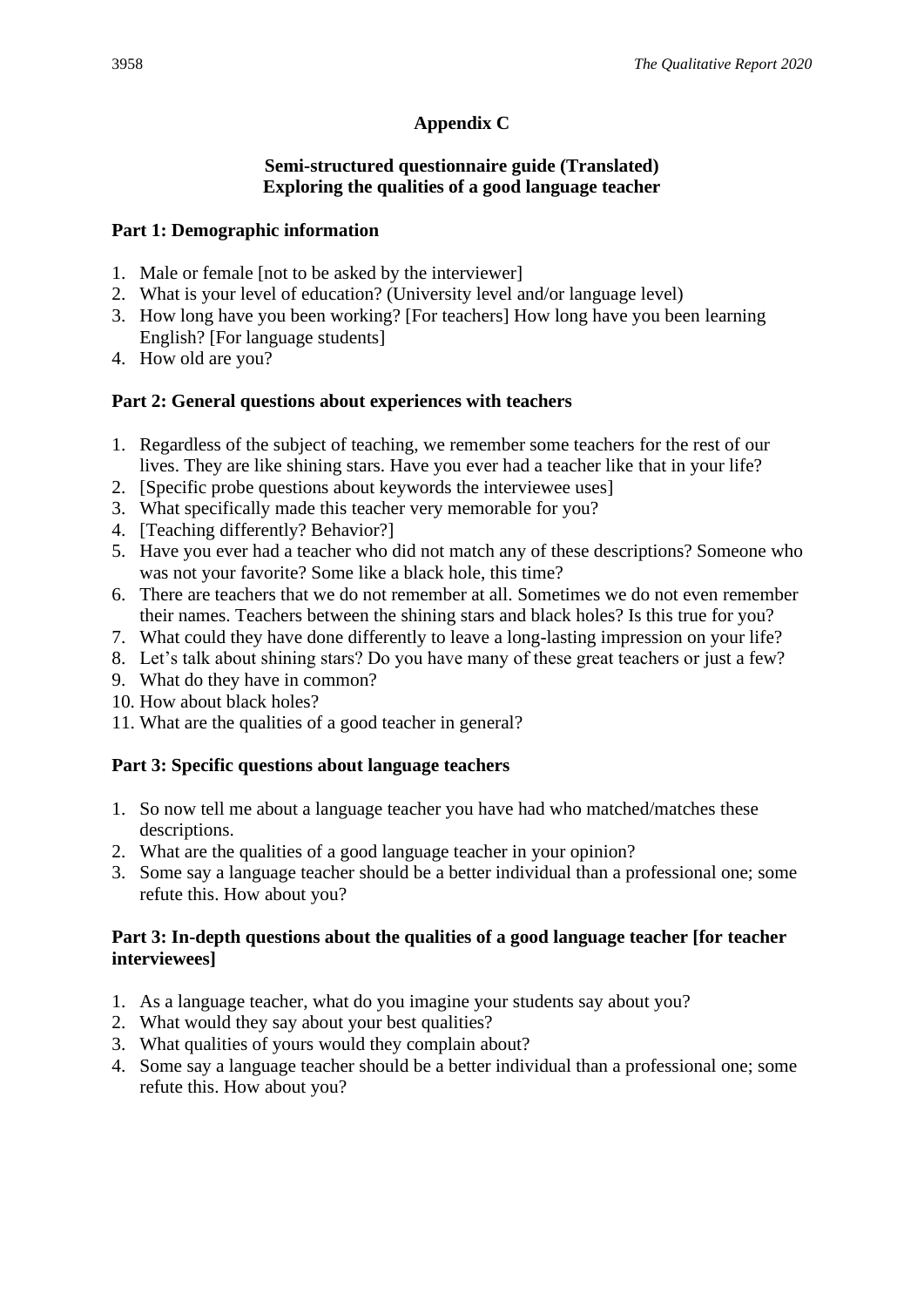#### **Appendix D Consent Form**

I have read the information presented in the information letter about a study being conducted by **Mohammad Mohammaditabar of the Azad University of Shiraz**. I have had the opportunity to ask any questions related to this study, to receive satisfactory answers to my questions, and any additional details I wanted.

I am aware that I have the option of allowing my interview to be digitally recorded to ensure an accurate recording of my responses.

I am also aware that excerpts from the interview may be included in the dissertation and/or publications to come from this research, with the understanding that the quotations will be anonymous.

I was informed that I may withdraw my consent at any time without penalty by advising the researcher.

This project had been reviewed by and received ethics clearance through the supervising professors of the researcher. I was informed that if I have any comments or concerns resulting from my participation in this study, I may contact the advising professors ((**bagheries@gmail.com**) and (mortazayamini@gmail.com)).

With full knowledge of all foregoing, I agree, of my own free will, to participate in this study.



I agree to have my interview tape-recorded.



I agree to the use of anonymous quotations in any thesis or publication that comes of this research.



Participant's Name:

| Participant's Signature:  | Date:       |
|---------------------------|-------------|
| Researcher's Signature:   | Date:       |
| Researcher's Title:       | Department: |
| <b>Advisor Signature:</b> | Date:       |
| <b>Advisor Title:</b>     | Department: |
| <b>Advisor Signature:</b> | Date:       |